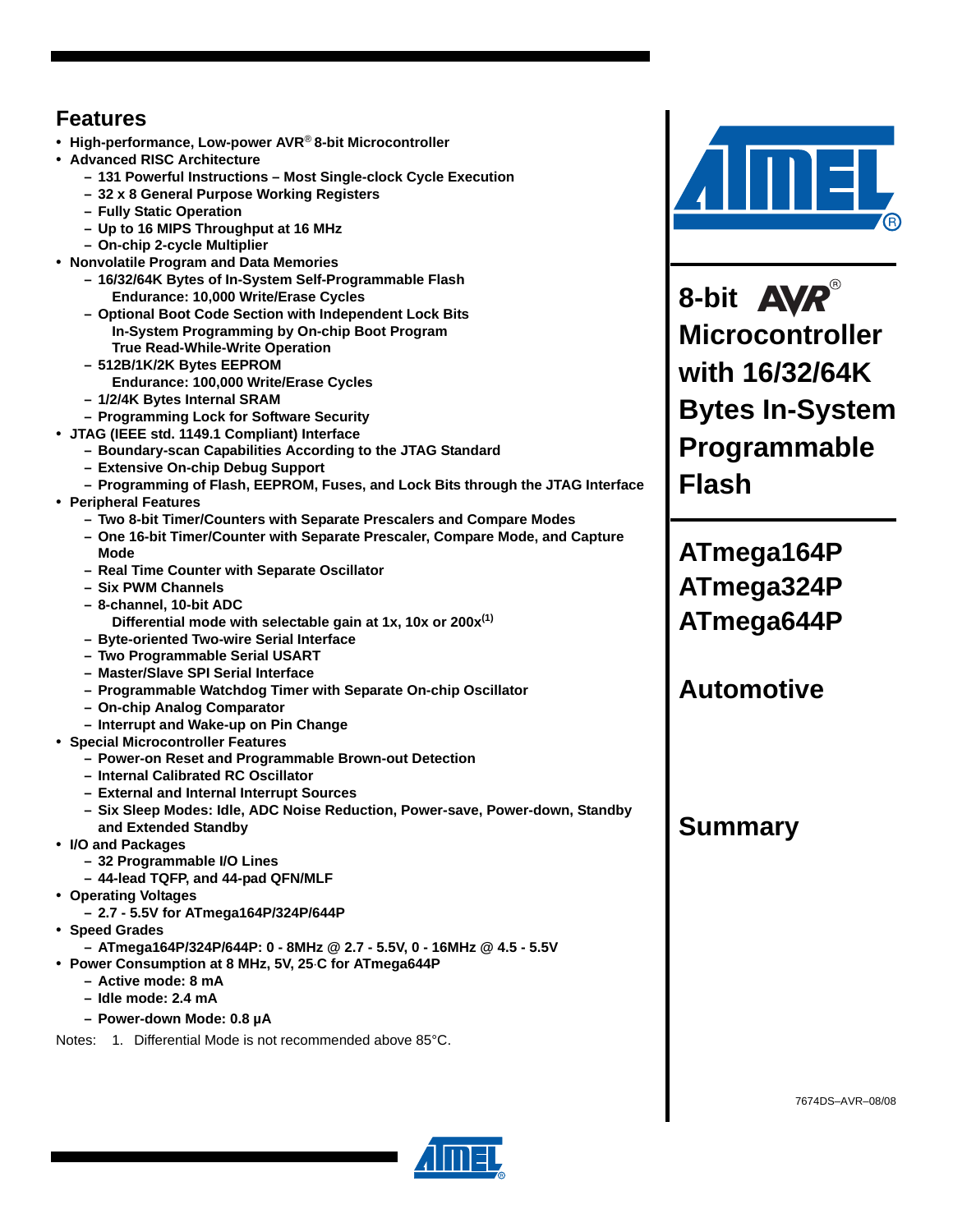

# **1. Pin Configurations**



#### **Figure 1-1.** Pinout ATmega164P/324P/644P

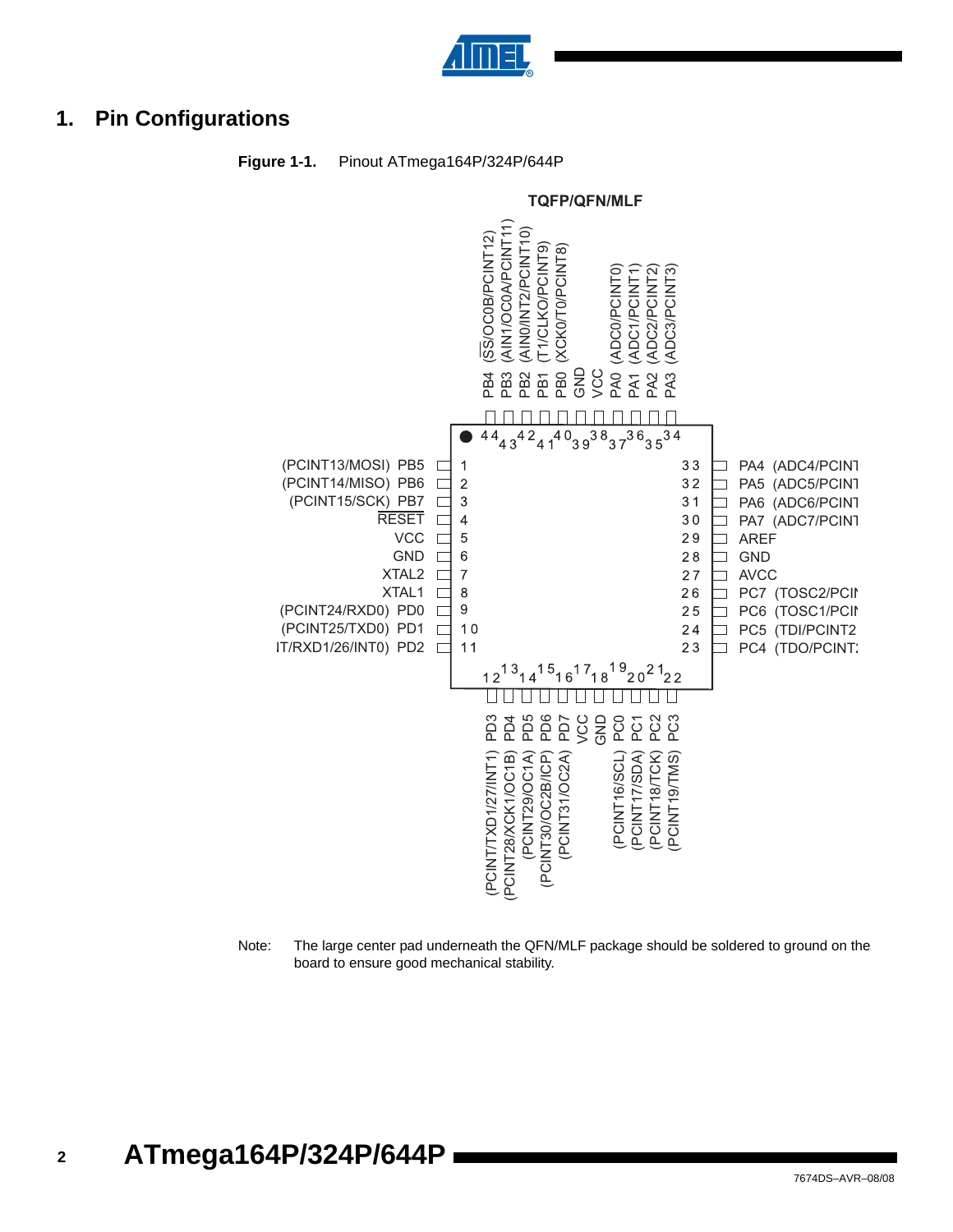# **2. Overview**

The ATmega164P/324P/644P is a low-power CMOS 8-bit microcontroller based on the AVR enhanced RISC architecture. By executing powerful instructions in a single clock cycle, the ATmega164P/324P/644P achieves throughputs approaching 1 MIPS per MHz allowing the system designer to optimize power consumption versus processing speed.

### **2.1 Block Diagram**

#### **Figure 2-1.** Block Diagram



The AVR core combines a rich instruction set with 32 general purpose working registers. All the 32 registers are directly connected to the Arithmetic Logic Unit (ALU), allowing two independent registers to be accessed in one single instruction executed in one clock cycle. The resulting architecture is more code efficient while achieving throughputs up to ten times faster than conventional CISC microcontrollers.

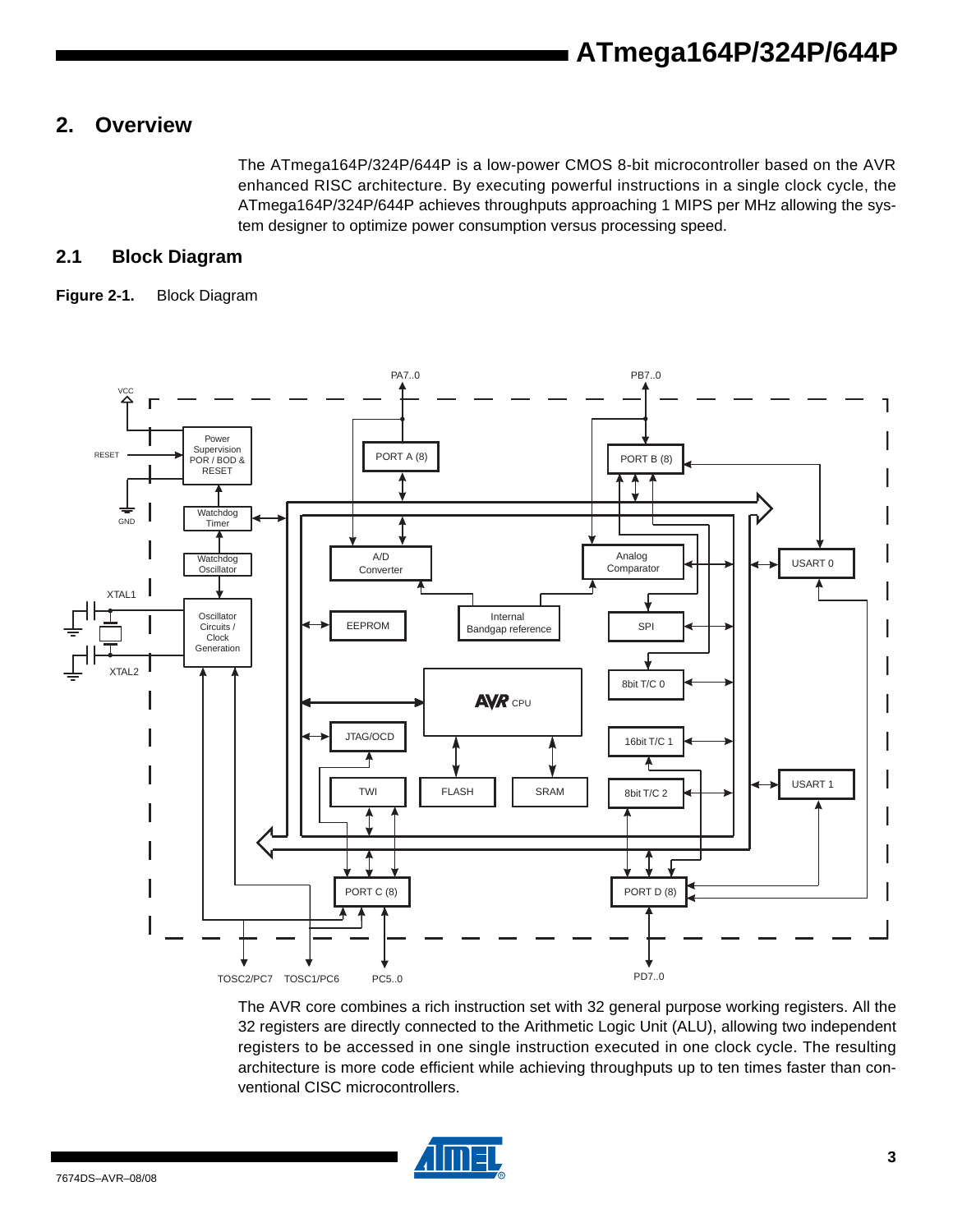

The ATmega164P/324P/644P provides the following features: 16/32/64K bytes of In-System Programmable Flash with Read-While-Write capabilities, 512B/1K/2K bytes EEPROM, 1/2/4K bytes SRAM, 32 general purpose I/O lines, 32 general purpose working registers, Real Time Counter (RTC), three flexible Timer/Counters with compare modes and PWM, 2 USARTs, a byte oriented 2-wire Serial Interface, a 8-channel, 10-bit ADC with optional differential input stage with programmable gain, programmable Watchdog Timer with Internal Oscillator, an SPI serial port, IEEE std. 1149.1 compliant JTAG test interface, also used for accessing the On-chip Debug system and programming and six software selectable power saving modes. The Idle mode stops the CPU while allowing the SRAM, Timer/Counters, SPI port, and interrupt system to continue functioning. The Power-down mode saves the register contents but freezes the Oscillator, disabling all other chip functions until the next interrupt or Hardware Reset. In Powersave mode, the asynchronous timer continues to run, allowing the user to maintain a timer base while the rest of the device is sleeping. The ADC Noise Reduction mode stops the CPU and all I/O modules except Asynchronous Timer and ADC, to minimize switching noise during ADC conversions. In Standby mode, the Crystal/Resonator Oscillator is running while the rest of the device is sleeping. This allows very fast start-up combined with low power consumption. In Extended Standby mode, both the main Oscillator and the Asynchronous Timer continue to run.

The device is manufactured using Atmel's high-density nonvolatile memory technology. The Onchip ISP Flash allows the program memory to be reprogrammed in-system through an SPI serial interface, by a conventional nonvolatile memory programmer, or by an On-chip Boot program running on the AVR core. The boot program can use any interface to download the application program in the application Flash memory. Software in the Boot Flash section will continue to run while the Application Flash section is updated, providing true Read-While-Write operation. By combining an 8-bit RISC CPU with In-System Self-Programmable Flash on a monolithic chip, the Atmel ATmega164P/324P/644P is a powerful microcontroller that provides a highly flexible and cost effective solution to many embedded control applications.

The ATmega164P/324P/644P AVR is supported with a full suite of program and system development tools including: C compilers, macro assemblers, program debugger/simulators, in-circuit emulators, and evaluation kits.

### **2.2 Comparison Between ATmega164P, ATmega324P and ATmega644P**

| <b>Device</b> | Flash    | <b>EEPROM</b> | <b>RAM</b> |
|---------------|----------|---------------|------------|
| ATmega164P    | 16 Kbyte | 512 Bytes     | 1 Kbyte    |
| ATmega324P    | 32 Kbyte | 1 Kbyte       | 2 Kbyte    |
| ATmega644P    | 64 Kbyte | 2 Kbyte       | 4 Kbyte    |

**Table 2-1.** Differences between ATmega164P and ATmega644P

### **Automotive Quality Grade**

The ATmega164P/324P/644P have been developed and manufactured according to the most stringent requirements of the international standard ISO-TS-16949. This data sheet contains limit values extracted from the results of extensive characterization (Temperature and Voltage). The quality and reliability of the ATmega164P/324P/644P have been verified during regular product qualification as per AEC-Q100 grade 1.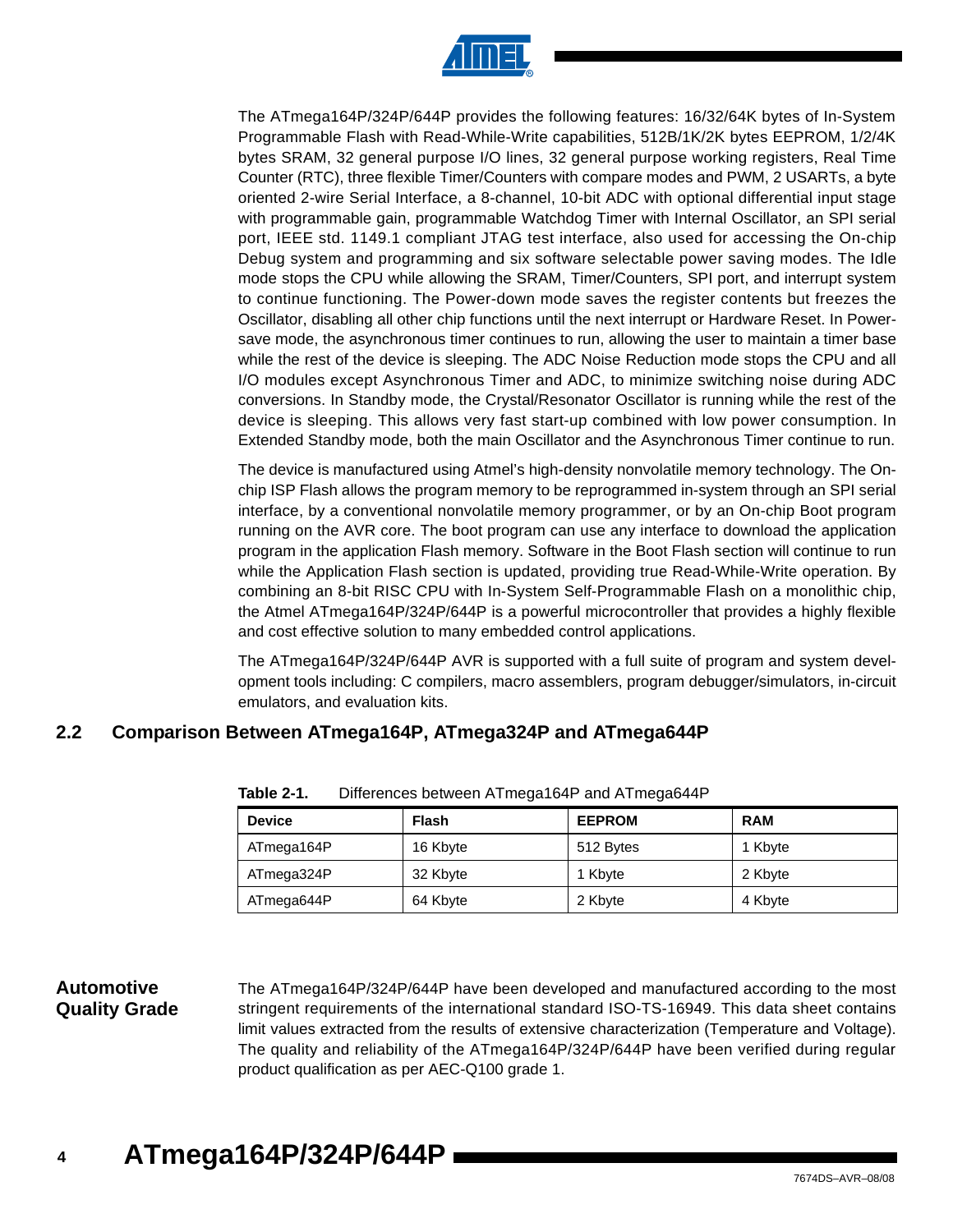As indicated in the ordering information paragraph, the products are available in three different temperature grades, but with equivalent quality and reliability objectives. Different temperature identifiers have been defined as listed in Table 1.

| Temperature<br>Temperature<br><b>Identifier</b> |    | <b>Comments</b>                                                               |  |
|-------------------------------------------------|----|-------------------------------------------------------------------------------|--|
| $-40: +85$                                      |    | Similar to Industrial Temperature Grade but with<br><b>Automotive Quality</b> |  |
| $-40: +105$                                     | Т1 | Reduced Automotive Temperature Range                                          |  |
| $-40: +125$                                     |    | <b>Full AutomotiveTemperature Range</b>                                       |  |

**Table 1.** Temperature Grade Identification for Automotive Products

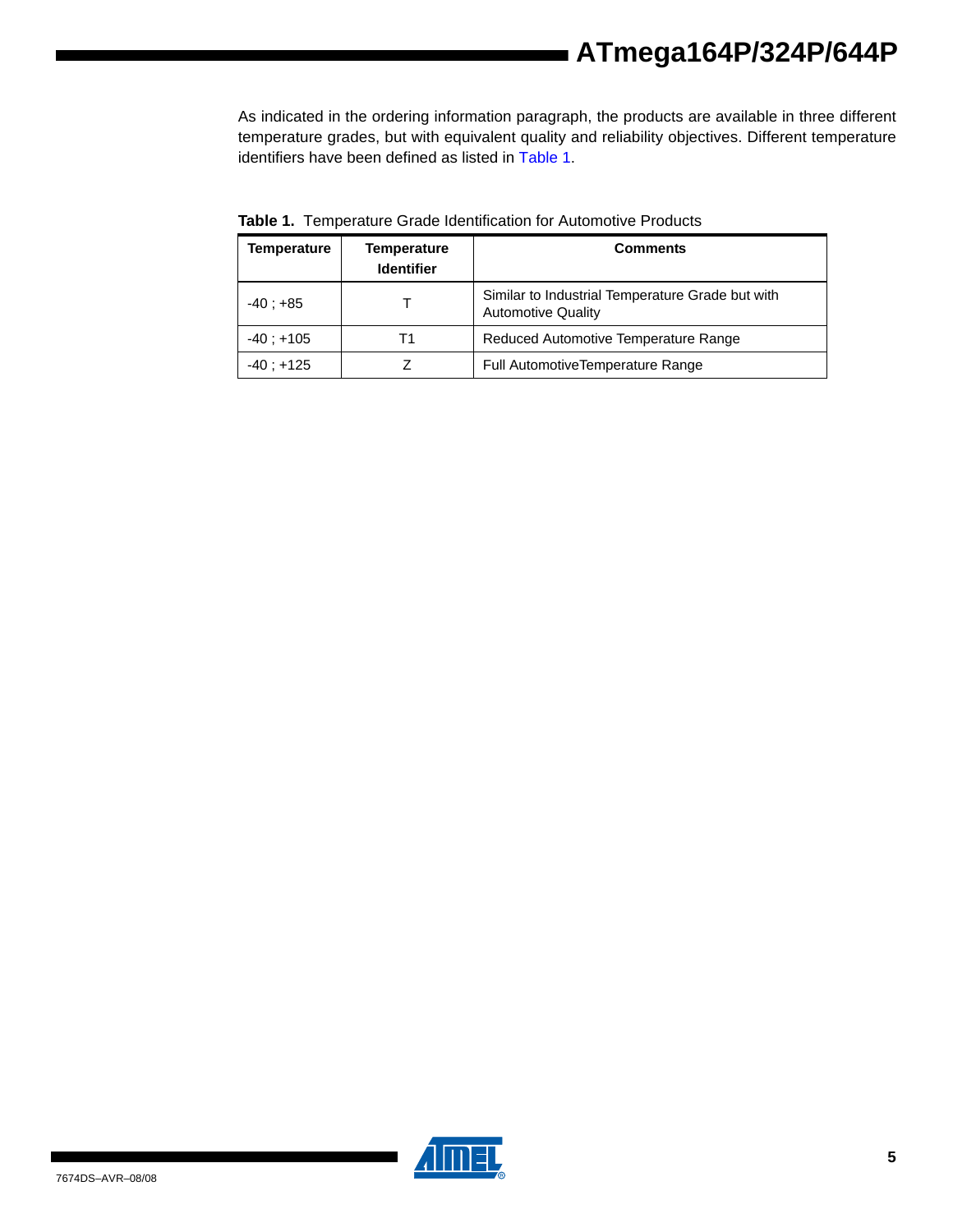| <b>Address</b>   | Name                 | Bit 7                                      | Bit 6                                                | Bit 5                                                | Bit 4                                      | Bit 3                                                | Bit 2                                                | Bit 1                                      | Bit 0                                      | Page    |
|------------------|----------------------|--------------------------------------------|------------------------------------------------------|------------------------------------------------------|--------------------------------------------|------------------------------------------------------|------------------------------------------------------|--------------------------------------------|--------------------------------------------|---------|
| (0xFF)           | Reserved             | $\overline{\phantom{a}}$                   | $\overline{\phantom{a}}$                             | $\overline{\phantom{a}}$                             |                                            |                                                      | $\overline{\phantom{a}}$                             | $\overline{\phantom{a}}$                   | $\overline{\phantom{a}}$                   |         |
| (0xFE)           | Reserved             | $\overline{\phantom{a}}$                   | $\overline{\phantom{a}}$                             | $\blacksquare$                                       | $\overline{\phantom{a}}$                   | $\sim$                                               | $\overline{\phantom{a}}$                             | $\blacksquare$                             | $\overline{\phantom{a}}$                   |         |
| (0xFD)           | Reserved             | $\blacksquare$                             | $\overline{\phantom{a}}$                             | $\overline{\phantom{a}}$                             | $\blacksquare$                             | $\overline{a}$                                       | $\blacksquare$                                       | $\blacksquare$                             | $\blacksquare$                             |         |
| (0xFC)           | Reserved             | $\overline{\phantom{a}}$                   | $\overline{\phantom{a}}$                             | $\overline{\phantom{a}}$                             | $\overline{\phantom{a}}$                   | $\overline{\phantom{a}}$                             | $\overline{\phantom{a}}$                             | $\overline{\phantom{a}}$                   | $\overline{\phantom{a}}$                   |         |
| (0xFB)           | Reserved             | $\overline{\phantom{a}}$                   | $\overline{\phantom{a}}$                             | $\overline{\phantom{a}}$                             | $\overline{\phantom{a}}$                   |                                                      | $\overline{\phantom{a}}$                             | $\overline{\phantom{a}}$                   | $\overline{\phantom{a}}$                   |         |
| (0xFA)           | Reserved             | $\overline{\phantom{a}}$                   | $\overline{\phantom{a}}$                             | $\overline{\phantom{a}}$                             | $\sim$                                     | $\blacksquare$                                       | $\overline{\phantom{a}}$                             | $\overline{\phantom{a}}$                   | $\overline{\phantom{a}}$                   |         |
| (0xF9)           | Reserved             | $\blacksquare$                             | $\overline{\phantom{a}}$                             | $\blacksquare$                                       | $\overline{a}$                             |                                                      | $\overline{\phantom{a}}$                             | $\blacksquare$                             | $\overline{\phantom{a}}$                   |         |
| (0xF8)           | Reserved             | $\overline{\phantom{a}}$                   | $\overline{\phantom{a}}$                             | $\overline{\phantom{a}}$                             | $\overline{\phantom{a}}$                   | $\overline{\phantom{a}}$                             | $\overline{\phantom{a}}$                             | $\overline{\phantom{a}}$                   | $\overline{\phantom{a}}$                   |         |
| (0xF7)           | Reserved             | $\overline{\phantom{a}}$                   | $\overline{\phantom{a}}$                             | $\overline{\phantom{a}}$                             | $\overline{\phantom{a}}$                   | $\overline{\phantom{a}}$                             | $\overline{\phantom{a}}$                             | $\blacksquare$                             | $\overline{\phantom{a}}$                   |         |
| (0xF6)           | Reserved             | $\overline{\phantom{a}}$                   | $\overline{\phantom{a}}$                             | $\overline{\phantom{a}}$                             | $\overline{\phantom{a}}$                   | $\overline{\phantom{a}}$                             | $\overline{\phantom{a}}$                             | $\blacksquare$                             | $\overline{\phantom{a}}$                   |         |
| (0xF5)           | Reserved             | $\overline{\phantom{a}}$                   | $\overline{\phantom{a}}$                             | $\overline{\phantom{a}}$                             | $\overline{\phantom{a}}$                   |                                                      | $\overline{\phantom{a}}$                             | $\overline{\phantom{a}}$                   | $\overline{\phantom{a}}$                   |         |
| (0xF4)           | Reserved             | $\overline{\phantom{a}}$                   | $\overline{\phantom{a}}$                             | $\overline{\phantom{a}}$                             | $\sim$                                     | $\sim$                                               | $\overline{\phantom{a}}$                             | $\sim$                                     | $\overline{\phantom{a}}$                   |         |
| (0xF3)           | Reserved             | $\mathbb{Z}^{\mathbb{Z}}$                  | $\overline{\phantom{a}}$                             | $\Box$                                               | $\overline{\phantom{a}}$                   | $\overline{\phantom{a}}$                             | $\blacksquare$                                       | $\overline{\phantom{a}}$                   | $\mathbb{L}$                               |         |
| (0xF2)           | Reserved             | $\overline{\phantom{a}}$                   | $\overline{\phantom{a}}$                             | $\overline{\phantom{a}}$                             | $\overline{\phantom{a}}$                   | $\sim$                                               | $\overline{\phantom{a}}$                             | $\overline{\phantom{a}}$                   | $\overline{\phantom{a}}$                   |         |
| (0xF1)           | Reserved             | $\overline{\phantom{a}}$                   | $\blacksquare$                                       | $\overline{\phantom{a}}$                             | $\overline{\phantom{a}}$                   |                                                      | $\blacksquare$                                       | $\blacksquare$                             | $\blacksquare$                             |         |
| (0xF0)           | Reserved             | $\overline{\phantom{a}}$                   | $\overline{\phantom{a}}$                             | $\overline{\phantom{a}}$                             | $\overline{\phantom{a}}$                   | $\overline{\phantom{a}}$                             | $\overline{\phantom{a}}$                             | $\overline{\phantom{a}}$                   | $\overline{\phantom{a}}$                   |         |
| (0xEF)           | Reserved             | $\overline{\phantom{a}}$                   | $\overline{\phantom{a}}$                             | $\overline{\phantom{a}}$                             | $\overline{\phantom{a}}$                   |                                                      | $\overline{\phantom{a}}$                             | $\overline{\phantom{a}}$                   | $\overline{\phantom{a}}$                   |         |
| (0xEE)           | Reserved             | $\overline{\phantom{a}}$<br>$\blacksquare$ | $\overline{\phantom{a}}$<br>$\overline{\phantom{a}}$ | $\overline{\phantom{a}}$<br>$\overline{\phantom{a}}$ | $\blacksquare$<br>$\overline{\phantom{a}}$ | $\overline{\phantom{a}}$<br>$\sim$                   | $\overline{\phantom{a}}$<br>$\blacksquare$           | $\overline{\phantom{a}}$<br>$\blacksquare$ | $\overline{\phantom{a}}$<br>$\blacksquare$ |         |
| (0xED)<br>(0xEC) | Reserved<br>Reserved | $\overline{\phantom{a}}$                   | $\overline{\phantom{a}}$                             | $\overline{\phantom{a}}$                             | $\overline{\phantom{a}}$                   | $\overline{\phantom{a}}$                             | $\overline{\phantom{a}}$                             | $\blacksquare$                             | $\overline{\phantom{a}}$                   |         |
| (0xEB)           | Reserved             | $\overline{\phantom{a}}$                   | $\overline{\phantom{a}}$                             | $\overline{\phantom{a}}$                             | $\overline{\phantom{a}}$                   |                                                      | $\overline{\phantom{a}}$                             | $\blacksquare$                             | $\overline{\phantom{a}}$                   |         |
| (0xEA)           | Reserved             | $\overline{\phantom{a}}$                   | $\overline{\phantom{a}}$                             | $\overline{a}$                                       | $\overline{\phantom{a}}$                   | $\blacksquare$                                       | $\overline{\phantom{a}}$                             | $\blacksquare$                             | $\blacksquare$                             |         |
| (0xE9)           | Reserved             | $\overline{\phantom{a}}$                   | $\overline{\phantom{a}}$                             | $\overline{\phantom{a}}$                             | $\overline{\phantom{a}}$                   | $\overline{\phantom{a}}$                             | $\overline{\phantom{a}}$                             | $\overline{\phantom{a}}$                   | $\overline{\phantom{a}}$                   |         |
| (0xE8)           | Reserved             | $\blacksquare$                             | $\overline{\phantom{a}}$                             | $\blacksquare$                                       | $\sim$                                     | $\overline{\phantom{a}}$                             | $\overline{\phantom{a}}$                             | $\sim$                                     | $\sim$                                     |         |
| (0xE7)           | Reserved             | $\mathbb{Z}^{\mathbb{Z}}$                  | $\overline{\phantom{a}}$                             | $\Box$                                               | $\mathcal{L}_{\mathcal{A}}$                |                                                      | $\overline{\phantom{a}}$                             | $\overline{\phantom{a}}$                   | $\overline{\phantom{a}}$                   |         |
| (0xE6)           | Reserved             | $\overline{\phantom{a}}$                   | $\overline{\phantom{a}}$                             | $\overline{\phantom{a}}$                             | $\overline{\phantom{a}}$                   | $\overline{\phantom{a}}$                             | $\overline{\phantom{a}}$                             | $\blacksquare$                             | $\overline{\phantom{a}}$                   |         |
| (0xE5)           | Reserved             | $\overline{\phantom{a}}$                   | $\overline{\phantom{a}}$                             | $\overline{\phantom{a}}$                             | $\overline{\phantom{a}}$                   | $\overline{a}$                                       | $\blacksquare$                                       | $\overline{\phantom{a}}$                   | $\blacksquare$                             |         |
| (0xE4)           | Reserved             | $\overline{\phantom{a}}$                   | $\overline{\phantom{a}}$                             | $\overline{\phantom{a}}$                             | $\overline{\phantom{a}}$                   | $\overline{\phantom{a}}$                             | $\overline{\phantom{a}}$                             | $\overline{\phantom{a}}$                   | $\overline{\phantom{a}}$                   |         |
| (0xE3)           | Reserved             | $\overline{\phantom{a}}$                   | $\overline{\phantom{a}}$                             | $\overline{\phantom{a}}$                             | $\overline{\phantom{a}}$                   |                                                      | $\overline{\phantom{a}}$                             | $\overline{\phantom{a}}$                   | $\overline{\phantom{a}}$                   |         |
| (0xE2)           | Reserved             | $\overline{\phantom{a}}$                   | $\overline{\phantom{a}}$                             | $\overline{\phantom{a}}$                             | $\sim$                                     | $\mathcal{L}_{\mathcal{A}}$                          | $\overline{\phantom{a}}$                             | $\overline{\phantom{a}}$                   | $\overline{\phantom{a}}$                   |         |
| (0xE1)           | Reserved             | $\blacksquare$                             | $\overline{\phantom{a}}$                             | $\overline{\phantom{a}}$                             | $\overline{\phantom{a}}$                   |                                                      | $\blacksquare$                                       | $\blacksquare$                             | $\blacksquare$                             |         |
| (0xE0)           | Reserved             | $\overline{\phantom{a}}$                   | $\overline{\phantom{a}}$                             | $\overline{\phantom{a}}$                             | $\overline{\phantom{a}}$                   |                                                      | $\overline{\phantom{a}}$                             | $\blacksquare$                             | $\overline{\phantom{a}}$                   |         |
| (0xDF)           | Reserved             | $\overline{\phantom{a}}$                   | $\overline{\phantom{a}}$                             | $\overline{\phantom{a}}$                             | $\overline{\phantom{a}}$                   | $\overline{\phantom{a}}$                             | $\overline{\phantom{a}}$                             | $\blacksquare$                             | $\overline{\phantom{a}}$                   |         |
| (0xDE)           | Reserved             | $\overline{\phantom{a}}$                   | $\overline{\phantom{a}}$                             | $\overline{\phantom{a}}$                             | $\overline{\phantom{a}}$                   | $\overline{\phantom{a}}$                             | $\overline{\phantom{a}}$                             | $\overline{\phantom{a}}$                   | $\overline{\phantom{a}}$                   |         |
| (0xDD)           | Reserved             | $\overline{\phantom{a}}$                   | $\overline{\phantom{a}}$                             | $\overline{\phantom{a}}$                             | $\overline{\phantom{a}}$                   | $\overline{\phantom{a}}$                             | $\overline{\phantom{a}}$                             | $\overline{\phantom{a}}$                   | $\overline{\phantom{a}}$                   |         |
| (0xDC)           | Reserved             | $\overline{\phantom{a}}$                   | $\overline{\phantom{a}}$                             | $\overline{\phantom{a}}$                             | $\sim$                                     |                                                      | $\overline{\phantom{a}}$                             | $\sim$                                     | $\overline{\phantom{a}}$                   |         |
| (0xDB)           | Reserved             | $\mathbb{Z}^{\mathbb{Z}}$                  | $\overline{\phantom{a}}$                             | $\Box$                                               | $\blacksquare$                             | $\overline{\phantom{a}}$                             | $\overline{\phantom{a}}$                             | $\overline{\phantom{a}}$                   | $\mathbb{L}$                               |         |
| (0xDA)           | Reserved             | $\overline{\phantom{a}}$                   | $\overline{\phantom{a}}$                             | $\overline{\phantom{a}}$                             | $\overline{\phantom{a}}$                   | $\overline{\phantom{a}}$                             | $\overline{\phantom{a}}$                             | $\overline{\phantom{a}}$                   | $\overline{\phantom{a}}$                   |         |
| (0xD9)           | Reserved             | $\overline{\phantom{a}}$                   | $\blacksquare$                                       | $\overline{\phantom{a}}$                             | $\overline{\phantom{a}}$                   | $\sim$                                               | $\blacksquare$                                       | $\blacksquare$                             | $\blacksquare$                             |         |
| (0xD8)           | Reserved             | $\overline{\phantom{a}}$                   | $\overline{\phantom{a}}$                             | $\overline{\phantom{a}}$                             | $\overline{\phantom{a}}$                   | $\overline{\phantom{a}}$                             | $\overline{\phantom{a}}$                             | $\overline{\phantom{a}}$                   | $\overline{\phantom{a}}$                   |         |
| (0xD7)           | Reserved             | $\overline{\phantom{a}}$                   | $\overline{\phantom{a}}$                             | $\overline{\phantom{a}}$                             | $\overline{\phantom{a}}$                   | $\overline{\phantom{a}}$                             | $\overline{\phantom{a}}$                             | $\overline{\phantom{a}}$                   | $\overline{\phantom{a}}$                   |         |
| (0xD6)           | Reserved             | $\overline{\phantom{a}}$<br>$\blacksquare$ | $\overline{\phantom{a}}$<br>$\overline{\phantom{a}}$ | $\overline{\phantom{a}}$                             | $\sim$<br>$\overline{\phantom{a}}$         | $\overline{\phantom{a}}$<br>$\overline{\phantom{a}}$ | $\overline{\phantom{a}}$<br>$\overline{\phantom{a}}$ | $\overline{\phantom{a}}$<br>$\blacksquare$ | $\overline{\phantom{a}}$<br>$\blacksquare$ |         |
| (0xD5)<br>(0xD4) | Reserved<br>Reserved | $\overline{\phantom{a}}$                   | $\overline{\phantom{a}}$                             | $\overline{\phantom{a}}$<br>$\overline{\phantom{a}}$ | $\overline{\phantom{a}}$                   | $\overline{\phantom{a}}$                             | $\overline{\phantom{a}}$                             | $\blacksquare$                             | $\overline{\phantom{a}}$                   |         |
| (0xD3)           | Reserved             | $\overline{\phantom{a}}$                   | $\overline{\phantom{a}}$                             | $\blacksquare$                                       | $\overline{\phantom{a}}$                   | $\overline{\phantom{a}}$                             | $\overline{\phantom{a}}$                             | $\blacksquare$                             | $\overline{\phantom{a}}$                   |         |
| (0xD2)           | Reserved             |                                            |                                                      |                                                      |                                            |                                                      |                                                      |                                            |                                            |         |
| (0xD1)           | Reserved             | $\blacksquare$                             | $\overline{\phantom{a}}$                             | $\overline{\phantom{a}}$                             | $\overline{\phantom{a}}$                   | $\overline{\phantom{a}}$                             | $\overline{\phantom{a}}$                             | $\blacksquare$                             | $\overline{\phantom{a}}$                   |         |
| (0xD0)           | Reserved             | $\blacksquare$                             | $\overline{\phantom{a}}$                             | $\overline{\phantom{a}}$                             | $\overline{\phantom{a}}$                   | $\overline{\phantom{a}}$                             | $\overline{\phantom{a}}$                             | $\blacksquare$                             | $\overline{\phantom{a}}$                   |         |
| (0xCF)           | Reserved             | $\mathbb{Z}^{\mathbb{Z}}$                  | $\mathbb{Z}^{\mathbb{Z}}$                            | ÷.                                                   | $\Box$                                     | $\mathbb{Z}^+$                                       | $\mathbb{Z}^+$                                       | $\mathbb{Z}^{\mathbb{Z}}$                  | $\mathbb{Z}^+$                             |         |
| (0xCE)           | UDR1                 |                                            |                                                      |                                                      |                                            | USART1 I/O Data Register                             |                                                      |                                            |                                            | 188     |
| (0xCD)           | UBRR1H               | $\mathcal{L}_{\mathcal{A}}$                | $\sim$                                               | $\Box$                                               |                                            |                                                      | USART1 Baud Rate Register High Byte                  |                                            |                                            | 192/205 |
| (0xCC)           | UBRR1L               |                                            |                                                      |                                                      |                                            | USART1 Baud Rate Register Low Byte                   |                                                      |                                            |                                            | 192/205 |
| (0xCB)           | Reserved             | $\blacksquare$                             | $\overline{\phantom{a}}$                             | $\overline{\phantom{a}}$                             | $\sim$                                     | $\sim$                                               | $\sim$                                               | $\blacksquare$                             | $\overline{\phantom{a}}$                   |         |
| (0xCA)           | UCSR1C               | UMSEL11                                    | UMSEL10                                              | UPM11                                                | <b>UPM10</b>                               | USBS1                                                | UCSZ11                                               | UCSZ10                                     | UCPOL1                                     | 190/204 |
| (0xC9)           | UCSR1B               | RXCIE1                                     | TXCIE1                                               | UDRIE1                                               | RXEN1                                      | TXEN1                                                | UCSZ12                                               | RXB81                                      | <b>TXB81</b>                               | 189/203 |
| (0xC8)           | UCSR1A               | RXC1                                       | TXC1                                                 | UDRE1                                                | FE <sub>1</sub>                            | DOR <sub>1</sub>                                     | UPE1                                                 | U2X1                                       | MPCM1                                      | 188/203 |
| (0xC7)           | Reserved             | $\mathcal{L}_{\mathcal{A}}$                | $\overline{\phantom{a}}$                             | $\Box$                                               | $\overline{\phantom{a}}$                   |                                                      | $\overline{\phantom{a}}$                             | $\sim$                                     | $\sim$                                     |         |
| (0xC6)           | UDR0                 |                                            |                                                      |                                                      |                                            | USART0 I/O Data Register                             |                                                      |                                            |                                            | 188     |
| (0xC5)           | <b>UBRR0H</b>        | $\overline{\phantom{a}}$                   | $\overline{\phantom{a}}$                             | $\overline{\phantom{a}}$                             | $\overline{\phantom{a}}$                   |                                                      | USART0 Baud Rate Register High Byte                  |                                            |                                            | 192/205 |
| (0xC4)           | <b>UBRR0L</b>        |                                            |                                                      |                                                      |                                            | USART0 Baud Rate Register Low Byte                   |                                                      |                                            |                                            | 192/205 |
| (0xC3)           | Reserved             | $\mathbb{Z}^{\mathbb{Z}}$                  | $\Box$                                               | $\Box$                                               | $\mathcal{L}^{\pm}$                        | $\sim$                                               | $\sim$                                               | $\blacksquare$                             | $\mathbb{L}$                               |         |
| (0xC2)           | <b>UCSR0C</b>        | UMSEL01                                    | UMSEL00                                              | UPM01                                                | UPM00                                      | USBS0                                                | UCSZ01                                               | UCSZ00                                     | <b>UCPOL0</b>                              | 190/204 |
| (0xC1)           | <b>UCSR0B</b>        | <b>RXCIE0</b>                              | <b>TXCIE0</b>                                        | <b>UDRIE0</b>                                        | RXEN <sub>0</sub>                          | TXEN <sub>0</sub>                                    | UCSZ02                                               | RXB80                                      | <b>TXB80</b>                               | 189/203 |
| (0xC0)           | <b>UCSR0A</b>        | RXC0                                       | TXC0                                                 | UDRE0                                                | FEO                                        | DOR <sub>0</sub>                                     | UPE0                                                 | <b>U2X0</b>                                | MPCM0                                      | 188/203 |

# **3. Register Summary**

**6**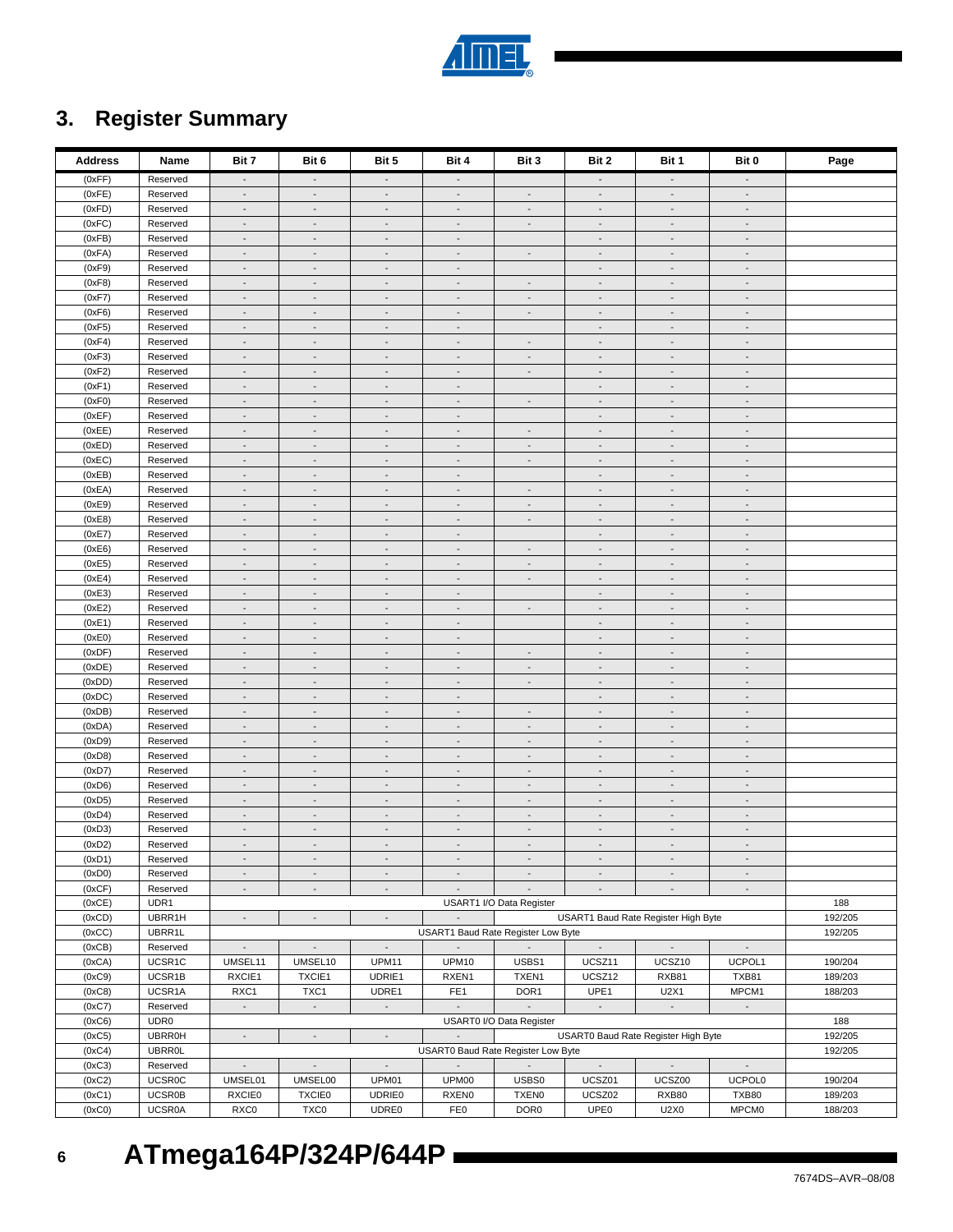| <b>Address</b>   | Name                    | Bit 7                                                                                     | Bit 6                                                | Bit 5                                                | Bit 4                                                | Bit 3                                                | Bit 2                                                | Bit 1                                                | Bit 0                                                | Page |
|------------------|-------------------------|-------------------------------------------------------------------------------------------|------------------------------------------------------|------------------------------------------------------|------------------------------------------------------|------------------------------------------------------|------------------------------------------------------|------------------------------------------------------|------------------------------------------------------|------|
| (0xBF)           | Reserved                | $\sim$                                                                                    | $\sim$                                               | $\overline{\phantom{a}}$                             | $\sim$                                               | $\sim$                                               |                                                      | $\sim$                                               | $\overline{\phantom{a}}$                             |      |
| (0xBE)           | Reserved                | $\overline{\phantom{a}}$                                                                  | $\overline{\phantom{a}}$                             | $\overline{\phantom{a}}$                             | $\overline{\phantom{a}}$                             | $\overline{\phantom{a}}$                             | $\overline{\phantom{a}}$                             | $\overline{\phantom{a}}$                             | $\overline{\phantom{a}}$                             |      |
| (0xBD)           | <b>TWAMR</b>            | TWAM6                                                                                     | TWAM5                                                | TWAM4                                                | TWAM3                                                | TWAM2                                                | TWAM1                                                | TWAM0                                                | $\mathbb{L}$                                         | 234  |
| (0xBC)           | <b>TWCR</b>             | <b>TWINT</b>                                                                              | <b>TWEA</b>                                          | <b>TWSTA</b>                                         | <b>TWSTO</b>                                         | TWWC                                                 | <b>TWEN</b>                                          | $\blacksquare$                                       | <b>TWIE</b>                                          | 231  |
| (0xBB)           | <b>TWDR</b>             |                                                                                           |                                                      |                                                      |                                                      | 2-wire Serial Interface Data Register                |                                                      |                                                      |                                                      | 233  |
| (0xBA)           | <b>TWAR</b>             | TWA6                                                                                      | TWA5                                                 | TWA4                                                 | TWA3                                                 | TWA2                                                 | TWA1                                                 | TWA0                                                 | <b>TWGCE</b>                                         | 234  |
| (0xB9)           | <b>TWSR</b>             | TWS7                                                                                      | TWS6                                                 | TWS5                                                 | TWS4                                                 | TWS3                                                 |                                                      | TWPS1                                                | TWPS0                                                | 233  |
| (0xB8)           | <b>TWBR</b>             |                                                                                           |                                                      |                                                      | 2-wire Serial Interface Bit Rate Register            |                                                      |                                                      |                                                      |                                                      | 231  |
| (0xB7)<br>(0xB6) | Reserved<br><b>ASSR</b> | $\overline{\phantom{a}}$<br>$\mathcal{L}_{\mathcal{A}}$                                   | $\overline{\phantom{a}}$<br><b>EXCLK</b>             | $\overline{\phantom{a}}$<br>AS <sub>2</sub>          | $\sim$<br>TCN2UB                                     | $\sim$<br>OCR2AUB                                    | $\overline{\phantom{a}}$<br>OCR2BUB                  | $\overline{\phantom{a}}$<br>TCR2AUB                  | $\overline{\phantom{a}}$<br>TCR2BUB                  | 157  |
| (0xB5)           | Reserved                | $\overline{\phantom{a}}$                                                                  | $\overline{\phantom{a}}$                             | $\overline{\phantom{a}}$                             |                                                      |                                                      |                                                      | $\blacksquare$                                       | $\overline{\phantom{a}}$                             |      |
| (0xB4)           | OCR2B                   |                                                                                           | Timer/Counter2 Output Compare Register B             |                                                      |                                                      |                                                      |                                                      |                                                      |                                                      | 157  |
| (0xB3)           | OCR2A                   |                                                                                           |                                                      |                                                      | Timer/Counter2 Output Compare Register A             |                                                      |                                                      |                                                      |                                                      | 157  |
| (0xB2)           | TCNT <sub>2</sub>       |                                                                                           |                                                      |                                                      |                                                      | Timer/Counter2 (8 Bit)                               |                                                      |                                                      |                                                      | 156  |
| (0xB1)           | TCCR2B                  | FOC2A                                                                                     | FOC2B                                                | $\overline{\phantom{a}}$                             | $\mathbb{L}^2$                                       | WGM22                                                | <b>CS22</b>                                          | CS21                                                 | <b>CS20</b>                                          | 155  |
| (0xB0)           | TCCR2A                  | COM2A1                                                                                    | COM2A0                                               | COM2B1                                               | COM2B0                                               |                                                      | $\blacksquare$                                       | <b>WGM21</b>                                         | WGM20                                                | 152  |
| (0xAF)           | Reserved                | $\overline{\phantom{a}}$                                                                  | $\mathcal{L}$                                        | $\Box$                                               | $\Box$                                               | $\blacksquare$                                       | $\blacksquare$                                       | $\mathcal{L}_{\mathcal{A}}$                          | $\Box$                                               |      |
| (0xAE)           | Reserved                | $\overline{\phantom{a}}$                                                                  | $\overline{\phantom{a}}$                             | $\overline{\phantom{a}}$                             | $\overline{\phantom{a}}$                             | $\overline{\phantom{a}}$                             | $\overline{\phantom{a}}$                             | $\overline{\phantom{a}}$                             | $\overline{\phantom{a}}$                             |      |
| (0xAD)           | Reserved                | $\blacksquare$                                                                            | $\overline{\phantom{a}}$                             | $\overline{a}$                                       |                                                      | $\overline{\phantom{a}}$                             | $\overline{a}$                                       | $\overline{\phantom{a}}$                             | $\frac{1}{2}$                                        |      |
| (0xAC)           | Reserved                | $\blacksquare$                                                                            | $\sim$                                               | $\overline{\phantom{a}}$                             | $\overline{\phantom{a}}$                             | $\sim$                                               | $\overline{\phantom{a}}$                             | $\overline{\phantom{a}}$                             | $\overline{\phantom{a}}$                             |      |
| (0xAB)           | Reserved                | $\blacksquare$                                                                            | $\overline{\phantom{a}}$                             | $\blacksquare$                                       | $\overline{\phantom{a}}$                             | $\overline{\phantom{a}}$                             | $\blacksquare$                                       | $\overline{\phantom{a}}$                             | $\overline{\phantom{a}}$                             |      |
| (0xAA)           | Reserved                | $\Box$                                                                                    | $\overline{a}$                                       | $\overline{a}$                                       | $\overline{\phantom{a}}$                             | $\overline{a}$                                       | $\overline{a}$                                       | $\blacksquare$                                       | $\blacksquare$                                       |      |
| (0xA9)           | Reserved                | $\blacksquare$                                                                            | $\blacksquare$                                       | $\overline{a}$                                       | $\blacksquare$                                       | $\sim$                                               | $\overline{\phantom{a}}$                             | $\blacksquare$                                       | $\blacksquare$                                       |      |
| (0xA8)           | Reserved                | $\blacksquare$                                                                            |                                                      |                                                      | $\overline{\phantom{a}}$                             | $\overline{\phantom{a}}$                             |                                                      | $\overline{\phantom{a}}$                             | $\overline{\phantom{a}}$                             |      |
| (0xA7)           | Reserved<br>Reserved    | $\overline{\phantom{a}}$<br>$\blacksquare$                                                | $\overline{\phantom{a}}$<br>$\overline{\phantom{a}}$ | $\overline{\phantom{a}}$<br>$\overline{\phantom{a}}$ | $\overline{\phantom{a}}$<br>$\overline{\phantom{a}}$ | $\overline{\phantom{a}}$<br>$\overline{\phantom{a}}$ | $\overline{\phantom{a}}$<br>$\overline{\phantom{a}}$ | $\overline{\phantom{a}}$<br>$\overline{\phantom{a}}$ | $\overline{\phantom{a}}$<br>$\blacksquare$           |      |
| (0xA6)<br>(0xA5) | Reserved                | $\blacksquare$                                                                            | $\overline{\phantom{a}}$                             | $\overline{\phantom{a}}$                             | $\blacksquare$                                       | $\overline{\phantom{a}}$                             | $\blacksquare$                                       | $\blacksquare$                                       | $\overline{\phantom{a}}$                             |      |
| (0xA4)           | Reserved                | $\blacksquare$                                                                            | $\overline{\phantom{a}}$                             | $\overline{a}$                                       | $\overline{\phantom{a}}$                             | $\overline{a}$                                       | $\overline{a}$                                       | $\sim$                                               | $\overline{\phantom{a}}$                             |      |
| (0xA3)           | Reserved                | $\blacksquare$                                                                            | $\overline{\phantom{a}}$                             | $\overline{\phantom{a}}$                             | $\blacksquare$                                       | $\blacksquare$                                       | $\overline{\phantom{a}}$                             | $\blacksquare$                                       | $\blacksquare$                                       |      |
| (0xA2)           | Reserved                | $\overline{\phantom{a}}$                                                                  | $\overline{\phantom{a}}$                             | $\overline{\phantom{a}}$                             | $\overline{\phantom{a}}$                             | $\overline{\phantom{a}}$                             | $\overline{\phantom{a}}$                             | $\overline{\phantom{a}}$                             | $\overline{\phantom{a}}$                             |      |
| (0xA1)           | Reserved                | $\overline{\phantom{a}}$                                                                  |                                                      | $\overline{a}$                                       |                                                      | $\frac{1}{2}$                                        | $\overline{a}$                                       |                                                      | $\overline{a}$                                       |      |
| (0xA0)           | Reserved                | $\blacksquare$                                                                            | $\overline{\phantom{a}}$                             | $\overline{\phantom{a}}$                             | $\overline{\phantom{a}}$                             | $\sim$                                               | $\overline{\phantom{a}}$                             | $\overline{\phantom{a}}$                             | $\overline{\phantom{a}}$                             |      |
| (0x9F)           | Reserved                | $\blacksquare$                                                                            | $\overline{\phantom{a}}$                             | $\blacksquare$                                       | $\overline{\phantom{a}}$                             | $\sim$                                               | $\blacksquare$                                       | $\sim$                                               | $\blacksquare$                                       |      |
| (0x9E)           | Reserved                | $\Box$                                                                                    | $\overline{a}$                                       | $\overline{a}$                                       | $\overline{\phantom{a}}$                             | $\blacksquare$                                       | $\blacksquare$                                       | $\blacksquare$                                       | $\blacksquare$                                       |      |
| (0x9D)           | Reserved                | $\overline{\phantom{a}}$                                                                  | $\overline{\phantom{a}}$                             | $\overline{\phantom{a}}$                             | $\blacksquare$                                       | $\sim$                                               | $\overline{\phantom{a}}$                             | $\blacksquare$                                       | $\overline{\phantom{a}}$                             |      |
| (0x9C)           | Reserved                | $\overline{\phantom{a}}$                                                                  | $\overline{\phantom{a}}$                             | $\overline{a}$                                       | $\overline{\phantom{a}}$                             | $\overline{\phantom{a}}$                             |                                                      | $\overline{\phantom{a}}$                             | $\overline{\phantom{a}}$                             |      |
| (0x9B)           | Reserved                | $\overline{\phantom{a}}$                                                                  | $\overline{\phantom{a}}$                             | $\frac{1}{2}$                                        | $\overline{\phantom{a}}$                             | $\overline{\phantom{a}}$                             | $\overline{\phantom{a}}$                             | $\sim$                                               | $\blacksquare$                                       |      |
| (0x9A)           | Reserved                | $\blacksquare$                                                                            | $\overline{\phantom{a}}$                             | $\overline{\phantom{a}}$                             | $\overline{\phantom{a}}$                             | $\overline{\phantom{a}}$                             | $\overline{\phantom{a}}$                             | $\overline{\phantom{a}}$                             | $\overline{\phantom{a}}$                             |      |
| (0x99)           | Reserved                | $\sim$                                                                                    | $\overline{\phantom{a}}$                             | $\overline{\phantom{a}}$                             | $\blacksquare$                                       | $\sim$                                               | $\blacksquare$                                       | $\mathcal{L}_{\mathcal{A}}$                          | $\overline{\phantom{a}}$                             |      |
| (0x98)           | Reserved                | $\blacksquare$                                                                            | $\overline{a}$                                       | $\blacksquare$                                       | $\overline{\phantom{a}}$                             | $\overline{a}$                                       | $\blacksquare$                                       | $\sim$                                               | $\overline{\phantom{a}}$                             |      |
| (0x97)           | Reserved                | $\mathcal{L}_{\mathcal{A}}$                                                               | $\overline{\phantom{a}}$                             | $\overline{a}$                                       | $\overline{\phantom{a}}$                             | $\blacksquare$                                       | $\overline{\phantom{a}}$                             | $\blacksquare$                                       | $\blacksquare$                                       |      |
| (0x96)<br>(0x95) | Reserved<br>Reserved    | $\overline{\phantom{a}}$<br>$\overline{\phantom{a}}$                                      | $\overline{\phantom{a}}$<br>$\overline{\phantom{a}}$ | $\overline{\phantom{a}}$<br>$\overline{a}$           | $\overline{\phantom{a}}$<br>$\overline{\phantom{a}}$ | $\overline{\phantom{a}}$<br>$\overline{\phantom{a}}$ | $\overline{\phantom{a}}$<br>$\overline{a}$           | $\overline{\phantom{a}}$                             | $\overline{\phantom{a}}$<br>$\overline{\phantom{a}}$ |      |
| (0x94)           | Reserved                | $\blacksquare$                                                                            | $\overline{\phantom{a}}$                             | $\overline{\phantom{a}}$                             | $\overline{\phantom{a}}$                             | $\overline{\phantom{a}}$                             | $\overline{\phantom{a}}$                             | $\overline{\phantom{a}}$                             | $\overline{\phantom{a}}$                             |      |
| (0x93)           | Reserved                | $\blacksquare$                                                                            | $\overline{\phantom{a}}$                             | $\blacksquare$                                       | $\overline{\phantom{a}}$                             | $\sim$                                               | $\blacksquare$                                       | $\overline{\phantom{a}}$                             | $\overline{\phantom{a}}$                             |      |
| (0x92)           | Reserved                |                                                                                           |                                                      |                                                      |                                                      |                                                      |                                                      |                                                      |                                                      |      |
| (0x91)           | Reserved                | $\overline{\phantom{a}}$                                                                  | $\overline{\phantom{a}}$                             | $\overline{a}$                                       | $\overline{\phantom{a}}$                             | $\overline{\phantom{a}}$                             | $\overline{\phantom{a}}$                             | $\blacksquare$                                       | $\overline{\phantom{a}}$                             |      |
| (0x90)           | Reserved                | $\overline{\phantom{a}}$                                                                  | $\overline{\phantom{a}}$                             | $\overline{\phantom{a}}$                             | $\centerdot$                                         | $\overline{\phantom{a}}$                             |                                                      | $\overline{\phantom{a}}$                             | $\overline{\phantom{a}}$                             |      |
| (0x8F)           | Reserved                | $\sim$                                                                                    | $\overline{\phantom{a}}$                             | $\overline{\phantom{a}}$                             | $\overline{\phantom{a}}$                             | $\overline{\phantom{a}}$                             | $\overline{\phantom{a}}$                             | $\overline{\phantom{a}}$                             | $\overline{\phantom{a}}$                             |      |
| (0x8E)           | Reserved                | $\blacksquare$                                                                            | $\sim$                                               | $\blacksquare$                                       | $\blacksquare$                                       | $\sim$                                               | $\overline{\phantom{a}}$                             | $\sim$                                               | $\blacksquare$                                       |      |
| (0x8D)           | Reserved                | $\mathcal{L}_{\mathcal{A}}$                                                               | $\sim$                                               | $\overline{\phantom{a}}$                             | $\sim$                                               | $\mathcal{L}_{\mathcal{A}}$                          | $\blacksquare$                                       | $\sim$                                               | $\overline{\phantom{a}}$                             |      |
| (0x8C)           | Reserved                | $\blacksquare$                                                                            | $\overline{\phantom{a}}$                             | $\overline{\phantom{a}}$                             | $\overline{\phantom{a}}$                             | $\overline{\phantom{a}}$                             | $\blacksquare$                                       | $\overline{\phantom{a}}$                             | $\blacksquare$                                       |      |
| (0x8B)           | OCR1BH                  |                                                                                           |                                                      |                                                      | Timer/Counter1 - Output Compare Register B High Byte |                                                      |                                                      |                                                      |                                                      | 136  |
| (0x8A)           | OCR1BL                  |                                                                                           |                                                      |                                                      | Timer/Counter1 - Output Compare Register B Low Byte  |                                                      |                                                      |                                                      |                                                      | 136  |
| (0x89)           | OCR1AH                  | Timer/Counter1 - Output Compare Register A High Byte                                      |                                                      |                                                      |                                                      |                                                      |                                                      | 136                                                  |                                                      |      |
| (0x88)           | OCR1AL                  | Timer/Counter1 - Output Compare Register A Low Byte                                       |                                                      |                                                      |                                                      |                                                      |                                                      | 136                                                  |                                                      |      |
| (0x87)           | ICR1H                   | Timer/Counter1 - Input Capture Register High Byte                                         |                                                      |                                                      |                                                      |                                                      |                                                      | 137                                                  |                                                      |      |
| (0x86)           | ICR1L                   | Timer/Counter1 - Input Capture Register Low Byte                                          |                                                      |                                                      |                                                      |                                                      |                                                      | 137                                                  |                                                      |      |
| (0x85)           | TCNT1H                  | Timer/Counter1 - Counter Register High Byte<br>Timer/Counter1 - Counter Register Low Byte |                                                      |                                                      |                                                      |                                                      |                                                      | 136                                                  |                                                      |      |
| (0x84)<br>(0x83) | TCNT1L<br>Reserved      | $\blacksquare$                                                                            | $\overline{\phantom{a}}$                             | $\overline{\phantom{a}}$                             | $\sim$                                               | $\sim$                                               | $\overline{\phantom{a}}$                             | $\overline{\phantom{a}}$                             | $\overline{\phantom{a}}$                             | 136  |
| (0x82)           | TCCR1C                  | FOC1A                                                                                     | FOC1B                                                | $\overline{\phantom{a}}$                             | $\sim$                                               | $\sim$                                               | $\overline{\phantom{a}}$                             | $\sim$                                               | $\overline{\phantom{a}}$                             | 135  |
| (0x81)           | TCCR1B                  | ICNC1                                                                                     | ICES1                                                | ÷,                                                   | WGM13                                                | WGM12                                                | <b>CS12</b>                                          | <b>CS11</b>                                          | <b>CS10</b>                                          | 134  |
| (0x80)           | TCCR1A                  | COM1A1                                                                                    | COM1A0                                               | COM1B1                                               | COM1B0                                               | $\overline{\phantom{a}}$                             | $\overline{\phantom{a}}$                             | WGM11                                                | WGM10                                                | 132  |
| (0x7F)           | DIDR1                   | $\mathcal{A}$                                                                             | $\overline{\phantom{a}}$                             | $\Box$                                               | $\overline{\phantom{a}}$                             | $\mathbb{Z}^+$                                       | $\overline{\phantom{a}}$                             | AIN1D                                                | <b>AINOD</b>                                         | 238  |
| (0x7E)           | DIDR <sub>0</sub>       | ADC7D                                                                                     | ADC6D                                                | ADC5D                                                | ADC4D                                                | ADC3D                                                | ADC2D                                                | ADC1D                                                | ADC0D                                                | 258  |



 $\blacksquare$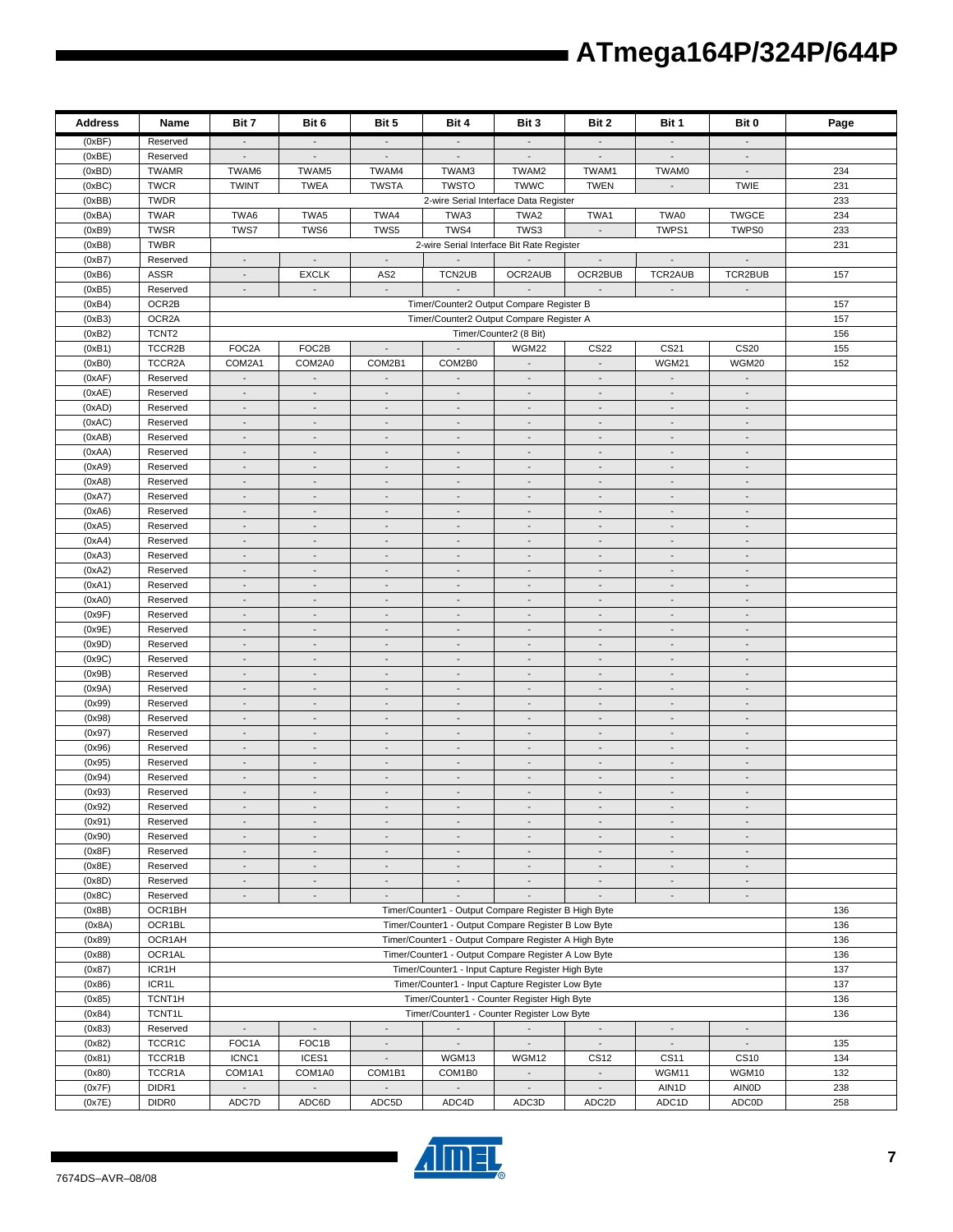| (0x7D)                     | Reserved                    |                             | $\sim$                                  |                                          | $\sim$                                 | $\mathcal{L}_{\mathcal{A}}$                             | $\blacksquare$                             |                                          |                                         |              |
|----------------------------|-----------------------------|-----------------------------|-----------------------------------------|------------------------------------------|----------------------------------------|---------------------------------------------------------|--------------------------------------------|------------------------------------------|-----------------------------------------|--------------|
| (0x7C)                     | <b>ADMUX</b>                | REFS1                       | REFS0                                   | <b>ADLAR</b>                             | MUX4                                   | MUX3                                                    | MUX2                                       | MUX1                                     | MUX0                                    | 254          |
| (0x7B)                     | <b>ADCSRB</b>               |                             | <b>ACME</b>                             |                                          |                                        |                                                         | ADTS2                                      | ADTS1                                    | ADTS0                                   | 237          |
| (0x7A)                     | <b>ADCSRA</b>               | ADEN                        | ADSC                                    | ADATE                                    | <b>ADIF</b>                            | ADIE                                                    | ADPS2                                      | ADPS1                                    | ADPS0                                   | 256          |
| (0x79)                     | ADCH                        |                             |                                         |                                          |                                        | ADC Data Register High byte                             |                                            |                                          |                                         | 257          |
| (0x78)                     | <b>ADCL</b>                 |                             |                                         |                                          |                                        | ADC Data Register Low byte                              |                                            |                                          |                                         | 257          |
| (0x77)                     | Reserved                    | $\overline{\phantom{a}}$    | $\sim$                                  | $\blacksquare$                           | $\sim$                                 |                                                         | $\sim$                                     | $\sim$                                   | $\blacksquare$                          |              |
| (0x76)                     | Reserved                    | $\overline{\phantom{a}}$    | $\overline{\phantom{a}}$                | $\overline{\phantom{a}}$                 | $\overline{\phantom{a}}$               | $\overline{\phantom{a}}$                                | $\overline{\phantom{a}}$                   | $\overline{\phantom{a}}$                 | $\overline{\phantom{a}}$                |              |
| (0x75)                     | Reserved                    | $\blacksquare$              | $\overline{\phantom{a}}$                |                                          |                                        |                                                         |                                            |                                          | $\blacksquare$                          |              |
| (0x74)                     | Reserved                    | $\blacksquare$              | $\overline{\phantom{a}}$                | $\overline{\phantom{a}}$                 | $\overline{\phantom{a}}$               | $\overline{\phantom{a}}$                                | $\overline{\phantom{a}}$                   | $\overline{\phantom{a}}$                 | $\overline{\phantom{a}}$                |              |
| (0x73)                     | PCMSK3                      | PCINT31                     | PCINT30                                 | PCINT29                                  | PCINT28                                | PCINT27                                                 | PCINT26                                    | PCINT25                                  | PCINT24                                 | 70           |
| (0x72)                     | Reserved                    | $\mathcal{L}_{\mathcal{A}}$ | $\blacksquare$                          | $\overline{\phantom{a}}$                 | $\overline{a}$                         | $\overline{a}$                                          | $\blacksquare$                             | $\mathcal{L}^{\pm}$                      | $\Box$                                  |              |
| (0x71)                     | Reserved                    | $\overline{\phantom{a}}$    | $\sim$                                  | $\blacksquare$                           | $\sim$                                 | $\blacksquare$                                          | $\overline{\phantom{a}}$                   | $\sim$                                   | $\sim$                                  |              |
| (0x70)                     | TIMSK2                      | $\overline{\phantom{a}}$    | $\blacksquare$                          | $\overline{\phantom{a}}$                 | $\overline{\phantom{a}}$               | $\overline{\phantom{a}}$                                | OCIE2B                                     | OCIE2A                                   | TOIE <sub>2</sub>                       | 158          |
| (0x6F)                     | TIMSK1                      | $\mathcal{L}_{\mathcal{A}}$ | $\overline{\phantom{a}}$                | ICIE1                                    | $\sim$                                 | $\overline{\phantom{a}}$                                | OCIE1B                                     | OCIE1A                                   | TOIE1                                   | 137          |
| (0x6E)                     | TIMSK0                      | $\overline{\phantom{a}}$    | $\overline{\phantom{a}}$                | $\overline{\phantom{a}}$                 | $\overline{\phantom{a}}$               | $\overline{\phantom{a}}$                                | <b>OCIE0B</b>                              | <b>OCIE0A</b>                            | <b>TOIE0</b>                            | 109          |
| (0x6D)                     | PCMSK2                      | PCINT23                     | PCINT22                                 | PCINT21                                  | PCINT20                                | PCINT19                                                 | PCINT18                                    | PCINT17                                  | PCINT16                                 | 70           |
| (0x6C)                     | PCMSK1                      | PCINT15                     | PCINT14                                 | PCINT13                                  | PCINT12                                | PCINT11                                                 | PCINT10                                    | PCINT9                                   | PCINT8                                  | 70           |
| (0x6B)                     | PCMSK0                      | PCINT7                      | PCINT6                                  | PCINT5                                   | PCINT4                                 | PCINT3                                                  | PCINT2                                     | PCINT1                                   | <b>PCINT0</b>                           | 71           |
| (0x6A)                     | Reserved                    | $\overline{\phantom{a}}$    | $\overline{\phantom{a}}$                | $\overline{\phantom{a}}$                 |                                        |                                                         | $\overline{\phantom{a}}$                   | $\overline{\phantom{a}}$                 | $\Box$                                  |              |
| (0x69)                     | <b>EICRA</b>                |                             | $\overline{\phantom{a}}$                | ISC <sub>21</sub>                        | <b>ISC20</b>                           | ISC11                                                   | <b>ISC10</b>                               | ISC01                                    | ISC00                                   | 67           |
| (0x68)                     | <b>PCICR</b>                | $\mathcal{L}_{\mathcal{A}}$ | $\sim$                                  | $\sim$                                   | $\sim$                                 | PCIE <sub>3</sub>                                       | PCIE <sub>2</sub>                          | PCIE1                                    | PCIE0                                   | 69           |
| (0x67)                     | Reserved                    | $\sim$                      | $\overline{\phantom{a}}$                | $\overline{\phantom{a}}$                 | $\sim$                                 | $\sim$                                                  | $\sim$                                     | $\sim$                                   | $\sim$                                  |              |
| (0x66)                     | OSCCAL                      |                             |                                         |                                          |                                        | <b>Oscillator Calibration Register</b>                  |                                            |                                          |                                         | 40           |
| (0x65)                     | Reserved                    | $\sim$                      | $\overline{\phantom{a}}$                | $\overline{\phantom{a}}$                 |                                        |                                                         | $\sim$                                     | $\sim$                                   | $\sim$                                  |              |
| (0x64)                     | <b>PRR</b>                  | <b>PRTWI</b>                | PRTIM2                                  | <b>PRTIMO</b>                            | PRUSART1                               | PRTIM1                                                  | <b>PRSPI</b>                               | PRUSART0                                 | PRADC                                   | 48           |
| (0x63)                     | Reserved                    | $\sim$                      | $\overline{\phantom{a}}$                | $\overline{\phantom{a}}$                 | $\mathcal{L}_{\mathcal{A}}$            | $\sim$                                                  | $\overline{\phantom{a}}$                   | $\mathcal{L}_{\mathcal{A}}$              | $\overline{\phantom{a}}$                |              |
| (0x62)                     | Reserved                    | $\overline{\phantom{a}}$    | $\overline{\phantom{a}}$                | $\overline{\phantom{a}}$                 |                                        | $\overline{\phantom{a}}$                                |                                            | $\overline{\phantom{a}}$                 | $\overline{\phantom{a}}$                |              |
| (0x61)                     | <b>CLKPR</b>                | <b>CLKPCE</b>               | $\mathcal{L}_{\mathcal{A}}$             | $\overline{\phantom{a}}$                 | $\sim$                                 | CLKPS3                                                  | CLKPS2                                     | CLKPS1                                   | CLKPS0                                  | 40           |
| (0x60)                     | <b>WDTCSR</b>               | <b>WDIF</b>                 | <b>WDIE</b>                             | WDP3                                     | <b>WDCE</b>                            | <b>WDE</b>                                              | WDP2                                       | WDP1                                     | WDP0                                    | 60           |
| 0x3F (0x5F)                | <b>SREG</b>                 | $\mathbf{I}$                | $\mathsf T$                             | н                                        | $\mathbf S$                            | $\vee$                                                  | ${\sf N}$                                  | Z                                        | $\mathbf C$                             | 10           |
| 0x3E (0x5E)                | SPH                         | <b>SP15</b>                 | SP <sub>14</sub>                        | SP <sub>13</sub>                         | <b>SP12</b>                            | <b>SP11</b>                                             | <b>SP10</b>                                | SP <sub>9</sub>                          | SP <sub>8</sub>                         | 11           |
| 0x3D (0x5D)                | <b>SPL</b>                  | SP7                         | SP <sub>6</sub>                         | SP <sub>5</sub>                          | SP <sub>4</sub>                        | SP <sub>3</sub>                                         | SP <sub>2</sub>                            | SP <sub>1</sub>                          | SP <sub>0</sub>                         | 11           |
| 0x3C (0x5C)                | Reserved                    | $\sim$                      | $\sim$                                  | $\blacksquare$                           | $\sim$                                 | $\omega$                                                | $\overline{\phantom{a}}$                   | $\sim$                                   | $\sim$                                  |              |
| 0x3B (0x5B)                | Reserved                    | $\overline{\phantom{a}}$    | $\overline{\phantom{a}}$                | $\overline{\phantom{a}}$                 | $\overline{\phantom{a}}$               | $\overline{\phantom{a}}$                                | $\overline{\phantom{a}}$                   | $\overline{\phantom{a}}$                 | $\overline{\phantom{a}}$                |              |
| 0x3A (0x5A)                | Reserved                    | $\mathcal{L}_{\mathcal{A}}$ | $\overline{\phantom{a}}$                | $\overline{\phantom{a}}$                 | $\blacksquare$                         | $\blacksquare$                                          | $\blacksquare$                             | $\blacksquare$                           | $\blacksquare$                          |              |
| 0x39 (0x59)                | Reserved                    | $\overline{\phantom{a}}$    | $\blacksquare$                          | $\blacksquare$                           | $\sim$                                 | $\blacksquare$                                          | $\sim$                                     | $\sim$                                   | $\sim$                                  |              |
| 0x38 (0x58)                | Reserved                    | $\overline{\phantom{a}}$    | $\overline{\phantom{a}}$                | $\overline{\phantom{a}}$                 | $\overline{\phantom{a}}$               | $\overline{\phantom{a}}$                                | $\overline{\phantom{a}}$                   | $\overline{\phantom{a}}$                 | $\overline{\phantom{a}}$                |              |
| 0x37 (0x57)                | <b>SPMCSR</b>               | <b>SPMIE</b>                | <b>RWWSB</b>                            | <b>SIGRD</b>                             | <b>RWWSRE</b>                          | <b>BLBSET</b>                                           | <b>PGWRT</b>                               | <b>PGERS</b>                             | <b>SPMEN</b>                            | 290          |
| 0x36 (0x56)                | Reserved                    | $\sim$<br><b>JTD</b>        | $\overline{\phantom{a}}$<br><b>BODS</b> | $\overline{\phantom{a}}$<br><b>BODSE</b> | $\overline{\phantom{a}}$<br><b>PUD</b> | $\overline{\phantom{a}}$<br>$\mathcal{L}_{\mathcal{A}}$ | $\overline{\phantom{a}}$<br>$\blacksquare$ | $\sim$<br><b>IVSEL</b>                   | $\overline{\phantom{a}}$<br><b>IVCE</b> | 91/274       |
| 0x35 (0x55)                | <b>MCUCR</b>                | $\blacksquare$              | $\blacksquare$                          |                                          |                                        |                                                         |                                            |                                          |                                         |              |
| 0x34 (0x54)                | <b>MCUSR</b><br><b>SMCR</b> | $\mathcal{L}_{\mathcal{A}}$ | $\mathcal{L}_{\mathcal{A}}$             | $\overline{\phantom{a}}$                 | <b>JTRF</b><br>$\sim$                  | <b>WDRF</b><br>SM <sub>2</sub>                          | <b>BORF</b><br>SM <sub>1</sub>             | <b>EXTRF</b><br>SM <sub>0</sub>          | <b>PORF</b><br><b>SE</b>                | 59/274<br>47 |
| 0x33 (0x53)<br>0x32 (0x52) | Reserved                    | $\overline{\phantom{a}}$    | $\overline{\phantom{a}}$                | $\overline{\phantom{a}}$                 | $\overline{\phantom{a}}$               |                                                         | $\overline{\phantom{a}}$                   | $\overline{\phantom{a}}$                 | $\overline{\phantom{a}}$                |              |
| 0x31 (0x51)                | <b>OCDR</b>                 |                             |                                         |                                          |                                        |                                                         |                                            |                                          |                                         | 264          |
| 0x30 (0x50)                | <b>ACSR</b>                 | <b>ACD</b>                  | <b>ACBG</b>                             | ACO                                      | <b>ACI</b>                             | On-Chip Debug Register<br><b>ACIE</b>                   | <b>ACIC</b>                                | ACIS1                                    | ACIS0                                   | 256          |
| 0x2F(0x4F)                 | Reserved                    | $\overline{\phantom{a}}$    | $\blacksquare$                          | $\overline{\phantom{a}}$                 | $\mathbb{Z}^2$                         | $\mathcal{L}_{\mathcal{A}}$                             | $\blacksquare$                             | $\sim$                                   | $\blacksquare$                          |              |
| 0x2E (0x4E)                | <b>SPDR</b>                 |                             |                                         |                                          |                                        | SPI 0 Data Register                                     |                                            |                                          |                                         | 169          |
| 0x2D (0x4D)                | <b>SPSR</b>                 | SPIF <sub>0</sub>           | <b>WCOL0</b>                            | $\overline{\phantom{a}}$                 | $\sim$                                 |                                                         | $\sim$                                     | $\sim$                                   | SPI2X0                                  | 168          |
| 0x2C (0x4C)                | <b>SPCR</b>                 | SPIE0                       | SPE0                                    | DORD <sub>0</sub>                        | MSTR0                                  | CPOL0                                                   | CPHA0                                      | SPR01                                    | SPR00                                   | 167          |
| 0x2B(0x4B)                 | GPIOR2                      |                             |                                         |                                          |                                        | General Purpose I/O Register 2                          |                                            |                                          |                                         | 28           |
| 0x2A (0x4A)                | GPIOR1                      |                             |                                         |                                          |                                        | General Purpose I/O Register 1                          |                                            |                                          |                                         | 28           |
| 0x29 (0x49)                | Reserved                    | $\overline{\phantom{a}}$    | $\overline{\phantom{a}}$                | $\overline{\phantom{a}}$                 | $\mathcal{L}_{\mathcal{A}}$            | $\overline{\phantom{a}}$                                | $\overline{\phantom{a}}$                   | $\overline{\phantom{a}}$                 | $\overline{\phantom{a}}$                |              |
| 0x28 (0x48)                | <b>OCR0B</b>                |                             |                                         |                                          |                                        | Timer/Counter0 Output Compare Register B                |                                            |                                          |                                         | 109          |
| 0x27 (0x47)                | OCR0A                       |                             |                                         |                                          |                                        | Timer/Counter0 Output Compare Register A                |                                            |                                          |                                         | 108          |
| 0x26 (0x46)                | TCNT0                       |                             |                                         |                                          |                                        | Timer/Counter0 (8 Bit)                                  |                                            |                                          |                                         | 108          |
| 0x25 (0x45)                | <b>TCCR0B</b>               | <b>FOC0A</b>                | FOC0B                                   | $\blacksquare$                           |                                        | WGM02                                                   | CS <sub>02</sub>                           | CS01                                     | CS <sub>00</sub>                        | 107          |
| 0x24 (0x44)                | <b>TCCR0A</b>               | COM0A1                      | COM0A0                                  | COM0B1                                   | COM0B0                                 | $\sim$                                                  | $\overline{\phantom{a}}$                   | WGM01                                    | WGM00                                   | 109          |
| 0x23 (0x43)                | <b>GTCCR</b>                | <b>TSM</b>                  | $\overline{\phantom{a}}$                | $\overline{\phantom{a}}$                 | $\sim$                                 | $\sim$                                                  | $\overline{\phantom{a}}$                   | PSR <sub>2</sub>                         | PSR54310                                | 159          |
| 0x22 (0x42)                | EEARH                       | $\blacksquare$              | $\Box$                                  | $\overline{\phantom{a}}$                 |                                        |                                                         |                                            | <b>EEPROM Address Register High Byte</b> |                                         | 23           |
| 0x21 (0x41)                | EEARL                       |                             |                                         |                                          |                                        | <b>EEPROM Address Register Low Byte</b>                 |                                            |                                          |                                         | 23           |
| 0x20 (0x40)                | EEDR                        |                             |                                         |                                          |                                        | <b>EEPROM Data Register</b>                             |                                            |                                          |                                         | 23           |
| 0x1F (0x3F)                | EECR                        | $\overline{\phantom{a}}$    | $\overline{\phantom{a}}$                | EEPM1                                    | EEPM0                                  | EERIE                                                   | EEMWE                                      | EEWE                                     | EERE                                    | 23           |
| 0x1E (0x3E)                | GPIOR0                      |                             |                                         |                                          |                                        | General Purpose I/O Register 0                          |                                            |                                          |                                         | 28           |
| 0x1D (0x3D)                | <b>EIMSK</b>                | $\blacksquare$              | $\overline{\phantom{a}}$                | $\overline{\phantom{a}}$                 | $\sim$                                 | $\sim$                                                  | INT <sub>2</sub>                           | INT <sub>1</sub>                         | <b>INTO</b>                             | 68           |
| 0x1C (0x3C)                | EIFR                        | $\blacksquare$              | $\overline{\phantom{a}}$                | $\blacksquare$                           | $\blacksquare$                         | $\blacksquare$                                          | INTF <sub>2</sub>                          | INTF1                                    | INTF <sub>0</sub>                       | 68           |

**Address Name Bit 7 Bit 6 Bit 5 Bit 4 Bit 3 Bit 2 Bit 1 Bit 0 Page** 

**Almel**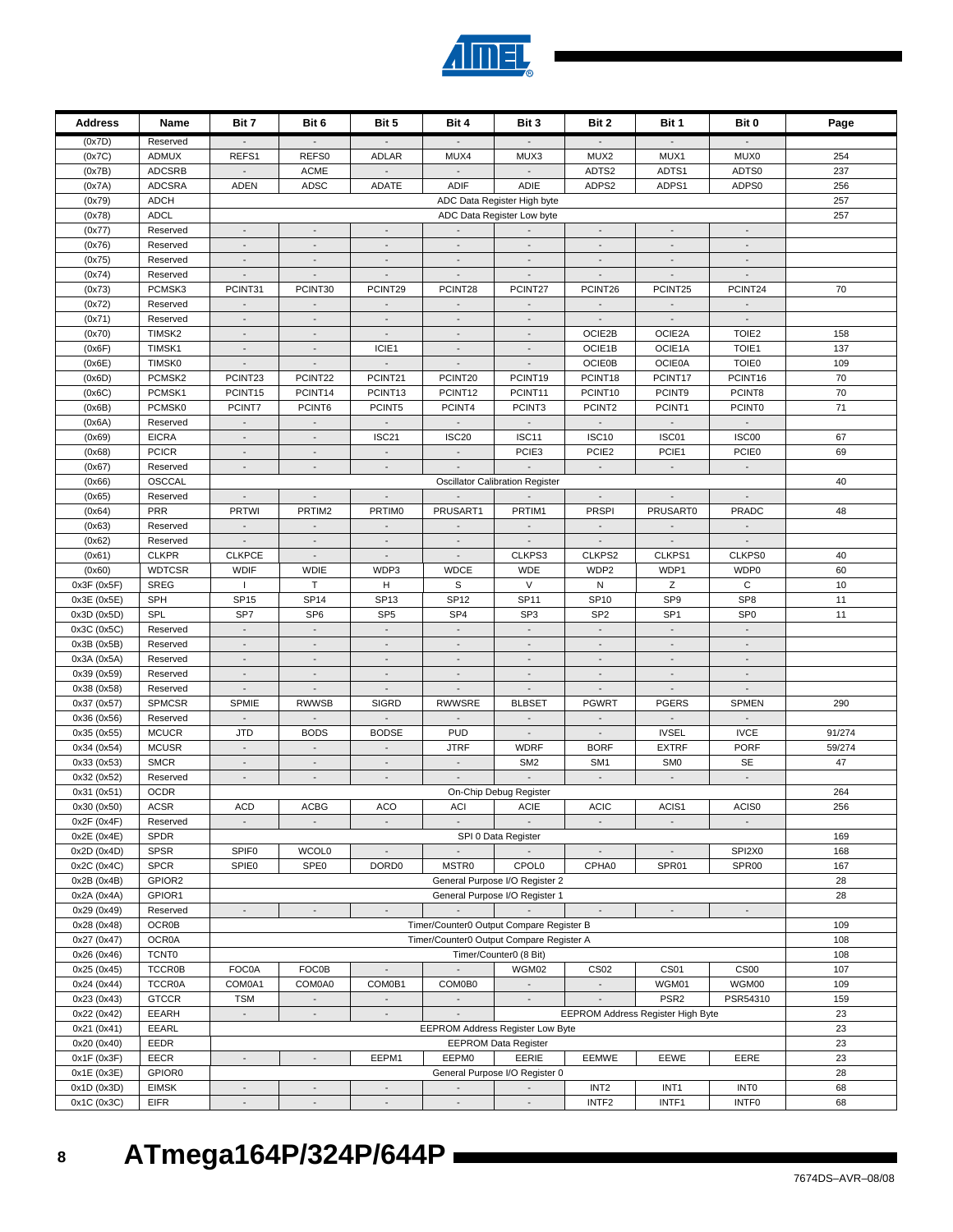| <b>Address</b> | Name              | Bit 7                    | Bit 6                    | Bit 5                    | Bit 4                    | Bit 3                    | Bit 2                    | Bit 1                    | Bit 0                    | Page |
|----------------|-------------------|--------------------------|--------------------------|--------------------------|--------------------------|--------------------------|--------------------------|--------------------------|--------------------------|------|
| 0x1B (0x3B)    | <b>PCIFR</b>      | $\sim$                   | $\sim$                   | $\overline{\phantom{a}}$ | $\overline{\phantom{a}}$ | PCIF <sub>3</sub>        | PCIF <sub>2</sub>        | PCIF1                    | PCIF <sub>0</sub>        | 69   |
| 0x1A (0x3A)    | Reserved          | $\overline{\phantom{a}}$ | $\overline{a}$           | $\overline{\phantom{a}}$ | $\overline{\phantom{a}}$ | $\overline{\phantom{a}}$ | $\overline{\phantom{a}}$ | $\overline{\phantom{a}}$ | $\sim$                   |      |
| 0x19 (0x39)    | Reserved          | $\overline{\phantom{a}}$ | $\overline{\phantom{a}}$ | $\overline{\phantom{a}}$ | $\overline{\phantom{a}}$ | $\overline{\phantom{a}}$ | $\overline{\phantom{a}}$ | $\overline{\phantom{a}}$ | $\overline{\phantom{a}}$ |      |
| 0x18 (0x38)    | Reserved          | $\overline{a}$           | $\overline{\phantom{a}}$ | $\overline{\phantom{a}}$ | $\overline{\phantom{a}}$ | $\overline{\phantom{a}}$ |                          | $\overline{\phantom{a}}$ |                          |      |
| 0x17 (0x37)    | TIFR <sub>2</sub> | $\overline{\phantom{a}}$ | $\overline{\phantom{a}}$ | $\overline{\phantom{a}}$ | $\overline{\phantom{a}}$ | $\overline{\phantom{a}}$ | OCF2b                    | OCF2A                    | TOV <sub>2</sub>         | 159  |
| 0x16 (0x36)    | TIFR1             | $\overline{\phantom{a}}$ | $\overline{a}$           | ICF1                     | $\overline{\phantom{a}}$ | $\overline{\phantom{a}}$ | OCF1B                    | OCF1A                    | TOV <sub>1</sub>         | 138  |
| 0x15 (0x35)    | TIFR <sub>0</sub> | $\overline{\phantom{a}}$ | $\overline{\phantom{a}}$ | $\blacksquare$           |                          | $\overline{\phantom{0}}$ | <b>OCF0B</b>             | OCF0A                    | TOV <sub>0</sub>         | 109  |
| 0x14 (0x34)    | Reserved          |                          |                          | $\overline{\phantom{a}}$ | $\overline{\phantom{a}}$ | $\overline{\phantom{a}}$ | $\overline{\phantom{a}}$ | $\overline{\phantom{a}}$ | $\sim$                   |      |
| 0x13 (0x33)    | Reserved          | $\overline{\phantom{a}}$ |                          | $\overline{\phantom{a}}$ |                          |                          | $\overline{\phantom{a}}$ |                          |                          |      |
| 0x12 (0x32)    | Reserved          | $\overline{\phantom{a}}$ | $\overline{\phantom{a}}$ | $\overline{\phantom{a}}$ | $\overline{\phantom{a}}$ | $\overline{\phantom{a}}$ | $\overline{\phantom{a}}$ | $\overline{\phantom{a}}$ | $\overline{\phantom{a}}$ |      |
| 0x11 (0x31)    | Reserved          | $\overline{\phantom{a}}$ | $\overline{a}$           | $\overline{\phantom{a}}$ | $\overline{\phantom{a}}$ | $\overline{\phantom{a}}$ | $\overline{\phantom{a}}$ | $\blacksquare$           |                          |      |
| 0x10 (0x30)    | Reserved          | $\overline{\phantom{a}}$ | $\overline{\phantom{a}}$ | $\overline{\phantom{a}}$ | $\overline{\phantom{a}}$ | $\overline{\phantom{a}}$ | $\overline{\phantom{a}}$ | $\overline{\phantom{a}}$ | $\overline{\phantom{a}}$ |      |
| 0x0F(0x2F)     | Reserved          | $\overline{\phantom{0}}$ | $\overline{\phantom{a}}$ | $\overline{\phantom{a}}$ | $\overline{\phantom{0}}$ | $\overline{\phantom{a}}$ | $\overline{\phantom{a}}$ | $\overline{a}$           | $\overline{\phantom{a}}$ |      |
| 0x0E (0x2E)    | Reserved          | $\sim$                   | $\overline{\phantom{a}}$ | $\overline{\phantom{a}}$ | $\overline{\phantom{a}}$ | $\overline{\phantom{a}}$ | $\overline{\phantom{a}}$ | $\overline{\phantom{a}}$ | $\overline{\phantom{a}}$ |      |
| 0x0D(0x2D)     | Reserved          | $\overline{a}$           | $\overline{\phantom{a}}$ | $\overline{\phantom{a}}$ | $\overline{\phantom{a}}$ | $\overline{\phantom{a}}$ |                          | $\overline{\phantom{a}}$ | $\overline{\phantom{a}}$ |      |
| 0x0C(0x2C)     | Reserved          | $\overline{a}$           | $\overline{\phantom{a}}$ |                          | $\overline{\phantom{a}}$ | $\overline{\phantom{a}}$ |                          | $\overline{a}$           |                          |      |
| 0x0B(0x2B)     | <b>PORTD</b>      | PORTD7                   | PORTD6                   | PORTD5                   | PORTD4                   | PORTD3                   | PORTD <sub>2</sub>       | PORTD1                   | PORTD0                   | 92   |
| 0x0A (0x2A)    | <b>DDRD</b>       | DDD7                     | DDD6                     | DDD <sub>5</sub>         | DDD4                     | DDD3                     | DDD <sub>2</sub>         | DDD <sub>1</sub>         | DDD <sub>0</sub>         | 92   |
| 0x09 (0x29)    | PIND              | PIND7                    | PIND <sub>6</sub>        | PIND <sub>5</sub>        | PIND4                    | PIND <sub>3</sub>        | PIND <sub>2</sub>        | PIND1                    | PIND <sub>0</sub>        | 92   |
| 0x08 (0x28)    | <b>PORTC</b>      | PORTC7                   | PORTC6                   | PORTC5                   | PORTC4                   | PORTC3                   | PORTC2                   | PORTC1                   | PORTC0                   | 92   |
| 0x07 (0x27)    | <b>DDRC</b>       | DDC7                     | DDC6                     | DDC <sub>5</sub>         | DDC4                     | DDC3                     | DDC <sub>2</sub>         | DDC <sub>1</sub>         | DDC <sub>0</sub>         | 92   |
| 0x06 (0x26)    | <b>PINC</b>       | PINC7                    | PINC6                    | PINC5                    | PINC4                    | PINC3                    | PINC <sub>2</sub>        | PINC1                    | PINC <sub>0</sub>        | 92   |
| 0x05 (0x25)    | <b>PORTB</b>      | PORTB7                   | PORTB6                   | PORTB5                   | PORTB4                   | PORTB3                   | PORTB <sub>2</sub>       | PORTB1                   | PORTB0                   | 91   |
| 0x04 (0x24)    | <b>DDRB</b>       | DDB7                     | DDB6                     | DDB <sub>5</sub>         | DDB4                     | DDB3                     | DDB <sub>2</sub>         | DDB1                     | DDB <sub>0</sub>         | 91   |
| 0x03 (0x23)    | <b>PINB</b>       | PINB7                    | PINB <sub>6</sub>        | PINB <sub>5</sub>        | PINB4                    | PINB <sub>3</sub>        | PINB <sub>2</sub>        | PINB1                    | PINB <sub>0</sub>        | 91   |
| 0x02 (0x22)    | <b>PORTA</b>      | PORTA7                   | PORTA6                   | PORTA5                   | PORTA4                   | PORTA3                   | PORTA2                   | PORTA1                   | PORTA0                   | 91   |
| 0x01 (0x21)    | <b>DDRA</b>       | DDA7                     | DDA6                     | DDA5                     | DDA4                     | DDA3                     | DDA <sub>2</sub>         | DDA1                     | DDA0                     | 91   |
| 0x00 (0x20)    | <b>PINA</b>       | PINA7                    | PINA6                    | PINA <sub>5</sub>        | PINA4                    | PINA3                    | PINA <sub>2</sub>        | PINA1                    | PINA0                    | 91   |

Notes: 1. For compatibility with future devices, reserved bits should be written to zero if accessed. Reserved I/O memory addresses should never be written.

2. I/O registers within the address range \$00 - \$1F are directly bit-accessible using the SBI and CBI instructions. In these registers, the value of single bits can be checked by using the SBIS and SBIC instructions.

- 3. Some of the status flags are cleared by writing a logical one to them. Note that the CBI and SBI instructions will operate on all bits in the I/O register, writing a one back into any flag read as set, thus clearing the flag. The CBI and SBI instructions work with registers 0x00 to 0x1F only.
- 4. When using the I/O specific commands IN and OUT, the I/O addresses \$00 \$3F must be used. When addressing I/O registers as data space using LD and ST instructions, \$20 must be added to these addresses. The ATmega164P/324P/644P is a complex microcontroller with more peripheral units than can be supported within the 64 location reserved in Opcode for the IN and OUT instructions. For the Extended I/O space from \$60 - \$FF, only the ST/STS/STD and LD/LDS/LDD instructions can be used.

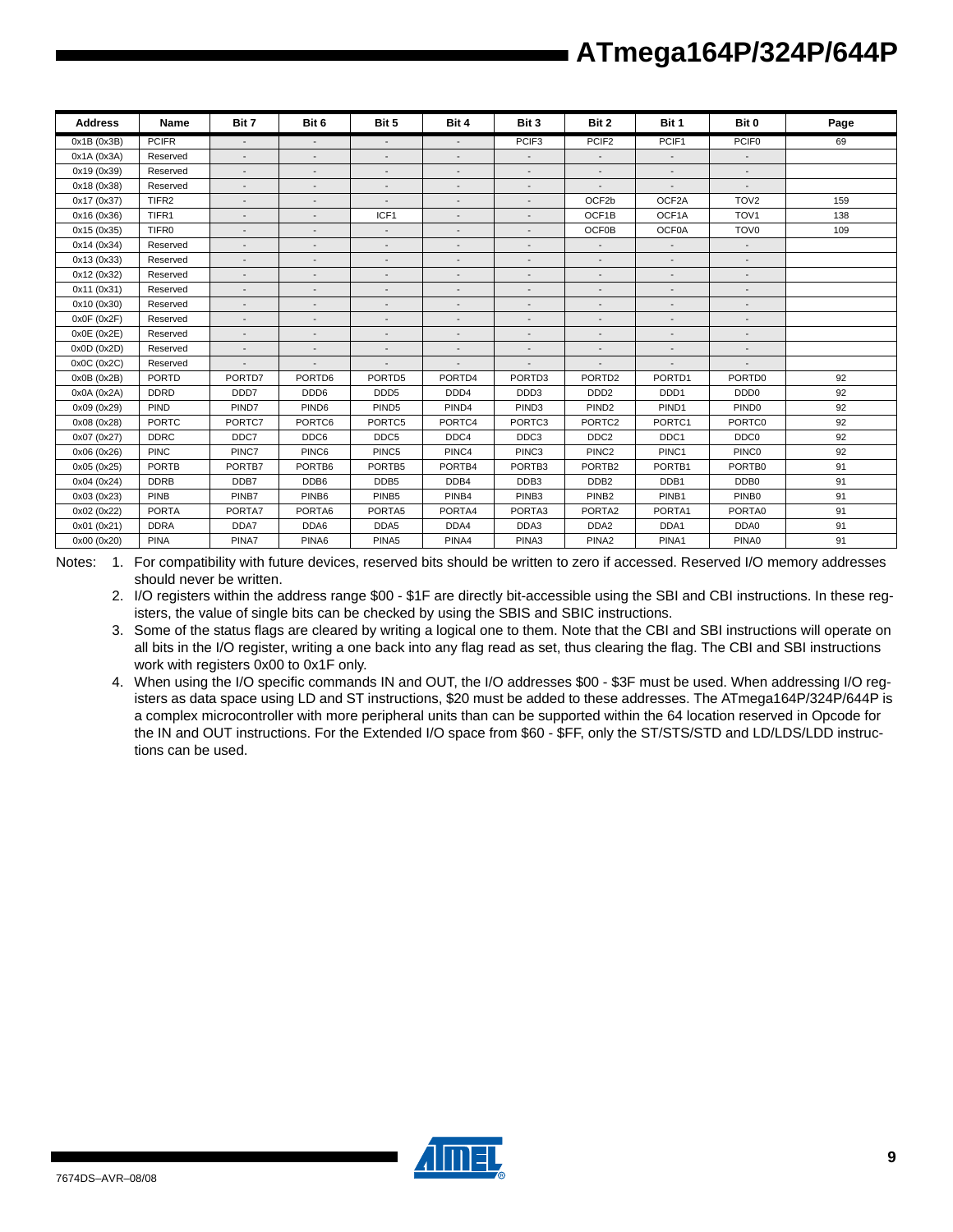

# **4. Instruction Set Summary**

| <b>Mnemonics</b>           | <b>Operands</b>                   | <b>Description</b>                                              | Operation                                                                          | <b>Flags</b>  | #Clocks                 |
|----------------------------|-----------------------------------|-----------------------------------------------------------------|------------------------------------------------------------------------------------|---------------|-------------------------|
|                            | ARITHMETIC AND LOGIC INSTRUCTIONS |                                                                 |                                                                                    |               |                         |
| ADD                        | Rd, Rr                            | Add two Registers                                               | $Rd \leftarrow Rd + Rr$                                                            | Z, C, N, V, H | 1                       |
| <b>ADC</b>                 | Rd, Rr                            | Add with Carry two Registers                                    | $Rd \leftarrow Rd + Rr + C$                                                        | Z, C, N, V, H | $\mathbf{1}$            |
| <b>ADIW</b>                | Rdl,K                             | Add Immediate to Word                                           | Rdh:Rdl ← Rdh:Rdl + K                                                              | Z, C, N, V, S | $\overline{c}$          |
| <b>SUB</b>                 | Rd, Rr                            | Subtract two Registers                                          | Rd ← Rd - Rr                                                                       | Z, C, N, V, H | $\mathbf{1}$            |
| <b>SUBI</b>                | Rd, K                             | Subtract Constant from Register                                 | $Rd \leftarrow Rd - K$                                                             | Z, C, N, V, H | $\mathbf{1}$            |
| <b>SBC</b>                 | Rd, Rr                            | Subtract with Carry two Registers                               | $Rd \leftarrow Rd - Rr - C$                                                        | Z, C, N, V, H | $\mathbf{1}$            |
| <b>SBCI</b>                | Rd, K                             | Subtract with Carry Constant from Reg.                          | $Rd \leftarrow Rd - K - C$                                                         | Z, C, N, V, H | $\mathbf{1}$            |
| <b>SBIW</b>                | Rdl,K                             | Subtract Immediate from Word                                    | Rdh:Rdl ← Rdh:Rdl - K                                                              | Z, C, N, V, S | $\overline{2}$          |
| <b>AND</b>                 | Rd, Rr                            | <b>Logical AND Registers</b>                                    | $Rd \leftarrow Rd \bullet Rr$                                                      | Z, N, V       | $\mathbf{1}$            |
| <b>ANDI</b>                | Rd, K                             | Logical AND Register and Constant                               | $Rd \leftarrow Rd \bullet K$                                                       | Z, N, V       | $\mathbf{1}$            |
| <b>OR</b>                  | Rd, Rr                            | Logical OR Registers                                            | $Rd \leftarrow Rd$ v $Rr$                                                          | Z, N, V       | $\mathbf{1}$            |
| ORI                        | Rd, K                             | Logical OR Register and Constant                                | $Rd \leftarrow Rd \vee K$                                                          | Z, N, V       | $\mathbf{1}$            |
| <b>EOR</b>                 | Rd, Rr                            | <b>Exclusive OR Registers</b>                                   | $Rd \leftarrow Rd \oplus Rr$                                                       | Z, N, V       | $\mathbf{1}$            |
| <b>COM</b>                 | Rd                                | One's Complement                                                | $Rd \leftarrow 0xFF - Rd$                                                          | Z, C, N, V    | $\mathbf{1}$            |
| <b>NEG</b>                 | Rd                                | Two's Complement                                                | $Rd \leftarrow 0x00 - Rd$                                                          | Z, C, N, V, H | $\mathbf{1}$            |
| <b>SBR</b>                 | Rd,K                              | Set Bit(s) in Register                                          | $Rd \leftarrow Rd \vee K$                                                          | Z, N, V       | $\mathbf{1}$            |
| <b>CBR</b>                 | Rd,K                              | Clear Bit(s) in Register                                        | $Rd \leftarrow Rd \bullet (0xFF - K)$                                              | Z, N, V       | $\mathbf{1}$            |
| <b>INC</b>                 | Rd                                | Increment                                                       | $Rd \leftarrow Rd + 1$                                                             | Z, N, V       | $\mathbf{1}$            |
| <b>DEC</b>                 | Rd                                | Decrement                                                       | $Rd \leftarrow Rd - 1$                                                             | Z, N, V       | $\mathbf{1}$            |
| TST                        | Rd                                | Test for Zero or Minus                                          | $Rd \leftarrow Rd \bullet Rd$                                                      | Z, N, V       | $\mathbf{1}$            |
| CLR                        | Rd                                | Clear Register                                                  | $Rd \leftarrow Rd \oplus Rd$                                                       | Z, N, V       | $\mathbf{1}$            |
| <b>SER</b>                 | Rd                                | Set Register                                                    | $Rd \leftarrow 0xFF$                                                               | None          | $\mathbf{1}$            |
| MUL                        | Rd, Rr                            | Multiply Unsigned                                               | $R1:R0 \leftarrow Rd \times Rr$                                                    | Z, C          | $\overline{2}$          |
| <b>MULS</b>                | Rd, Rr                            | <b>Multiply Signed</b>                                          | $R1:R0 \leftarrow Rd \times Rr$                                                    | Z,C           | $\overline{\mathbf{c}}$ |
| <b>MULSU</b>               | Rd, Rr                            | Multiply Signed with Unsigned                                   | $R1:R0 \leftarrow Rd \times Rr$                                                    | Z,C           | $\overline{2}$          |
| <b>FMUL</b>                | Rd, Rr                            | Fractional Multiply Unsigned                                    | $R1:R0 \leftarrow (Rd \times Rr) \leq 1$                                           | Z,C           | $\overline{2}$          |
| <b>FMULS</b>               | Rd, Rr                            | <b>Fractional Multiply Signed</b>                               | $R1:R0 \leftarrow (Rd \times Rr) \leq 1$                                           | Z,C           | $\overline{\mathbf{c}}$ |
| <b>FMULSU</b>              | Rd, Rr                            | Fractional Multiply Signed with Unsigned                        | $R1:R0 \leftarrow (Rd \times Rr) \leq 1$                                           | Z, C          | $\overline{2}$          |
| <b>BRANCH INSTRUCTIONS</b> |                                   |                                                                 |                                                                                    |               |                         |
| <b>RJMP</b>                | k                                 | Relative Jump                                                   | $PC \leftarrow PC + k + 1$                                                         | None          | $\overline{\mathbf{c}}$ |
| <b>IJMP</b>                |                                   | Indirect Jump to (Z)                                            | $PC \leftarrow Z$                                                                  | None          | $\overline{2}$          |
| <b>JMP</b>                 | k                                 | Direct Jump                                                     | $PC \leftarrow k$                                                                  | None          | 3                       |
| <b>RCALL</b>               | $\sf k$                           | Relative Subroutine Call                                        | $PC \leftarrow PC + k + 1$                                                         | None          | $\overline{4}$          |
| <b>ICALL</b>               |                                   | Indirect Call to (Z)                                            | $PC \leftarrow Z$                                                                  | None          | $\overline{4}$          |
| CALL                       | k                                 | Direct Subroutine Call                                          | $PC \leftarrow k$                                                                  | None          | 5                       |
| <b>RET</b>                 |                                   | Subroutine Return                                               | $PC \leftarrow$ STACK                                                              | None          | 5                       |
| <b>RETI</b>                |                                   | Interrupt Return                                                | $PC \leftarrow$ STACK                                                              |               | 5                       |
| <b>CPSE</b>                | Rd,Rr                             | Compare, Skip if Equal                                          | if $(Rd = Rr) PC \leftarrow PC + 2$ or 3                                           | None          | 1/2/3                   |
| CP                         | Rd, Rr                            | Compare                                                         | $Rd - Rr$                                                                          | Z, N, V, C, H | $\mathbf{1}$            |
| <b>CPC</b>                 | Rd, Rr                            | Compare with Carry                                              | $Rd - Rr - C$                                                                      | Z, N, V, C, H | $\mathbf{1}$            |
| CPI                        | Rd,K                              | Compare Register with Immediate                                 | $Rd - K$                                                                           | Z, N, V, C, H | $\mathbf{1}$            |
| <b>SBRC</b><br><b>SBRS</b> | Rr, b                             | Skip if Bit in Register Cleared                                 | if $(Rr(b)=0) PC \leftarrow PC + 2$ or 3                                           | None          | 1/2/3                   |
|                            | Rr, b                             | Skip if Bit in Register is Set                                  | if $(Rr(b)=1) PC \leftarrow PC + 2$ or 3                                           | None          | 1/2/3                   |
| <b>SBIC</b><br><b>SBIS</b> | P, b<br>P, b                      | Skip if Bit in I/O Register Cleared                             | if $(P(b)=0) PC \leftarrow PC + 2$ or 3<br>if $(P(b)=1) PC \leftarrow PC + 2$ or 3 | None<br>None  | 1/2/3<br>1/2/3          |
| <b>BRBS</b>                | s, k                              | Skip if Bit in I/O Register is Set<br>Branch if Status Flag Set | if $(SREG(s) = 1)$ then $PC \leftarrow PC + k + 1$                                 | None          | 1/2                     |
| <b>BRBC</b>                | s, k                              | Branch if Status Flag Cleared                                   | if (SREG(s) = 0) then $PC \leftarrow PC + k + 1$                                   | None          | 1/2                     |
| <b>BREQ</b>                | k                                 | Branch if Equal                                                 | if $(Z = 1)$ then $PC \leftarrow PC + k + 1$                                       | None          | 1/2                     |
| <b>BRNE</b>                | k                                 | Branch if Not Equal                                             | if $(Z = 0)$ then $PC \leftarrow PC + k + 1$                                       | None          | 1/2                     |
| <b>BRCS</b>                | k                                 | Branch if Carry Set                                             | if $(C = 1)$ then $PC \leftarrow PC + k + 1$                                       | None          | 1/2                     |
| <b>BRCC</b>                | k                                 | <b>Branch if Carry Cleared</b>                                  | if $(C = 0)$ then $PC \leftarrow PC + k + 1$                                       | None          | 1/2                     |
| <b>BRSH</b>                | k                                 | Branch if Same or Higher                                        | if $(C = 0)$ then $PC \leftarrow PC + k + 1$                                       | None          | 1/2                     |
| <b>BRLO</b>                | $\sf k$                           | Branch if Lower                                                 | if $(C = 1)$ then $PC \leftarrow PC + k + 1$                                       | None          | 1/2                     |
| <b>BRMI</b>                | k                                 | Branch if Minus                                                 | if $(N = 1)$ then PC $\leftarrow$ PC + k + 1                                       | None          | 1/2                     |
| <b>BRPL</b>                | k                                 | Branch if Plus                                                  | if $(N = 0)$ then $PC \leftarrow PC + k + 1$                                       | None          | 1/2                     |
| <b>BRGE</b>                | k                                 | Branch if Greater or Equal, Signed                              | if $(N \oplus V = 0)$ then PC $\leftarrow$ PC + k + 1                              | None          | 1/2                     |
| <b>BRLT</b>                | k                                 | Branch if Less Than Zero, Signed                                | if $(N \oplus V = 1)$ then $PC \leftarrow PC + k + 1$                              | None          | 1/2                     |
| <b>BRHS</b>                | k                                 | Branch if Half Carry Flag Set                                   | if $(H = 1)$ then PC $\leftarrow$ PC + k + 1                                       | None          | 1/2                     |
| <b>BRHC</b>                | k                                 | Branch if Half Carry Flag Cleared                               | if $(H = 0)$ then PC $\leftarrow$ PC + k + 1                                       | None          | 1/2                     |
| <b>BRTS</b>                | k                                 | Branch if T Flag Set                                            | if $(T = 1)$ then PC $\leftarrow$ PC + k + 1                                       | None          | 1/2                     |
| <b>BRTC</b>                | k                                 | Branch if T Flag Cleared                                        | if $(T = 0)$ then $PC \leftarrow PC + k + 1$                                       | None          | 1/2                     |
| <b>BRVS</b>                | $\sf k$                           | Branch if Overflow Flag is Set                                  | if $(V = 1)$ then $PC \leftarrow PC + k + 1$                                       | None          | 1/2                     |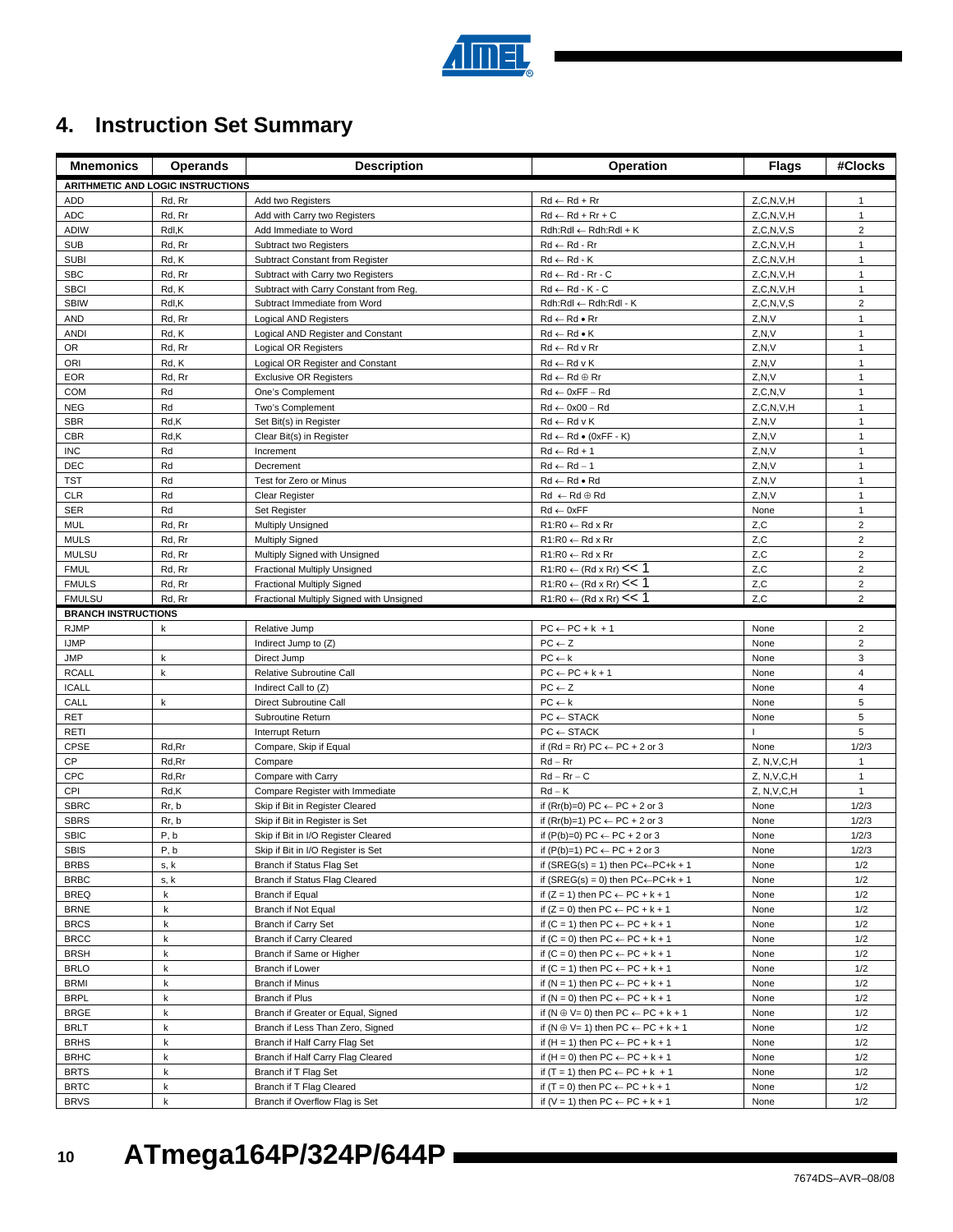| <b>BRVC</b><br>Branch if Overflow Flag is Cleared<br>if $(V = 0)$ then PC $\leftarrow$ PC + k + 1<br>None<br>1/2<br>$\mathbf k$<br><b>BRIE</b><br>Branch if Interrupt Enabled<br>if ( $1 = 1$ ) then PC $\leftarrow$ PC + k + 1<br>1/2<br>k<br>None<br>$\mathbf k$<br>1/2<br><b>BRID</b><br>Branch if Interrupt Disabled<br>if ( $I = 0$ ) then $PC \leftarrow PC + k + 1$<br>None<br>BIT AND BIT-TEST INSTRUCTIONS<br>P,b<br>$\overline{2}$<br><b>SBI</b><br>$I/O(P,b) \leftarrow 1$<br>Set Bit in I/O Register<br>None<br>$\overline{c}$<br>CBI<br>P,b<br>Clear Bit in I/O Register<br>$I/O(P,b) \leftarrow 0$<br>None<br><b>LSL</b><br>Rd<br>Z, C, N, V<br>Logical Shift Left<br>$Rd(n+1) \leftarrow Rd(n), Rd(0) \leftarrow 0$<br>$\mathbf{1}$<br>LSR<br>Rd<br>Z, C, N, V<br>Logical Shift Right<br>$Rd(n) \leftarrow Rd(n+1), Rd(7) \leftarrow 0$<br>$\mathbf{1}$<br>Rd<br><b>ROL</b><br>Rotate Left Through Carry<br>$Rd(0) \leftarrow C, Rd(n+1) \leftarrow Rd(n), C \leftarrow Rd(7)$<br>Z, C, N, V<br>$\mathbf{1}$<br><b>ROR</b><br>Rd<br>Rotate Right Through Carry<br>$Rd(7) \leftarrow C, Rd(n) \leftarrow Rd(n+1), C \leftarrow Rd(0)$<br>Z, C, N, V<br>$\mathbf{1}$<br>ASR<br>Rd<br>Z, C, N, V<br>Arithmetic Shift Right<br>$Rd(n) \leftarrow Rd(n+1), n=06$<br>$\mathbf{1}$<br>Rd<br><b>SWAP</b><br>Swap Nibbles<br>$Rd(30) \leftarrow Rd(74), Rd(74) \leftarrow Rd(30)$<br>None<br>$\mathbf{1}$<br><b>BSET</b><br>$\sf s$<br>Flag Set<br>$SREG(s) \leftarrow 1$<br>SREG(s)<br>$\mathbf{1}$<br><b>BCLR</b><br>$SREG(s) \leftarrow 0$<br>SREG(s)<br>$\mathsf{s}$<br><b>Flag Clear</b><br>1<br>Rr, b<br>T.<br>$\mathbf{1}$<br><b>BST</b><br>Bit Store from Register to T<br>$T \leftarrow Rr(b)$<br><b>BLD</b><br>Rd, b<br>$Rd(b) \leftarrow T$<br>None<br>$\mathbf{1}$<br>Bit load from T to Register<br><b>SEC</b><br>C<br>Set Carry<br>$C \leftarrow 1$<br>$\mathbf{1}$<br>$\mathbf C$<br><b>CLC</b><br>Clear Carry<br>$C \leftarrow 0$<br>$\mathbf{1}$<br>${\sf N}$<br><b>SEN</b><br>Set Negative Flag<br>$N \leftarrow 1$<br>$\mathbf{1}$<br><b>CLN</b><br>${\sf N}$<br>$\mathbf{1}$<br>Clear Negative Flag<br>$N \leftarrow 0$<br>Z<br><b>SEZ</b><br>Set Zero Flag<br>$Z \leftarrow 1$<br>$\mathbf{1}$<br>Z<br>CLZ<br>Clear Zero Flag<br>$Z \leftarrow 0$<br>$\mathbf{1}$<br>SEI<br>$\mathbf{I}$<br>Global Interrupt Enable<br>$I \leftarrow 1$<br>$\mathbf{1}$<br><b>CLI</b><br>Global Interrupt Disable<br>$I \leftarrow 0$<br>$\overline{\phantom{a}}$<br>$\mathbf{1}$<br>$\mathsf S$<br><b>SES</b><br>Set Signed Test Flag<br>$S \leftarrow 1$<br>$\mathbf{1}$<br>$\mathbf S$<br><b>CLS</b><br>Clear Signed Test Flag<br>$S \leftarrow 0$<br>$\mathbf{1}$<br>$\vee$<br>$\mathbf{1}$<br><b>SEV</b><br>Set Twos Complement Overflow.<br>$V \leftarrow 1$<br>$\vee$<br><b>CLV</b><br>Clear Twos Complement Overflow<br>$V \leftarrow 0$<br>$\mathbf{1}$<br>$\bar{1}$<br><b>SET</b><br>$T \leftarrow 1$<br>Set T in SREG<br>$\mathbf{1}$<br>T<br><b>CLT</b><br>Clear T in SREG<br>$T \leftarrow 0$<br>$\mathbf{1}$<br><b>SEH</b><br>н<br>Set Half Carry Flag in SREG<br>$H \leftarrow 1$<br>1<br>H<br>$\mathbf{1}$<br><b>CLH</b><br>$H \leftarrow 0$<br>Clear Half Carry Flag in SREG<br><b>DATA TRANSFER INSTRUCTIONS</b><br><b>MOV</b><br>Rd, Rr<br>Move Between Registers<br>$Rd \leftarrow Rr$<br>None<br>$\mathbf{1}$<br>Rd+1:Rd ← Rr+1:Rr<br><b>MOVW</b><br>Rd, Rr<br>Copy Register Word<br>None<br>$\mathbf{1}$<br>Rd, K<br>LDI<br>Load Immediate<br>$Rd \leftarrow K$<br>None<br>$\mathbf{1}$<br>LD<br>Rd, X<br>$\overline{\mathbf{c}}$<br>Load Indirect<br>$Rd \leftarrow (X)$<br>None<br>$\overline{2}$<br>LD<br>$Rd \leftarrow (X), X \leftarrow X + 1$<br>$Rd, X+$<br>Load Indirect and Post-Inc.<br>None<br>$\overline{2}$<br>LD<br><b>Rd.</b> - X<br>Load Indirect and Pre-Dec.<br>$X \leftarrow X - 1$ , Rd $\leftarrow (X)$<br>None<br>LD<br>Rd, Y<br>$Rd \leftarrow (Y)$<br>$\overline{\mathbf{c}}$<br>Load Indirect<br>None<br>$\overline{c}$<br>LD<br>Rd, Y+<br>Load Indirect and Post-Inc.<br>$Rd \leftarrow (Y), Y \leftarrow Y + 1$<br>None<br><b>Rd, - Y</b><br>$Y \leftarrow Y - 1$ , Rd $\leftarrow (Y)$<br>$\overline{c}$<br>LD<br>Load Indirect and Pre-Dec.<br>None<br>$\overline{c}$<br><b>LDD</b><br>Rd, Y+q<br>$Rd \leftarrow (Y + q)$<br>None<br>Load Indirect with Displacement<br>$\overline{c}$<br>LD<br>Rd, Z<br>$Rd \leftarrow (Z)$<br>Load Indirect<br>None<br>$\overline{2}$<br>LD<br>$Rd \leftarrow (Z), Z \leftarrow Z+1$<br>$Rd, Z+$<br>Load Indirect and Post-Inc.<br>None<br>$\overline{c}$<br>LD<br>Rd, -Z<br>$Z \leftarrow Z - 1$ , Rd $\leftarrow (Z)$<br>Load Indirect and Pre-Dec.<br>None<br>$\overline{\mathbf{c}}$<br>LDD<br>Rd, Z+q<br>Load Indirect with Displacement<br>$Rd \leftarrow (Z + q)$<br>None<br>Rd, k<br>$\overline{2}$<br>LDS<br>Load Direct from SRAM<br>$Rd \leftarrow (k)$<br>None<br>X, Rr<br>ST<br>Store Indirect<br>$(X) \leftarrow Rr$<br>None<br>$\overline{2}$<br>ST<br>X+, Rr<br>Store Indirect and Post-Inc.<br>$(X) \leftarrow \mathsf{Rr}, X \leftarrow X + 1$<br>$\overline{2}$<br>None<br>$\overline{2}$<br>$- X$ , Rr<br>$X \leftarrow X - 1$ , $(X) \leftarrow Rr$<br>ST<br>Store Indirect and Pre-Dec.<br>None<br>ST<br>Y, Rr<br>$\overline{\mathbf{c}}$<br>Store Indirect<br>$(Y) \leftarrow Rr$<br>None<br>$Y + Rr$<br>$\overline{2}$<br>ST<br>Store Indirect and Post-Inc.<br>$(Y) \leftarrow Rr, Y \leftarrow Y + 1$<br>None<br>- Y, Rr<br>$\overline{\mathbf{c}}$<br>ST<br>$Y \leftarrow Y - 1$ , $(Y) \leftarrow Rr$<br>None<br>Store Indirect and Pre-Dec.<br>STD<br>$\overline{c}$<br>Y+q,Rr<br>Store Indirect with Displacement<br>$(Y + q) \leftarrow Rr$<br>None<br>$\overline{2}$<br>ST<br>Z, Rr<br>$(Z) \leftarrow Rr$<br>Store Indirect<br>None<br>$(Z) \leftarrow \mathsf{Rr}, Z \leftarrow Z + 1$<br>ST<br>Z+, Rr<br>Store Indirect and Post-Inc.<br>None<br>2<br>ST<br>-Z, Rr<br>$Z \leftarrow Z - 1$ , $(Z) \leftarrow Rr$<br>$\overline{2}$<br>Store Indirect and Pre-Dec.<br>None<br>STD<br>$\overline{\mathbf{c}}$<br>Z+q,Rr<br>None<br>Store Indirect with Displacement<br>$(Z + q) \leftarrow Rr$<br>$\overline{2}$<br><b>STS</b><br>k, Rr<br>Store Direct to SRAM<br>$(k) \leftarrow Rr$<br>None<br>LPM<br>Load Program Memory<br>$R0 \leftarrow (Z)$<br>3<br>None<br>LPM<br>Rd, Z<br>Load Program Memory<br>$Rd \leftarrow (Z)$<br>3<br>None<br>3<br>LPM<br>$Rd, Z+$<br>$Rd \leftarrow (Z), Z \leftarrow Z+1$<br>Load Program Memory and Post-Inc<br>None<br>SPM<br>$(Z) \leftarrow R1:R0$<br>Store Program Memory<br>None<br>$\blacksquare$<br>$Rd \leftarrow P$<br>Rd, P<br>In Port<br>IN<br>None<br>$\mathbf{1}$ | <b>Mnemonics</b> | <b>Operands</b> | <b>Description</b> | Operation         | <b>Flags</b> | #Clocks      |
|------------------------------------------------------------------------------------------------------------------------------------------------------------------------------------------------------------------------------------------------------------------------------------------------------------------------------------------------------------------------------------------------------------------------------------------------------------------------------------------------------------------------------------------------------------------------------------------------------------------------------------------------------------------------------------------------------------------------------------------------------------------------------------------------------------------------------------------------------------------------------------------------------------------------------------------------------------------------------------------------------------------------------------------------------------------------------------------------------------------------------------------------------------------------------------------------------------------------------------------------------------------------------------------------------------------------------------------------------------------------------------------------------------------------------------------------------------------------------------------------------------------------------------------------------------------------------------------------------------------------------------------------------------------------------------------------------------------------------------------------------------------------------------------------------------------------------------------------------------------------------------------------------------------------------------------------------------------------------------------------------------------------------------------------------------------------------------------------------------------------------------------------------------------------------------------------------------------------------------------------------------------------------------------------------------------------------------------------------------------------------------------------------------------------------------------------------------------------------------------------------------------------------------------------------------------------------------------------------------------------------------------------------------------------------------------------------------------------------------------------------------------------------------------------------------------------------------------------------------------------------------------------------------------------------------------------------------------------------------------------------------------------------------------------------------------------------------------------------------------------------------------------------------------------------------------------------------------------------------------------------------------------------------------------------------------------------------------------------------------------------------------------------------------------------------------------------------------------------------------------------------------------------------------------------------------------------------------------------------------------------------------------------------------------------------------------------------------------------------------------------------------------------------------------------------------------------------------------------------------------------------------------------------------------------------------------------------------------------------------------------------------------------------------------------------------------------------------------------------------------------------------------------------------------------------------------------------------------------------------------------------------------------------------------------------------------------------------------------------------------------------------------------------------------------------------------------------------------------------------------------------------------------------------------------------------------------------------------------------------------------------------------------------------------------------------------------------------------------------------------------------------------------------------------------------------------------------------------------------------------------------------------------------------------------------------------------------------------------------------------------------------------------------------------------------------------------------------------------------------------------------------------------------------------------------------------------------------------------------------------------------------------------------------------------------------------------------------------------------------------------------------------------------------------------------------------------------------------------------------------------------------------------------------------------------------------------------------------------------------------------------------------------------------------------------------------------------------------------------------------------------------------------------------------------------------------------------------------------------------------------------------------------------------------------------------------------------------------------------------------------------------------------------------------------------------------------------------------------------------------------------------------------------------------------------------------------------------------------------------------------------------------------------------------------------------------------------------------------------------------------------------------------------------------------------------------------------------------------------------------------------------------------------------------------------------------------------------------------------------------------------------------------|------------------|-----------------|--------------------|-------------------|--------------|--------------|
|                                                                                                                                                                                                                                                                                                                                                                                                                                                                                                                                                                                                                                                                                                                                                                                                                                                                                                                                                                                                                                                                                                                                                                                                                                                                                                                                                                                                                                                                                                                                                                                                                                                                                                                                                                                                                                                                                                                                                                                                                                                                                                                                                                                                                                                                                                                                                                                                                                                                                                                                                                                                                                                                                                                                                                                                                                                                                                                                                                                                                                                                                                                                                                                                                                                                                                                                                                                                                                                                                                                                                                                                                                                                                                                                                                                                                                                                                                                                                                                                                                                                                                                                                                                                                                                                                                                                                                                                                                                                                                                                                                                                                                                                                                                                                                                                                                                                                                                                                                                                                                                                                                                                                                                                                                                                                                                                                                                                                                                                                                                                                                                                                                                                                                                                                                                                                                                                                                                                                                                                                                                                                                                                                                                                                                                                                                                                                                                                                                                                                                                                                                                                                                                      |                  |                 |                    |                   |              |              |
|                                                                                                                                                                                                                                                                                                                                                                                                                                                                                                                                                                                                                                                                                                                                                                                                                                                                                                                                                                                                                                                                                                                                                                                                                                                                                                                                                                                                                                                                                                                                                                                                                                                                                                                                                                                                                                                                                                                                                                                                                                                                                                                                                                                                                                                                                                                                                                                                                                                                                                                                                                                                                                                                                                                                                                                                                                                                                                                                                                                                                                                                                                                                                                                                                                                                                                                                                                                                                                                                                                                                                                                                                                                                                                                                                                                                                                                                                                                                                                                                                                                                                                                                                                                                                                                                                                                                                                                                                                                                                                                                                                                                                                                                                                                                                                                                                                                                                                                                                                                                                                                                                                                                                                                                                                                                                                                                                                                                                                                                                                                                                                                                                                                                                                                                                                                                                                                                                                                                                                                                                                                                                                                                                                                                                                                                                                                                                                                                                                                                                                                                                                                                                                                      |                  |                 |                    |                   |              |              |
|                                                                                                                                                                                                                                                                                                                                                                                                                                                                                                                                                                                                                                                                                                                                                                                                                                                                                                                                                                                                                                                                                                                                                                                                                                                                                                                                                                                                                                                                                                                                                                                                                                                                                                                                                                                                                                                                                                                                                                                                                                                                                                                                                                                                                                                                                                                                                                                                                                                                                                                                                                                                                                                                                                                                                                                                                                                                                                                                                                                                                                                                                                                                                                                                                                                                                                                                                                                                                                                                                                                                                                                                                                                                                                                                                                                                                                                                                                                                                                                                                                                                                                                                                                                                                                                                                                                                                                                                                                                                                                                                                                                                                                                                                                                                                                                                                                                                                                                                                                                                                                                                                                                                                                                                                                                                                                                                                                                                                                                                                                                                                                                                                                                                                                                                                                                                                                                                                                                                                                                                                                                                                                                                                                                                                                                                                                                                                                                                                                                                                                                                                                                                                                                      |                  |                 |                    |                   |              |              |
|                                                                                                                                                                                                                                                                                                                                                                                                                                                                                                                                                                                                                                                                                                                                                                                                                                                                                                                                                                                                                                                                                                                                                                                                                                                                                                                                                                                                                                                                                                                                                                                                                                                                                                                                                                                                                                                                                                                                                                                                                                                                                                                                                                                                                                                                                                                                                                                                                                                                                                                                                                                                                                                                                                                                                                                                                                                                                                                                                                                                                                                                                                                                                                                                                                                                                                                                                                                                                                                                                                                                                                                                                                                                                                                                                                                                                                                                                                                                                                                                                                                                                                                                                                                                                                                                                                                                                                                                                                                                                                                                                                                                                                                                                                                                                                                                                                                                                                                                                                                                                                                                                                                                                                                                                                                                                                                                                                                                                                                                                                                                                                                                                                                                                                                                                                                                                                                                                                                                                                                                                                                                                                                                                                                                                                                                                                                                                                                                                                                                                                                                                                                                                                                      |                  |                 |                    |                   |              |              |
|                                                                                                                                                                                                                                                                                                                                                                                                                                                                                                                                                                                                                                                                                                                                                                                                                                                                                                                                                                                                                                                                                                                                                                                                                                                                                                                                                                                                                                                                                                                                                                                                                                                                                                                                                                                                                                                                                                                                                                                                                                                                                                                                                                                                                                                                                                                                                                                                                                                                                                                                                                                                                                                                                                                                                                                                                                                                                                                                                                                                                                                                                                                                                                                                                                                                                                                                                                                                                                                                                                                                                                                                                                                                                                                                                                                                                                                                                                                                                                                                                                                                                                                                                                                                                                                                                                                                                                                                                                                                                                                                                                                                                                                                                                                                                                                                                                                                                                                                                                                                                                                                                                                                                                                                                                                                                                                                                                                                                                                                                                                                                                                                                                                                                                                                                                                                                                                                                                                                                                                                                                                                                                                                                                                                                                                                                                                                                                                                                                                                                                                                                                                                                                                      |                  |                 |                    |                   |              |              |
|                                                                                                                                                                                                                                                                                                                                                                                                                                                                                                                                                                                                                                                                                                                                                                                                                                                                                                                                                                                                                                                                                                                                                                                                                                                                                                                                                                                                                                                                                                                                                                                                                                                                                                                                                                                                                                                                                                                                                                                                                                                                                                                                                                                                                                                                                                                                                                                                                                                                                                                                                                                                                                                                                                                                                                                                                                                                                                                                                                                                                                                                                                                                                                                                                                                                                                                                                                                                                                                                                                                                                                                                                                                                                                                                                                                                                                                                                                                                                                                                                                                                                                                                                                                                                                                                                                                                                                                                                                                                                                                                                                                                                                                                                                                                                                                                                                                                                                                                                                                                                                                                                                                                                                                                                                                                                                                                                                                                                                                                                                                                                                                                                                                                                                                                                                                                                                                                                                                                                                                                                                                                                                                                                                                                                                                                                                                                                                                                                                                                                                                                                                                                                                                      |                  |                 |                    |                   |              |              |
|                                                                                                                                                                                                                                                                                                                                                                                                                                                                                                                                                                                                                                                                                                                                                                                                                                                                                                                                                                                                                                                                                                                                                                                                                                                                                                                                                                                                                                                                                                                                                                                                                                                                                                                                                                                                                                                                                                                                                                                                                                                                                                                                                                                                                                                                                                                                                                                                                                                                                                                                                                                                                                                                                                                                                                                                                                                                                                                                                                                                                                                                                                                                                                                                                                                                                                                                                                                                                                                                                                                                                                                                                                                                                                                                                                                                                                                                                                                                                                                                                                                                                                                                                                                                                                                                                                                                                                                                                                                                                                                                                                                                                                                                                                                                                                                                                                                                                                                                                                                                                                                                                                                                                                                                                                                                                                                                                                                                                                                                                                                                                                                                                                                                                                                                                                                                                                                                                                                                                                                                                                                                                                                                                                                                                                                                                                                                                                                                                                                                                                                                                                                                                                                      |                  |                 |                    |                   |              |              |
|                                                                                                                                                                                                                                                                                                                                                                                                                                                                                                                                                                                                                                                                                                                                                                                                                                                                                                                                                                                                                                                                                                                                                                                                                                                                                                                                                                                                                                                                                                                                                                                                                                                                                                                                                                                                                                                                                                                                                                                                                                                                                                                                                                                                                                                                                                                                                                                                                                                                                                                                                                                                                                                                                                                                                                                                                                                                                                                                                                                                                                                                                                                                                                                                                                                                                                                                                                                                                                                                                                                                                                                                                                                                                                                                                                                                                                                                                                                                                                                                                                                                                                                                                                                                                                                                                                                                                                                                                                                                                                                                                                                                                                                                                                                                                                                                                                                                                                                                                                                                                                                                                                                                                                                                                                                                                                                                                                                                                                                                                                                                                                                                                                                                                                                                                                                                                                                                                                                                                                                                                                                                                                                                                                                                                                                                                                                                                                                                                                                                                                                                                                                                                                                      |                  |                 |                    |                   |              |              |
|                                                                                                                                                                                                                                                                                                                                                                                                                                                                                                                                                                                                                                                                                                                                                                                                                                                                                                                                                                                                                                                                                                                                                                                                                                                                                                                                                                                                                                                                                                                                                                                                                                                                                                                                                                                                                                                                                                                                                                                                                                                                                                                                                                                                                                                                                                                                                                                                                                                                                                                                                                                                                                                                                                                                                                                                                                                                                                                                                                                                                                                                                                                                                                                                                                                                                                                                                                                                                                                                                                                                                                                                                                                                                                                                                                                                                                                                                                                                                                                                                                                                                                                                                                                                                                                                                                                                                                                                                                                                                                                                                                                                                                                                                                                                                                                                                                                                                                                                                                                                                                                                                                                                                                                                                                                                                                                                                                                                                                                                                                                                                                                                                                                                                                                                                                                                                                                                                                                                                                                                                                                                                                                                                                                                                                                                                                                                                                                                                                                                                                                                                                                                                                                      |                  |                 |                    |                   |              |              |
|                                                                                                                                                                                                                                                                                                                                                                                                                                                                                                                                                                                                                                                                                                                                                                                                                                                                                                                                                                                                                                                                                                                                                                                                                                                                                                                                                                                                                                                                                                                                                                                                                                                                                                                                                                                                                                                                                                                                                                                                                                                                                                                                                                                                                                                                                                                                                                                                                                                                                                                                                                                                                                                                                                                                                                                                                                                                                                                                                                                                                                                                                                                                                                                                                                                                                                                                                                                                                                                                                                                                                                                                                                                                                                                                                                                                                                                                                                                                                                                                                                                                                                                                                                                                                                                                                                                                                                                                                                                                                                                                                                                                                                                                                                                                                                                                                                                                                                                                                                                                                                                                                                                                                                                                                                                                                                                                                                                                                                                                                                                                                                                                                                                                                                                                                                                                                                                                                                                                                                                                                                                                                                                                                                                                                                                                                                                                                                                                                                                                                                                                                                                                                                                      |                  |                 |                    |                   |              |              |
|                                                                                                                                                                                                                                                                                                                                                                                                                                                                                                                                                                                                                                                                                                                                                                                                                                                                                                                                                                                                                                                                                                                                                                                                                                                                                                                                                                                                                                                                                                                                                                                                                                                                                                                                                                                                                                                                                                                                                                                                                                                                                                                                                                                                                                                                                                                                                                                                                                                                                                                                                                                                                                                                                                                                                                                                                                                                                                                                                                                                                                                                                                                                                                                                                                                                                                                                                                                                                                                                                                                                                                                                                                                                                                                                                                                                                                                                                                                                                                                                                                                                                                                                                                                                                                                                                                                                                                                                                                                                                                                                                                                                                                                                                                                                                                                                                                                                                                                                                                                                                                                                                                                                                                                                                                                                                                                                                                                                                                                                                                                                                                                                                                                                                                                                                                                                                                                                                                                                                                                                                                                                                                                                                                                                                                                                                                                                                                                                                                                                                                                                                                                                                                                      |                  |                 |                    |                   |              |              |
|                                                                                                                                                                                                                                                                                                                                                                                                                                                                                                                                                                                                                                                                                                                                                                                                                                                                                                                                                                                                                                                                                                                                                                                                                                                                                                                                                                                                                                                                                                                                                                                                                                                                                                                                                                                                                                                                                                                                                                                                                                                                                                                                                                                                                                                                                                                                                                                                                                                                                                                                                                                                                                                                                                                                                                                                                                                                                                                                                                                                                                                                                                                                                                                                                                                                                                                                                                                                                                                                                                                                                                                                                                                                                                                                                                                                                                                                                                                                                                                                                                                                                                                                                                                                                                                                                                                                                                                                                                                                                                                                                                                                                                                                                                                                                                                                                                                                                                                                                                                                                                                                                                                                                                                                                                                                                                                                                                                                                                                                                                                                                                                                                                                                                                                                                                                                                                                                                                                                                                                                                                                                                                                                                                                                                                                                                                                                                                                                                                                                                                                                                                                                                                                      |                  |                 |                    |                   |              |              |
|                                                                                                                                                                                                                                                                                                                                                                                                                                                                                                                                                                                                                                                                                                                                                                                                                                                                                                                                                                                                                                                                                                                                                                                                                                                                                                                                                                                                                                                                                                                                                                                                                                                                                                                                                                                                                                                                                                                                                                                                                                                                                                                                                                                                                                                                                                                                                                                                                                                                                                                                                                                                                                                                                                                                                                                                                                                                                                                                                                                                                                                                                                                                                                                                                                                                                                                                                                                                                                                                                                                                                                                                                                                                                                                                                                                                                                                                                                                                                                                                                                                                                                                                                                                                                                                                                                                                                                                                                                                                                                                                                                                                                                                                                                                                                                                                                                                                                                                                                                                                                                                                                                                                                                                                                                                                                                                                                                                                                                                                                                                                                                                                                                                                                                                                                                                                                                                                                                                                                                                                                                                                                                                                                                                                                                                                                                                                                                                                                                                                                                                                                                                                                                                      |                  |                 |                    |                   |              |              |
|                                                                                                                                                                                                                                                                                                                                                                                                                                                                                                                                                                                                                                                                                                                                                                                                                                                                                                                                                                                                                                                                                                                                                                                                                                                                                                                                                                                                                                                                                                                                                                                                                                                                                                                                                                                                                                                                                                                                                                                                                                                                                                                                                                                                                                                                                                                                                                                                                                                                                                                                                                                                                                                                                                                                                                                                                                                                                                                                                                                                                                                                                                                                                                                                                                                                                                                                                                                                                                                                                                                                                                                                                                                                                                                                                                                                                                                                                                                                                                                                                                                                                                                                                                                                                                                                                                                                                                                                                                                                                                                                                                                                                                                                                                                                                                                                                                                                                                                                                                                                                                                                                                                                                                                                                                                                                                                                                                                                                                                                                                                                                                                                                                                                                                                                                                                                                                                                                                                                                                                                                                                                                                                                                                                                                                                                                                                                                                                                                                                                                                                                                                                                                                                      |                  |                 |                    |                   |              |              |
|                                                                                                                                                                                                                                                                                                                                                                                                                                                                                                                                                                                                                                                                                                                                                                                                                                                                                                                                                                                                                                                                                                                                                                                                                                                                                                                                                                                                                                                                                                                                                                                                                                                                                                                                                                                                                                                                                                                                                                                                                                                                                                                                                                                                                                                                                                                                                                                                                                                                                                                                                                                                                                                                                                                                                                                                                                                                                                                                                                                                                                                                                                                                                                                                                                                                                                                                                                                                                                                                                                                                                                                                                                                                                                                                                                                                                                                                                                                                                                                                                                                                                                                                                                                                                                                                                                                                                                                                                                                                                                                                                                                                                                                                                                                                                                                                                                                                                                                                                                                                                                                                                                                                                                                                                                                                                                                                                                                                                                                                                                                                                                                                                                                                                                                                                                                                                                                                                                                                                                                                                                                                                                                                                                                                                                                                                                                                                                                                                                                                                                                                                                                                                                                      |                  |                 |                    |                   |              |              |
|                                                                                                                                                                                                                                                                                                                                                                                                                                                                                                                                                                                                                                                                                                                                                                                                                                                                                                                                                                                                                                                                                                                                                                                                                                                                                                                                                                                                                                                                                                                                                                                                                                                                                                                                                                                                                                                                                                                                                                                                                                                                                                                                                                                                                                                                                                                                                                                                                                                                                                                                                                                                                                                                                                                                                                                                                                                                                                                                                                                                                                                                                                                                                                                                                                                                                                                                                                                                                                                                                                                                                                                                                                                                                                                                                                                                                                                                                                                                                                                                                                                                                                                                                                                                                                                                                                                                                                                                                                                                                                                                                                                                                                                                                                                                                                                                                                                                                                                                                                                                                                                                                                                                                                                                                                                                                                                                                                                                                                                                                                                                                                                                                                                                                                                                                                                                                                                                                                                                                                                                                                                                                                                                                                                                                                                                                                                                                                                                                                                                                                                                                                                                                                                      |                  |                 |                    |                   |              |              |
|                                                                                                                                                                                                                                                                                                                                                                                                                                                                                                                                                                                                                                                                                                                                                                                                                                                                                                                                                                                                                                                                                                                                                                                                                                                                                                                                                                                                                                                                                                                                                                                                                                                                                                                                                                                                                                                                                                                                                                                                                                                                                                                                                                                                                                                                                                                                                                                                                                                                                                                                                                                                                                                                                                                                                                                                                                                                                                                                                                                                                                                                                                                                                                                                                                                                                                                                                                                                                                                                                                                                                                                                                                                                                                                                                                                                                                                                                                                                                                                                                                                                                                                                                                                                                                                                                                                                                                                                                                                                                                                                                                                                                                                                                                                                                                                                                                                                                                                                                                                                                                                                                                                                                                                                                                                                                                                                                                                                                                                                                                                                                                                                                                                                                                                                                                                                                                                                                                                                                                                                                                                                                                                                                                                                                                                                                                                                                                                                                                                                                                                                                                                                                                                      |                  |                 |                    |                   |              |              |
|                                                                                                                                                                                                                                                                                                                                                                                                                                                                                                                                                                                                                                                                                                                                                                                                                                                                                                                                                                                                                                                                                                                                                                                                                                                                                                                                                                                                                                                                                                                                                                                                                                                                                                                                                                                                                                                                                                                                                                                                                                                                                                                                                                                                                                                                                                                                                                                                                                                                                                                                                                                                                                                                                                                                                                                                                                                                                                                                                                                                                                                                                                                                                                                                                                                                                                                                                                                                                                                                                                                                                                                                                                                                                                                                                                                                                                                                                                                                                                                                                                                                                                                                                                                                                                                                                                                                                                                                                                                                                                                                                                                                                                                                                                                                                                                                                                                                                                                                                                                                                                                                                                                                                                                                                                                                                                                                                                                                                                                                                                                                                                                                                                                                                                                                                                                                                                                                                                                                                                                                                                                                                                                                                                                                                                                                                                                                                                                                                                                                                                                                                                                                                                                      |                  |                 |                    |                   |              |              |
|                                                                                                                                                                                                                                                                                                                                                                                                                                                                                                                                                                                                                                                                                                                                                                                                                                                                                                                                                                                                                                                                                                                                                                                                                                                                                                                                                                                                                                                                                                                                                                                                                                                                                                                                                                                                                                                                                                                                                                                                                                                                                                                                                                                                                                                                                                                                                                                                                                                                                                                                                                                                                                                                                                                                                                                                                                                                                                                                                                                                                                                                                                                                                                                                                                                                                                                                                                                                                                                                                                                                                                                                                                                                                                                                                                                                                                                                                                                                                                                                                                                                                                                                                                                                                                                                                                                                                                                                                                                                                                                                                                                                                                                                                                                                                                                                                                                                                                                                                                                                                                                                                                                                                                                                                                                                                                                                                                                                                                                                                                                                                                                                                                                                                                                                                                                                                                                                                                                                                                                                                                                                                                                                                                                                                                                                                                                                                                                                                                                                                                                                                                                                                                                      |                  |                 |                    |                   |              |              |
|                                                                                                                                                                                                                                                                                                                                                                                                                                                                                                                                                                                                                                                                                                                                                                                                                                                                                                                                                                                                                                                                                                                                                                                                                                                                                                                                                                                                                                                                                                                                                                                                                                                                                                                                                                                                                                                                                                                                                                                                                                                                                                                                                                                                                                                                                                                                                                                                                                                                                                                                                                                                                                                                                                                                                                                                                                                                                                                                                                                                                                                                                                                                                                                                                                                                                                                                                                                                                                                                                                                                                                                                                                                                                                                                                                                                                                                                                                                                                                                                                                                                                                                                                                                                                                                                                                                                                                                                                                                                                                                                                                                                                                                                                                                                                                                                                                                                                                                                                                                                                                                                                                                                                                                                                                                                                                                                                                                                                                                                                                                                                                                                                                                                                                                                                                                                                                                                                                                                                                                                                                                                                                                                                                                                                                                                                                                                                                                                                                                                                                                                                                                                                                                      |                  |                 |                    |                   |              |              |
|                                                                                                                                                                                                                                                                                                                                                                                                                                                                                                                                                                                                                                                                                                                                                                                                                                                                                                                                                                                                                                                                                                                                                                                                                                                                                                                                                                                                                                                                                                                                                                                                                                                                                                                                                                                                                                                                                                                                                                                                                                                                                                                                                                                                                                                                                                                                                                                                                                                                                                                                                                                                                                                                                                                                                                                                                                                                                                                                                                                                                                                                                                                                                                                                                                                                                                                                                                                                                                                                                                                                                                                                                                                                                                                                                                                                                                                                                                                                                                                                                                                                                                                                                                                                                                                                                                                                                                                                                                                                                                                                                                                                                                                                                                                                                                                                                                                                                                                                                                                                                                                                                                                                                                                                                                                                                                                                                                                                                                                                                                                                                                                                                                                                                                                                                                                                                                                                                                                                                                                                                                                                                                                                                                                                                                                                                                                                                                                                                                                                                                                                                                                                                                                      |                  |                 |                    |                   |              |              |
|                                                                                                                                                                                                                                                                                                                                                                                                                                                                                                                                                                                                                                                                                                                                                                                                                                                                                                                                                                                                                                                                                                                                                                                                                                                                                                                                                                                                                                                                                                                                                                                                                                                                                                                                                                                                                                                                                                                                                                                                                                                                                                                                                                                                                                                                                                                                                                                                                                                                                                                                                                                                                                                                                                                                                                                                                                                                                                                                                                                                                                                                                                                                                                                                                                                                                                                                                                                                                                                                                                                                                                                                                                                                                                                                                                                                                                                                                                                                                                                                                                                                                                                                                                                                                                                                                                                                                                                                                                                                                                                                                                                                                                                                                                                                                                                                                                                                                                                                                                                                                                                                                                                                                                                                                                                                                                                                                                                                                                                                                                                                                                                                                                                                                                                                                                                                                                                                                                                                                                                                                                                                                                                                                                                                                                                                                                                                                                                                                                                                                                                                                                                                                                                      |                  |                 |                    |                   |              |              |
|                                                                                                                                                                                                                                                                                                                                                                                                                                                                                                                                                                                                                                                                                                                                                                                                                                                                                                                                                                                                                                                                                                                                                                                                                                                                                                                                                                                                                                                                                                                                                                                                                                                                                                                                                                                                                                                                                                                                                                                                                                                                                                                                                                                                                                                                                                                                                                                                                                                                                                                                                                                                                                                                                                                                                                                                                                                                                                                                                                                                                                                                                                                                                                                                                                                                                                                                                                                                                                                                                                                                                                                                                                                                                                                                                                                                                                                                                                                                                                                                                                                                                                                                                                                                                                                                                                                                                                                                                                                                                                                                                                                                                                                                                                                                                                                                                                                                                                                                                                                                                                                                                                                                                                                                                                                                                                                                                                                                                                                                                                                                                                                                                                                                                                                                                                                                                                                                                                                                                                                                                                                                                                                                                                                                                                                                                                                                                                                                                                                                                                                                                                                                                                                      |                  |                 |                    |                   |              |              |
|                                                                                                                                                                                                                                                                                                                                                                                                                                                                                                                                                                                                                                                                                                                                                                                                                                                                                                                                                                                                                                                                                                                                                                                                                                                                                                                                                                                                                                                                                                                                                                                                                                                                                                                                                                                                                                                                                                                                                                                                                                                                                                                                                                                                                                                                                                                                                                                                                                                                                                                                                                                                                                                                                                                                                                                                                                                                                                                                                                                                                                                                                                                                                                                                                                                                                                                                                                                                                                                                                                                                                                                                                                                                                                                                                                                                                                                                                                                                                                                                                                                                                                                                                                                                                                                                                                                                                                                                                                                                                                                                                                                                                                                                                                                                                                                                                                                                                                                                                                                                                                                                                                                                                                                                                                                                                                                                                                                                                                                                                                                                                                                                                                                                                                                                                                                                                                                                                                                                                                                                                                                                                                                                                                                                                                                                                                                                                                                                                                                                                                                                                                                                                                                      |                  |                 |                    |                   |              |              |
|                                                                                                                                                                                                                                                                                                                                                                                                                                                                                                                                                                                                                                                                                                                                                                                                                                                                                                                                                                                                                                                                                                                                                                                                                                                                                                                                                                                                                                                                                                                                                                                                                                                                                                                                                                                                                                                                                                                                                                                                                                                                                                                                                                                                                                                                                                                                                                                                                                                                                                                                                                                                                                                                                                                                                                                                                                                                                                                                                                                                                                                                                                                                                                                                                                                                                                                                                                                                                                                                                                                                                                                                                                                                                                                                                                                                                                                                                                                                                                                                                                                                                                                                                                                                                                                                                                                                                                                                                                                                                                                                                                                                                                                                                                                                                                                                                                                                                                                                                                                                                                                                                                                                                                                                                                                                                                                                                                                                                                                                                                                                                                                                                                                                                                                                                                                                                                                                                                                                                                                                                                                                                                                                                                                                                                                                                                                                                                                                                                                                                                                                                                                                                                                      |                  |                 |                    |                   |              |              |
|                                                                                                                                                                                                                                                                                                                                                                                                                                                                                                                                                                                                                                                                                                                                                                                                                                                                                                                                                                                                                                                                                                                                                                                                                                                                                                                                                                                                                                                                                                                                                                                                                                                                                                                                                                                                                                                                                                                                                                                                                                                                                                                                                                                                                                                                                                                                                                                                                                                                                                                                                                                                                                                                                                                                                                                                                                                                                                                                                                                                                                                                                                                                                                                                                                                                                                                                                                                                                                                                                                                                                                                                                                                                                                                                                                                                                                                                                                                                                                                                                                                                                                                                                                                                                                                                                                                                                                                                                                                                                                                                                                                                                                                                                                                                                                                                                                                                                                                                                                                                                                                                                                                                                                                                                                                                                                                                                                                                                                                                                                                                                                                                                                                                                                                                                                                                                                                                                                                                                                                                                                                                                                                                                                                                                                                                                                                                                                                                                                                                                                                                                                                                                                                      |                  |                 |                    |                   |              |              |
|                                                                                                                                                                                                                                                                                                                                                                                                                                                                                                                                                                                                                                                                                                                                                                                                                                                                                                                                                                                                                                                                                                                                                                                                                                                                                                                                                                                                                                                                                                                                                                                                                                                                                                                                                                                                                                                                                                                                                                                                                                                                                                                                                                                                                                                                                                                                                                                                                                                                                                                                                                                                                                                                                                                                                                                                                                                                                                                                                                                                                                                                                                                                                                                                                                                                                                                                                                                                                                                                                                                                                                                                                                                                                                                                                                                                                                                                                                                                                                                                                                                                                                                                                                                                                                                                                                                                                                                                                                                                                                                                                                                                                                                                                                                                                                                                                                                                                                                                                                                                                                                                                                                                                                                                                                                                                                                                                                                                                                                                                                                                                                                                                                                                                                                                                                                                                                                                                                                                                                                                                                                                                                                                                                                                                                                                                                                                                                                                                                                                                                                                                                                                                                                      |                  |                 |                    |                   |              |              |
|                                                                                                                                                                                                                                                                                                                                                                                                                                                                                                                                                                                                                                                                                                                                                                                                                                                                                                                                                                                                                                                                                                                                                                                                                                                                                                                                                                                                                                                                                                                                                                                                                                                                                                                                                                                                                                                                                                                                                                                                                                                                                                                                                                                                                                                                                                                                                                                                                                                                                                                                                                                                                                                                                                                                                                                                                                                                                                                                                                                                                                                                                                                                                                                                                                                                                                                                                                                                                                                                                                                                                                                                                                                                                                                                                                                                                                                                                                                                                                                                                                                                                                                                                                                                                                                                                                                                                                                                                                                                                                                                                                                                                                                                                                                                                                                                                                                                                                                                                                                                                                                                                                                                                                                                                                                                                                                                                                                                                                                                                                                                                                                                                                                                                                                                                                                                                                                                                                                                                                                                                                                                                                                                                                                                                                                                                                                                                                                                                                                                                                                                                                                                                                                      |                  |                 |                    |                   |              |              |
|                                                                                                                                                                                                                                                                                                                                                                                                                                                                                                                                                                                                                                                                                                                                                                                                                                                                                                                                                                                                                                                                                                                                                                                                                                                                                                                                                                                                                                                                                                                                                                                                                                                                                                                                                                                                                                                                                                                                                                                                                                                                                                                                                                                                                                                                                                                                                                                                                                                                                                                                                                                                                                                                                                                                                                                                                                                                                                                                                                                                                                                                                                                                                                                                                                                                                                                                                                                                                                                                                                                                                                                                                                                                                                                                                                                                                                                                                                                                                                                                                                                                                                                                                                                                                                                                                                                                                                                                                                                                                                                                                                                                                                                                                                                                                                                                                                                                                                                                                                                                                                                                                                                                                                                                                                                                                                                                                                                                                                                                                                                                                                                                                                                                                                                                                                                                                                                                                                                                                                                                                                                                                                                                                                                                                                                                                                                                                                                                                                                                                                                                                                                                                                                      |                  |                 |                    |                   |              |              |
|                                                                                                                                                                                                                                                                                                                                                                                                                                                                                                                                                                                                                                                                                                                                                                                                                                                                                                                                                                                                                                                                                                                                                                                                                                                                                                                                                                                                                                                                                                                                                                                                                                                                                                                                                                                                                                                                                                                                                                                                                                                                                                                                                                                                                                                                                                                                                                                                                                                                                                                                                                                                                                                                                                                                                                                                                                                                                                                                                                                                                                                                                                                                                                                                                                                                                                                                                                                                                                                                                                                                                                                                                                                                                                                                                                                                                                                                                                                                                                                                                                                                                                                                                                                                                                                                                                                                                                                                                                                                                                                                                                                                                                                                                                                                                                                                                                                                                                                                                                                                                                                                                                                                                                                                                                                                                                                                                                                                                                                                                                                                                                                                                                                                                                                                                                                                                                                                                                                                                                                                                                                                                                                                                                                                                                                                                                                                                                                                                                                                                                                                                                                                                                                      |                  |                 |                    |                   |              |              |
|                                                                                                                                                                                                                                                                                                                                                                                                                                                                                                                                                                                                                                                                                                                                                                                                                                                                                                                                                                                                                                                                                                                                                                                                                                                                                                                                                                                                                                                                                                                                                                                                                                                                                                                                                                                                                                                                                                                                                                                                                                                                                                                                                                                                                                                                                                                                                                                                                                                                                                                                                                                                                                                                                                                                                                                                                                                                                                                                                                                                                                                                                                                                                                                                                                                                                                                                                                                                                                                                                                                                                                                                                                                                                                                                                                                                                                                                                                                                                                                                                                                                                                                                                                                                                                                                                                                                                                                                                                                                                                                                                                                                                                                                                                                                                                                                                                                                                                                                                                                                                                                                                                                                                                                                                                                                                                                                                                                                                                                                                                                                                                                                                                                                                                                                                                                                                                                                                                                                                                                                                                                                                                                                                                                                                                                                                                                                                                                                                                                                                                                                                                                                                                                      |                  |                 |                    |                   |              |              |
|                                                                                                                                                                                                                                                                                                                                                                                                                                                                                                                                                                                                                                                                                                                                                                                                                                                                                                                                                                                                                                                                                                                                                                                                                                                                                                                                                                                                                                                                                                                                                                                                                                                                                                                                                                                                                                                                                                                                                                                                                                                                                                                                                                                                                                                                                                                                                                                                                                                                                                                                                                                                                                                                                                                                                                                                                                                                                                                                                                                                                                                                                                                                                                                                                                                                                                                                                                                                                                                                                                                                                                                                                                                                                                                                                                                                                                                                                                                                                                                                                                                                                                                                                                                                                                                                                                                                                                                                                                                                                                                                                                                                                                                                                                                                                                                                                                                                                                                                                                                                                                                                                                                                                                                                                                                                                                                                                                                                                                                                                                                                                                                                                                                                                                                                                                                                                                                                                                                                                                                                                                                                                                                                                                                                                                                                                                                                                                                                                                                                                                                                                                                                                                                      |                  |                 |                    |                   |              |              |
|                                                                                                                                                                                                                                                                                                                                                                                                                                                                                                                                                                                                                                                                                                                                                                                                                                                                                                                                                                                                                                                                                                                                                                                                                                                                                                                                                                                                                                                                                                                                                                                                                                                                                                                                                                                                                                                                                                                                                                                                                                                                                                                                                                                                                                                                                                                                                                                                                                                                                                                                                                                                                                                                                                                                                                                                                                                                                                                                                                                                                                                                                                                                                                                                                                                                                                                                                                                                                                                                                                                                                                                                                                                                                                                                                                                                                                                                                                                                                                                                                                                                                                                                                                                                                                                                                                                                                                                                                                                                                                                                                                                                                                                                                                                                                                                                                                                                                                                                                                                                                                                                                                                                                                                                                                                                                                                                                                                                                                                                                                                                                                                                                                                                                                                                                                                                                                                                                                                                                                                                                                                                                                                                                                                                                                                                                                                                                                                                                                                                                                                                                                                                                                                      |                  |                 |                    |                   |              |              |
|                                                                                                                                                                                                                                                                                                                                                                                                                                                                                                                                                                                                                                                                                                                                                                                                                                                                                                                                                                                                                                                                                                                                                                                                                                                                                                                                                                                                                                                                                                                                                                                                                                                                                                                                                                                                                                                                                                                                                                                                                                                                                                                                                                                                                                                                                                                                                                                                                                                                                                                                                                                                                                                                                                                                                                                                                                                                                                                                                                                                                                                                                                                                                                                                                                                                                                                                                                                                                                                                                                                                                                                                                                                                                                                                                                                                                                                                                                                                                                                                                                                                                                                                                                                                                                                                                                                                                                                                                                                                                                                                                                                                                                                                                                                                                                                                                                                                                                                                                                                                                                                                                                                                                                                                                                                                                                                                                                                                                                                                                                                                                                                                                                                                                                                                                                                                                                                                                                                                                                                                                                                                                                                                                                                                                                                                                                                                                                                                                                                                                                                                                                                                                                                      |                  |                 |                    |                   |              |              |
|                                                                                                                                                                                                                                                                                                                                                                                                                                                                                                                                                                                                                                                                                                                                                                                                                                                                                                                                                                                                                                                                                                                                                                                                                                                                                                                                                                                                                                                                                                                                                                                                                                                                                                                                                                                                                                                                                                                                                                                                                                                                                                                                                                                                                                                                                                                                                                                                                                                                                                                                                                                                                                                                                                                                                                                                                                                                                                                                                                                                                                                                                                                                                                                                                                                                                                                                                                                                                                                                                                                                                                                                                                                                                                                                                                                                                                                                                                                                                                                                                                                                                                                                                                                                                                                                                                                                                                                                                                                                                                                                                                                                                                                                                                                                                                                                                                                                                                                                                                                                                                                                                                                                                                                                                                                                                                                                                                                                                                                                                                                                                                                                                                                                                                                                                                                                                                                                                                                                                                                                                                                                                                                                                                                                                                                                                                                                                                                                                                                                                                                                                                                                                                                      |                  |                 |                    |                   |              |              |
|                                                                                                                                                                                                                                                                                                                                                                                                                                                                                                                                                                                                                                                                                                                                                                                                                                                                                                                                                                                                                                                                                                                                                                                                                                                                                                                                                                                                                                                                                                                                                                                                                                                                                                                                                                                                                                                                                                                                                                                                                                                                                                                                                                                                                                                                                                                                                                                                                                                                                                                                                                                                                                                                                                                                                                                                                                                                                                                                                                                                                                                                                                                                                                                                                                                                                                                                                                                                                                                                                                                                                                                                                                                                                                                                                                                                                                                                                                                                                                                                                                                                                                                                                                                                                                                                                                                                                                                                                                                                                                                                                                                                                                                                                                                                                                                                                                                                                                                                                                                                                                                                                                                                                                                                                                                                                                                                                                                                                                                                                                                                                                                                                                                                                                                                                                                                                                                                                                                                                                                                                                                                                                                                                                                                                                                                                                                                                                                                                                                                                                                                                                                                                                                      |                  |                 |                    |                   |              |              |
|                                                                                                                                                                                                                                                                                                                                                                                                                                                                                                                                                                                                                                                                                                                                                                                                                                                                                                                                                                                                                                                                                                                                                                                                                                                                                                                                                                                                                                                                                                                                                                                                                                                                                                                                                                                                                                                                                                                                                                                                                                                                                                                                                                                                                                                                                                                                                                                                                                                                                                                                                                                                                                                                                                                                                                                                                                                                                                                                                                                                                                                                                                                                                                                                                                                                                                                                                                                                                                                                                                                                                                                                                                                                                                                                                                                                                                                                                                                                                                                                                                                                                                                                                                                                                                                                                                                                                                                                                                                                                                                                                                                                                                                                                                                                                                                                                                                                                                                                                                                                                                                                                                                                                                                                                                                                                                                                                                                                                                                                                                                                                                                                                                                                                                                                                                                                                                                                                                                                                                                                                                                                                                                                                                                                                                                                                                                                                                                                                                                                                                                                                                                                                                                      |                  |                 |                    |                   |              |              |
|                                                                                                                                                                                                                                                                                                                                                                                                                                                                                                                                                                                                                                                                                                                                                                                                                                                                                                                                                                                                                                                                                                                                                                                                                                                                                                                                                                                                                                                                                                                                                                                                                                                                                                                                                                                                                                                                                                                                                                                                                                                                                                                                                                                                                                                                                                                                                                                                                                                                                                                                                                                                                                                                                                                                                                                                                                                                                                                                                                                                                                                                                                                                                                                                                                                                                                                                                                                                                                                                                                                                                                                                                                                                                                                                                                                                                                                                                                                                                                                                                                                                                                                                                                                                                                                                                                                                                                                                                                                                                                                                                                                                                                                                                                                                                                                                                                                                                                                                                                                                                                                                                                                                                                                                                                                                                                                                                                                                                                                                                                                                                                                                                                                                                                                                                                                                                                                                                                                                                                                                                                                                                                                                                                                                                                                                                                                                                                                                                                                                                                                                                                                                                                                      |                  |                 |                    |                   |              |              |
|                                                                                                                                                                                                                                                                                                                                                                                                                                                                                                                                                                                                                                                                                                                                                                                                                                                                                                                                                                                                                                                                                                                                                                                                                                                                                                                                                                                                                                                                                                                                                                                                                                                                                                                                                                                                                                                                                                                                                                                                                                                                                                                                                                                                                                                                                                                                                                                                                                                                                                                                                                                                                                                                                                                                                                                                                                                                                                                                                                                                                                                                                                                                                                                                                                                                                                                                                                                                                                                                                                                                                                                                                                                                                                                                                                                                                                                                                                                                                                                                                                                                                                                                                                                                                                                                                                                                                                                                                                                                                                                                                                                                                                                                                                                                                                                                                                                                                                                                                                                                                                                                                                                                                                                                                                                                                                                                                                                                                                                                                                                                                                                                                                                                                                                                                                                                                                                                                                                                                                                                                                                                                                                                                                                                                                                                                                                                                                                                                                                                                                                                                                                                                                                      |                  |                 |                    |                   |              |              |
|                                                                                                                                                                                                                                                                                                                                                                                                                                                                                                                                                                                                                                                                                                                                                                                                                                                                                                                                                                                                                                                                                                                                                                                                                                                                                                                                                                                                                                                                                                                                                                                                                                                                                                                                                                                                                                                                                                                                                                                                                                                                                                                                                                                                                                                                                                                                                                                                                                                                                                                                                                                                                                                                                                                                                                                                                                                                                                                                                                                                                                                                                                                                                                                                                                                                                                                                                                                                                                                                                                                                                                                                                                                                                                                                                                                                                                                                                                                                                                                                                                                                                                                                                                                                                                                                                                                                                                                                                                                                                                                                                                                                                                                                                                                                                                                                                                                                                                                                                                                                                                                                                                                                                                                                                                                                                                                                                                                                                                                                                                                                                                                                                                                                                                                                                                                                                                                                                                                                                                                                                                                                                                                                                                                                                                                                                                                                                                                                                                                                                                                                                                                                                                                      |                  |                 |                    |                   |              |              |
|                                                                                                                                                                                                                                                                                                                                                                                                                                                                                                                                                                                                                                                                                                                                                                                                                                                                                                                                                                                                                                                                                                                                                                                                                                                                                                                                                                                                                                                                                                                                                                                                                                                                                                                                                                                                                                                                                                                                                                                                                                                                                                                                                                                                                                                                                                                                                                                                                                                                                                                                                                                                                                                                                                                                                                                                                                                                                                                                                                                                                                                                                                                                                                                                                                                                                                                                                                                                                                                                                                                                                                                                                                                                                                                                                                                                                                                                                                                                                                                                                                                                                                                                                                                                                                                                                                                                                                                                                                                                                                                                                                                                                                                                                                                                                                                                                                                                                                                                                                                                                                                                                                                                                                                                                                                                                                                                                                                                                                                                                                                                                                                                                                                                                                                                                                                                                                                                                                                                                                                                                                                                                                                                                                                                                                                                                                                                                                                                                                                                                                                                                                                                                                                      |                  |                 |                    |                   |              |              |
|                                                                                                                                                                                                                                                                                                                                                                                                                                                                                                                                                                                                                                                                                                                                                                                                                                                                                                                                                                                                                                                                                                                                                                                                                                                                                                                                                                                                                                                                                                                                                                                                                                                                                                                                                                                                                                                                                                                                                                                                                                                                                                                                                                                                                                                                                                                                                                                                                                                                                                                                                                                                                                                                                                                                                                                                                                                                                                                                                                                                                                                                                                                                                                                                                                                                                                                                                                                                                                                                                                                                                                                                                                                                                                                                                                                                                                                                                                                                                                                                                                                                                                                                                                                                                                                                                                                                                                                                                                                                                                                                                                                                                                                                                                                                                                                                                                                                                                                                                                                                                                                                                                                                                                                                                                                                                                                                                                                                                                                                                                                                                                                                                                                                                                                                                                                                                                                                                                                                                                                                                                                                                                                                                                                                                                                                                                                                                                                                                                                                                                                                                                                                                                                      |                  |                 |                    |                   |              |              |
|                                                                                                                                                                                                                                                                                                                                                                                                                                                                                                                                                                                                                                                                                                                                                                                                                                                                                                                                                                                                                                                                                                                                                                                                                                                                                                                                                                                                                                                                                                                                                                                                                                                                                                                                                                                                                                                                                                                                                                                                                                                                                                                                                                                                                                                                                                                                                                                                                                                                                                                                                                                                                                                                                                                                                                                                                                                                                                                                                                                                                                                                                                                                                                                                                                                                                                                                                                                                                                                                                                                                                                                                                                                                                                                                                                                                                                                                                                                                                                                                                                                                                                                                                                                                                                                                                                                                                                                                                                                                                                                                                                                                                                                                                                                                                                                                                                                                                                                                                                                                                                                                                                                                                                                                                                                                                                                                                                                                                                                                                                                                                                                                                                                                                                                                                                                                                                                                                                                                                                                                                                                                                                                                                                                                                                                                                                                                                                                                                                                                                                                                                                                                                                                      |                  |                 |                    |                   |              |              |
|                                                                                                                                                                                                                                                                                                                                                                                                                                                                                                                                                                                                                                                                                                                                                                                                                                                                                                                                                                                                                                                                                                                                                                                                                                                                                                                                                                                                                                                                                                                                                                                                                                                                                                                                                                                                                                                                                                                                                                                                                                                                                                                                                                                                                                                                                                                                                                                                                                                                                                                                                                                                                                                                                                                                                                                                                                                                                                                                                                                                                                                                                                                                                                                                                                                                                                                                                                                                                                                                                                                                                                                                                                                                                                                                                                                                                                                                                                                                                                                                                                                                                                                                                                                                                                                                                                                                                                                                                                                                                                                                                                                                                                                                                                                                                                                                                                                                                                                                                                                                                                                                                                                                                                                                                                                                                                                                                                                                                                                                                                                                                                                                                                                                                                                                                                                                                                                                                                                                                                                                                                                                                                                                                                                                                                                                                                                                                                                                                                                                                                                                                                                                                                                      |                  |                 |                    |                   |              |              |
|                                                                                                                                                                                                                                                                                                                                                                                                                                                                                                                                                                                                                                                                                                                                                                                                                                                                                                                                                                                                                                                                                                                                                                                                                                                                                                                                                                                                                                                                                                                                                                                                                                                                                                                                                                                                                                                                                                                                                                                                                                                                                                                                                                                                                                                                                                                                                                                                                                                                                                                                                                                                                                                                                                                                                                                                                                                                                                                                                                                                                                                                                                                                                                                                                                                                                                                                                                                                                                                                                                                                                                                                                                                                                                                                                                                                                                                                                                                                                                                                                                                                                                                                                                                                                                                                                                                                                                                                                                                                                                                                                                                                                                                                                                                                                                                                                                                                                                                                                                                                                                                                                                                                                                                                                                                                                                                                                                                                                                                                                                                                                                                                                                                                                                                                                                                                                                                                                                                                                                                                                                                                                                                                                                                                                                                                                                                                                                                                                                                                                                                                                                                                                                                      |                  |                 |                    |                   |              |              |
|                                                                                                                                                                                                                                                                                                                                                                                                                                                                                                                                                                                                                                                                                                                                                                                                                                                                                                                                                                                                                                                                                                                                                                                                                                                                                                                                                                                                                                                                                                                                                                                                                                                                                                                                                                                                                                                                                                                                                                                                                                                                                                                                                                                                                                                                                                                                                                                                                                                                                                                                                                                                                                                                                                                                                                                                                                                                                                                                                                                                                                                                                                                                                                                                                                                                                                                                                                                                                                                                                                                                                                                                                                                                                                                                                                                                                                                                                                                                                                                                                                                                                                                                                                                                                                                                                                                                                                                                                                                                                                                                                                                                                                                                                                                                                                                                                                                                                                                                                                                                                                                                                                                                                                                                                                                                                                                                                                                                                                                                                                                                                                                                                                                                                                                                                                                                                                                                                                                                                                                                                                                                                                                                                                                                                                                                                                                                                                                                                                                                                                                                                                                                                                                      |                  |                 |                    |                   |              |              |
|                                                                                                                                                                                                                                                                                                                                                                                                                                                                                                                                                                                                                                                                                                                                                                                                                                                                                                                                                                                                                                                                                                                                                                                                                                                                                                                                                                                                                                                                                                                                                                                                                                                                                                                                                                                                                                                                                                                                                                                                                                                                                                                                                                                                                                                                                                                                                                                                                                                                                                                                                                                                                                                                                                                                                                                                                                                                                                                                                                                                                                                                                                                                                                                                                                                                                                                                                                                                                                                                                                                                                                                                                                                                                                                                                                                                                                                                                                                                                                                                                                                                                                                                                                                                                                                                                                                                                                                                                                                                                                                                                                                                                                                                                                                                                                                                                                                                                                                                                                                                                                                                                                                                                                                                                                                                                                                                                                                                                                                                                                                                                                                                                                                                                                                                                                                                                                                                                                                                                                                                                                                                                                                                                                                                                                                                                                                                                                                                                                                                                                                                                                                                                                                      |                  |                 |                    |                   |              |              |
|                                                                                                                                                                                                                                                                                                                                                                                                                                                                                                                                                                                                                                                                                                                                                                                                                                                                                                                                                                                                                                                                                                                                                                                                                                                                                                                                                                                                                                                                                                                                                                                                                                                                                                                                                                                                                                                                                                                                                                                                                                                                                                                                                                                                                                                                                                                                                                                                                                                                                                                                                                                                                                                                                                                                                                                                                                                                                                                                                                                                                                                                                                                                                                                                                                                                                                                                                                                                                                                                                                                                                                                                                                                                                                                                                                                                                                                                                                                                                                                                                                                                                                                                                                                                                                                                                                                                                                                                                                                                                                                                                                                                                                                                                                                                                                                                                                                                                                                                                                                                                                                                                                                                                                                                                                                                                                                                                                                                                                                                                                                                                                                                                                                                                                                                                                                                                                                                                                                                                                                                                                                                                                                                                                                                                                                                                                                                                                                                                                                                                                                                                                                                                                                      |                  |                 |                    |                   |              |              |
|                                                                                                                                                                                                                                                                                                                                                                                                                                                                                                                                                                                                                                                                                                                                                                                                                                                                                                                                                                                                                                                                                                                                                                                                                                                                                                                                                                                                                                                                                                                                                                                                                                                                                                                                                                                                                                                                                                                                                                                                                                                                                                                                                                                                                                                                                                                                                                                                                                                                                                                                                                                                                                                                                                                                                                                                                                                                                                                                                                                                                                                                                                                                                                                                                                                                                                                                                                                                                                                                                                                                                                                                                                                                                                                                                                                                                                                                                                                                                                                                                                                                                                                                                                                                                                                                                                                                                                                                                                                                                                                                                                                                                                                                                                                                                                                                                                                                                                                                                                                                                                                                                                                                                                                                                                                                                                                                                                                                                                                                                                                                                                                                                                                                                                                                                                                                                                                                                                                                                                                                                                                                                                                                                                                                                                                                                                                                                                                                                                                                                                                                                                                                                                                      |                  |                 |                    |                   |              |              |
|                                                                                                                                                                                                                                                                                                                                                                                                                                                                                                                                                                                                                                                                                                                                                                                                                                                                                                                                                                                                                                                                                                                                                                                                                                                                                                                                                                                                                                                                                                                                                                                                                                                                                                                                                                                                                                                                                                                                                                                                                                                                                                                                                                                                                                                                                                                                                                                                                                                                                                                                                                                                                                                                                                                                                                                                                                                                                                                                                                                                                                                                                                                                                                                                                                                                                                                                                                                                                                                                                                                                                                                                                                                                                                                                                                                                                                                                                                                                                                                                                                                                                                                                                                                                                                                                                                                                                                                                                                                                                                                                                                                                                                                                                                                                                                                                                                                                                                                                                                                                                                                                                                                                                                                                                                                                                                                                                                                                                                                                                                                                                                                                                                                                                                                                                                                                                                                                                                                                                                                                                                                                                                                                                                                                                                                                                                                                                                                                                                                                                                                                                                                                                                                      |                  |                 |                    |                   |              |              |
|                                                                                                                                                                                                                                                                                                                                                                                                                                                                                                                                                                                                                                                                                                                                                                                                                                                                                                                                                                                                                                                                                                                                                                                                                                                                                                                                                                                                                                                                                                                                                                                                                                                                                                                                                                                                                                                                                                                                                                                                                                                                                                                                                                                                                                                                                                                                                                                                                                                                                                                                                                                                                                                                                                                                                                                                                                                                                                                                                                                                                                                                                                                                                                                                                                                                                                                                                                                                                                                                                                                                                                                                                                                                                                                                                                                                                                                                                                                                                                                                                                                                                                                                                                                                                                                                                                                                                                                                                                                                                                                                                                                                                                                                                                                                                                                                                                                                                                                                                                                                                                                                                                                                                                                                                                                                                                                                                                                                                                                                                                                                                                                                                                                                                                                                                                                                                                                                                                                                                                                                                                                                                                                                                                                                                                                                                                                                                                                                                                                                                                                                                                                                                                                      |                  |                 |                    |                   |              |              |
|                                                                                                                                                                                                                                                                                                                                                                                                                                                                                                                                                                                                                                                                                                                                                                                                                                                                                                                                                                                                                                                                                                                                                                                                                                                                                                                                                                                                                                                                                                                                                                                                                                                                                                                                                                                                                                                                                                                                                                                                                                                                                                                                                                                                                                                                                                                                                                                                                                                                                                                                                                                                                                                                                                                                                                                                                                                                                                                                                                                                                                                                                                                                                                                                                                                                                                                                                                                                                                                                                                                                                                                                                                                                                                                                                                                                                                                                                                                                                                                                                                                                                                                                                                                                                                                                                                                                                                                                                                                                                                                                                                                                                                                                                                                                                                                                                                                                                                                                                                                                                                                                                                                                                                                                                                                                                                                                                                                                                                                                                                                                                                                                                                                                                                                                                                                                                                                                                                                                                                                                                                                                                                                                                                                                                                                                                                                                                                                                                                                                                                                                                                                                                                                      |                  |                 |                    |                   |              |              |
|                                                                                                                                                                                                                                                                                                                                                                                                                                                                                                                                                                                                                                                                                                                                                                                                                                                                                                                                                                                                                                                                                                                                                                                                                                                                                                                                                                                                                                                                                                                                                                                                                                                                                                                                                                                                                                                                                                                                                                                                                                                                                                                                                                                                                                                                                                                                                                                                                                                                                                                                                                                                                                                                                                                                                                                                                                                                                                                                                                                                                                                                                                                                                                                                                                                                                                                                                                                                                                                                                                                                                                                                                                                                                                                                                                                                                                                                                                                                                                                                                                                                                                                                                                                                                                                                                                                                                                                                                                                                                                                                                                                                                                                                                                                                                                                                                                                                                                                                                                                                                                                                                                                                                                                                                                                                                                                                                                                                                                                                                                                                                                                                                                                                                                                                                                                                                                                                                                                                                                                                                                                                                                                                                                                                                                                                                                                                                                                                                                                                                                                                                                                                                                                      |                  |                 |                    |                   |              |              |
|                                                                                                                                                                                                                                                                                                                                                                                                                                                                                                                                                                                                                                                                                                                                                                                                                                                                                                                                                                                                                                                                                                                                                                                                                                                                                                                                                                                                                                                                                                                                                                                                                                                                                                                                                                                                                                                                                                                                                                                                                                                                                                                                                                                                                                                                                                                                                                                                                                                                                                                                                                                                                                                                                                                                                                                                                                                                                                                                                                                                                                                                                                                                                                                                                                                                                                                                                                                                                                                                                                                                                                                                                                                                                                                                                                                                                                                                                                                                                                                                                                                                                                                                                                                                                                                                                                                                                                                                                                                                                                                                                                                                                                                                                                                                                                                                                                                                                                                                                                                                                                                                                                                                                                                                                                                                                                                                                                                                                                                                                                                                                                                                                                                                                                                                                                                                                                                                                                                                                                                                                                                                                                                                                                                                                                                                                                                                                                                                                                                                                                                                                                                                                                                      |                  |                 |                    |                   |              |              |
|                                                                                                                                                                                                                                                                                                                                                                                                                                                                                                                                                                                                                                                                                                                                                                                                                                                                                                                                                                                                                                                                                                                                                                                                                                                                                                                                                                                                                                                                                                                                                                                                                                                                                                                                                                                                                                                                                                                                                                                                                                                                                                                                                                                                                                                                                                                                                                                                                                                                                                                                                                                                                                                                                                                                                                                                                                                                                                                                                                                                                                                                                                                                                                                                                                                                                                                                                                                                                                                                                                                                                                                                                                                                                                                                                                                                                                                                                                                                                                                                                                                                                                                                                                                                                                                                                                                                                                                                                                                                                                                                                                                                                                                                                                                                                                                                                                                                                                                                                                                                                                                                                                                                                                                                                                                                                                                                                                                                                                                                                                                                                                                                                                                                                                                                                                                                                                                                                                                                                                                                                                                                                                                                                                                                                                                                                                                                                                                                                                                                                                                                                                                                                                                      |                  |                 |                    |                   |              |              |
|                                                                                                                                                                                                                                                                                                                                                                                                                                                                                                                                                                                                                                                                                                                                                                                                                                                                                                                                                                                                                                                                                                                                                                                                                                                                                                                                                                                                                                                                                                                                                                                                                                                                                                                                                                                                                                                                                                                                                                                                                                                                                                                                                                                                                                                                                                                                                                                                                                                                                                                                                                                                                                                                                                                                                                                                                                                                                                                                                                                                                                                                                                                                                                                                                                                                                                                                                                                                                                                                                                                                                                                                                                                                                                                                                                                                                                                                                                                                                                                                                                                                                                                                                                                                                                                                                                                                                                                                                                                                                                                                                                                                                                                                                                                                                                                                                                                                                                                                                                                                                                                                                                                                                                                                                                                                                                                                                                                                                                                                                                                                                                                                                                                                                                                                                                                                                                                                                                                                                                                                                                                                                                                                                                                                                                                                                                                                                                                                                                                                                                                                                                                                                                                      |                  |                 |                    |                   |              |              |
|                                                                                                                                                                                                                                                                                                                                                                                                                                                                                                                                                                                                                                                                                                                                                                                                                                                                                                                                                                                                                                                                                                                                                                                                                                                                                                                                                                                                                                                                                                                                                                                                                                                                                                                                                                                                                                                                                                                                                                                                                                                                                                                                                                                                                                                                                                                                                                                                                                                                                                                                                                                                                                                                                                                                                                                                                                                                                                                                                                                                                                                                                                                                                                                                                                                                                                                                                                                                                                                                                                                                                                                                                                                                                                                                                                                                                                                                                                                                                                                                                                                                                                                                                                                                                                                                                                                                                                                                                                                                                                                                                                                                                                                                                                                                                                                                                                                                                                                                                                                                                                                                                                                                                                                                                                                                                                                                                                                                                                                                                                                                                                                                                                                                                                                                                                                                                                                                                                                                                                                                                                                                                                                                                                                                                                                                                                                                                                                                                                                                                                                                                                                                                                                      |                  |                 |                    |                   |              |              |
|                                                                                                                                                                                                                                                                                                                                                                                                                                                                                                                                                                                                                                                                                                                                                                                                                                                                                                                                                                                                                                                                                                                                                                                                                                                                                                                                                                                                                                                                                                                                                                                                                                                                                                                                                                                                                                                                                                                                                                                                                                                                                                                                                                                                                                                                                                                                                                                                                                                                                                                                                                                                                                                                                                                                                                                                                                                                                                                                                                                                                                                                                                                                                                                                                                                                                                                                                                                                                                                                                                                                                                                                                                                                                                                                                                                                                                                                                                                                                                                                                                                                                                                                                                                                                                                                                                                                                                                                                                                                                                                                                                                                                                                                                                                                                                                                                                                                                                                                                                                                                                                                                                                                                                                                                                                                                                                                                                                                                                                                                                                                                                                                                                                                                                                                                                                                                                                                                                                                                                                                                                                                                                                                                                                                                                                                                                                                                                                                                                                                                                                                                                                                                                                      |                  |                 |                    |                   |              |              |
|                                                                                                                                                                                                                                                                                                                                                                                                                                                                                                                                                                                                                                                                                                                                                                                                                                                                                                                                                                                                                                                                                                                                                                                                                                                                                                                                                                                                                                                                                                                                                                                                                                                                                                                                                                                                                                                                                                                                                                                                                                                                                                                                                                                                                                                                                                                                                                                                                                                                                                                                                                                                                                                                                                                                                                                                                                                                                                                                                                                                                                                                                                                                                                                                                                                                                                                                                                                                                                                                                                                                                                                                                                                                                                                                                                                                                                                                                                                                                                                                                                                                                                                                                                                                                                                                                                                                                                                                                                                                                                                                                                                                                                                                                                                                                                                                                                                                                                                                                                                                                                                                                                                                                                                                                                                                                                                                                                                                                                                                                                                                                                                                                                                                                                                                                                                                                                                                                                                                                                                                                                                                                                                                                                                                                                                                                                                                                                                                                                                                                                                                                                                                                                                      |                  |                 |                    |                   |              |              |
|                                                                                                                                                                                                                                                                                                                                                                                                                                                                                                                                                                                                                                                                                                                                                                                                                                                                                                                                                                                                                                                                                                                                                                                                                                                                                                                                                                                                                                                                                                                                                                                                                                                                                                                                                                                                                                                                                                                                                                                                                                                                                                                                                                                                                                                                                                                                                                                                                                                                                                                                                                                                                                                                                                                                                                                                                                                                                                                                                                                                                                                                                                                                                                                                                                                                                                                                                                                                                                                                                                                                                                                                                                                                                                                                                                                                                                                                                                                                                                                                                                                                                                                                                                                                                                                                                                                                                                                                                                                                                                                                                                                                                                                                                                                                                                                                                                                                                                                                                                                                                                                                                                                                                                                                                                                                                                                                                                                                                                                                                                                                                                                                                                                                                                                                                                                                                                                                                                                                                                                                                                                                                                                                                                                                                                                                                                                                                                                                                                                                                                                                                                                                                                                      |                  |                 |                    |                   |              |              |
|                                                                                                                                                                                                                                                                                                                                                                                                                                                                                                                                                                                                                                                                                                                                                                                                                                                                                                                                                                                                                                                                                                                                                                                                                                                                                                                                                                                                                                                                                                                                                                                                                                                                                                                                                                                                                                                                                                                                                                                                                                                                                                                                                                                                                                                                                                                                                                                                                                                                                                                                                                                                                                                                                                                                                                                                                                                                                                                                                                                                                                                                                                                                                                                                                                                                                                                                                                                                                                                                                                                                                                                                                                                                                                                                                                                                                                                                                                                                                                                                                                                                                                                                                                                                                                                                                                                                                                                                                                                                                                                                                                                                                                                                                                                                                                                                                                                                                                                                                                                                                                                                                                                                                                                                                                                                                                                                                                                                                                                                                                                                                                                                                                                                                                                                                                                                                                                                                                                                                                                                                                                                                                                                                                                                                                                                                                                                                                                                                                                                                                                                                                                                                                                      |                  |                 |                    |                   |              |              |
|                                                                                                                                                                                                                                                                                                                                                                                                                                                                                                                                                                                                                                                                                                                                                                                                                                                                                                                                                                                                                                                                                                                                                                                                                                                                                                                                                                                                                                                                                                                                                                                                                                                                                                                                                                                                                                                                                                                                                                                                                                                                                                                                                                                                                                                                                                                                                                                                                                                                                                                                                                                                                                                                                                                                                                                                                                                                                                                                                                                                                                                                                                                                                                                                                                                                                                                                                                                                                                                                                                                                                                                                                                                                                                                                                                                                                                                                                                                                                                                                                                                                                                                                                                                                                                                                                                                                                                                                                                                                                                                                                                                                                                                                                                                                                                                                                                                                                                                                                                                                                                                                                                                                                                                                                                                                                                                                                                                                                                                                                                                                                                                                                                                                                                                                                                                                                                                                                                                                                                                                                                                                                                                                                                                                                                                                                                                                                                                                                                                                                                                                                                                                                                                      | OUT              | P, Rr           | Out Port           | $P \leftarrow Rr$ | None         | $\mathbf{1}$ |

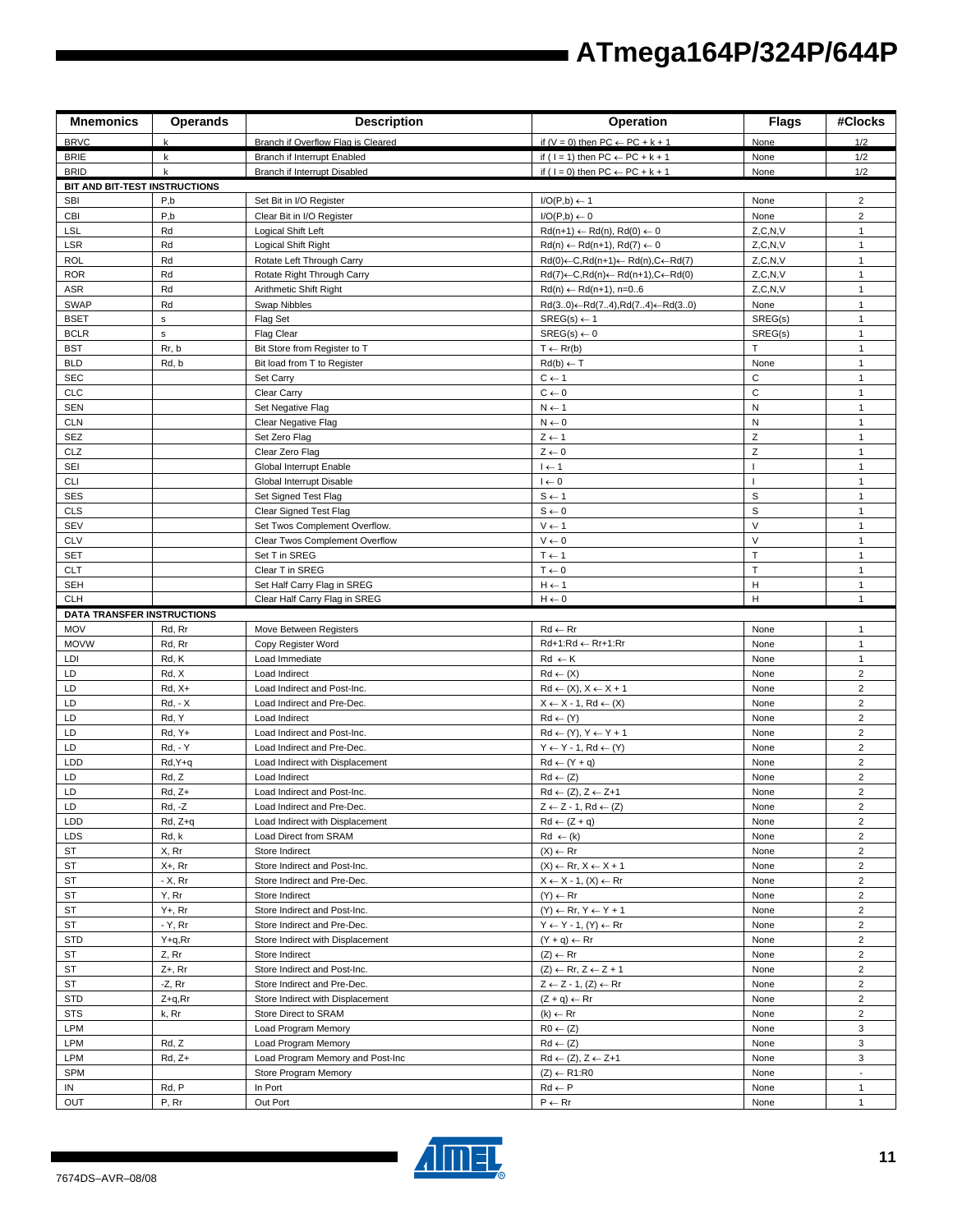

| <b>Mnemonics</b>                | <b>Operands</b> | <b>Description</b>      | <b>Operation</b>                         | <b>Flags</b> | #Clocks |  |  |  |
|---------------------------------|-----------------|-------------------------|------------------------------------------|--------------|---------|--|--|--|
| <b>PUSH</b>                     | Rr              | Push Register on Stack  | $STACK \leftarrow Rr$                    | None         |         |  |  |  |
| <b>POP</b>                      | Rd              | Pop Register from Stack | $Rd \leftarrow$ STACK                    | None         |         |  |  |  |
| <b>MCU CONTROL INSTRUCTIONS</b> |                 |                         |                                          |              |         |  |  |  |
| <b>NOP</b>                      |                 | No Operation            |                                          | None         |         |  |  |  |
| <b>SLEEP</b>                    |                 | Sleep                   | (see specific descr. for Sleep function) | None         |         |  |  |  |
| <b>WDR</b>                      |                 | Watchdog Reset          | (see specific descr. for WDR/timer)      | None         |         |  |  |  |
| <b>BREAK</b>                    |                 | <b>Break</b>            | For On-chip Debug Only                   | None         | N/A     |  |  |  |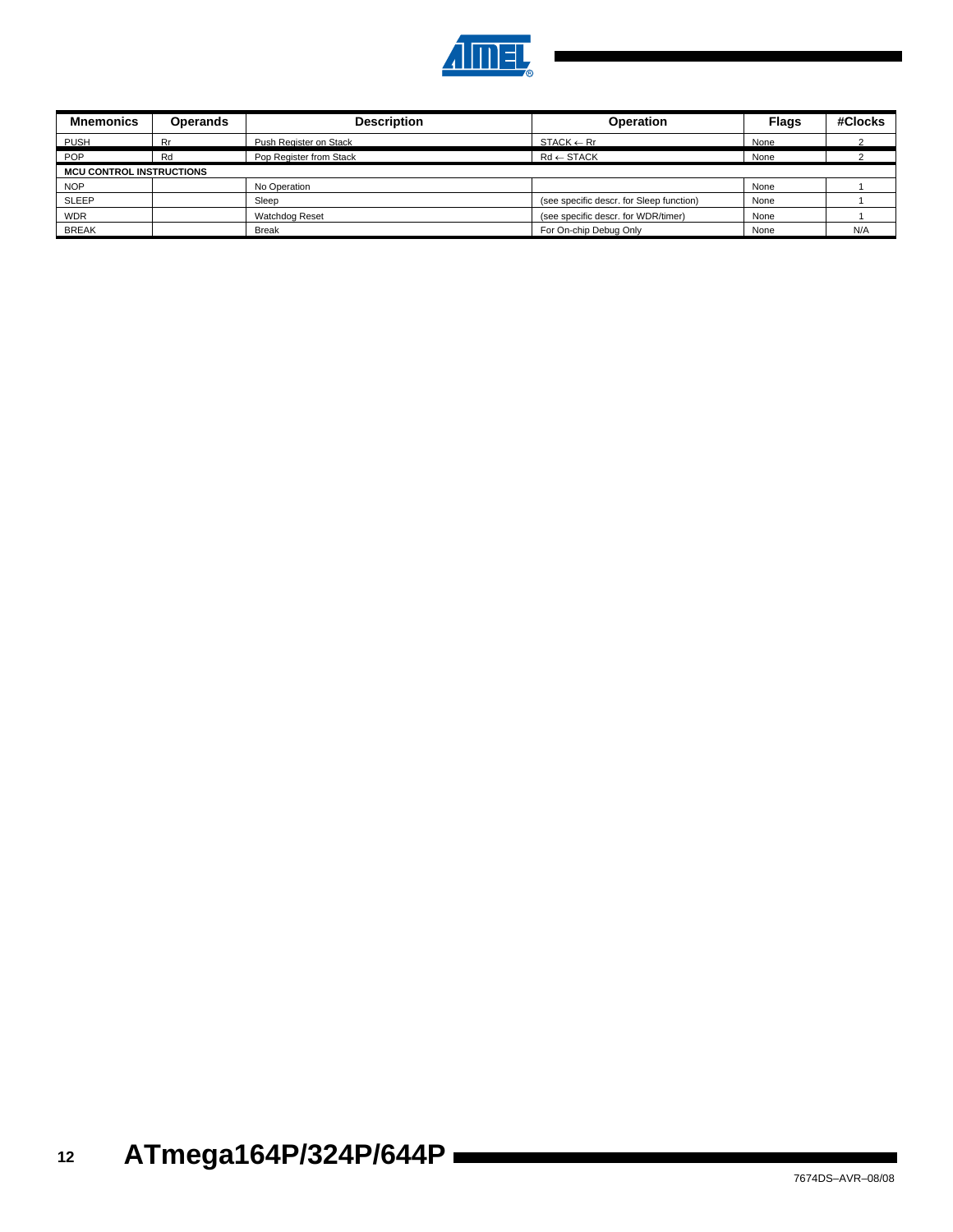# **5. Ordering Information**

# **5.1 ATmega164P**

| Speed $(MHz)^{(3)}$ | <b>Power Supply</b> | <b>Ordering Code</b>   | Package $(1)$ | <b>Operational Range</b>             |
|---------------------|---------------------|------------------------|---------------|--------------------------------------|
|                     |                     | ATmega164P-15AT $(2)$  |               | -40°C to +85°C                       |
| $8 - 16$            | $2.7 - 5.5V$        | ATmega164P-15AT1 $(2)$ | ML            | $-40^{\circ}$ C to $+105^{\circ}$ C  |
|                     |                     | ATmega164P-15AZ $(2)$  |               | $-40^{\circ}$ C to $+125^{\circ}$ C  |
|                     |                     | $ATmega164P-15MT(2)$   |               | -40 $^{\circ}$ C to +85 $^{\circ}$ C |
| $8 - 16$            | $2.7 - 5.5V$        | ATmega164P-15MT1 $(2)$ | <b>PW</b>     | $-40^{\circ}$ C to $+105^{\circ}$ C  |
|                     |                     | ATmega164P-15MZ $(2)$  |               | $-40^{\circ}$ C to $+125^{\circ}$ C  |

Notes: 1. Green and Rohs packaging

2. Tape & Reel with Dry-pack delivery

3. For Speed vs.  $V_{CC}$  see "Speed Grades" on page 326

|           | Package Type                                                                                          |  |  |  |  |  |
|-----------|-------------------------------------------------------------------------------------------------------|--|--|--|--|--|
| ML        | 44-lead, Thin (1.0 mm) Plastic Gull Wing Quad Flat Package (TQFP)                                     |  |  |  |  |  |
| <b>PW</b> | 44-pad, 7 x 7 x 1.0 mm body, lead pitch 0.50 mm, Quad Flat No-Lead/Micro Lead Frame Package (QFN/MLF) |  |  |  |  |  |

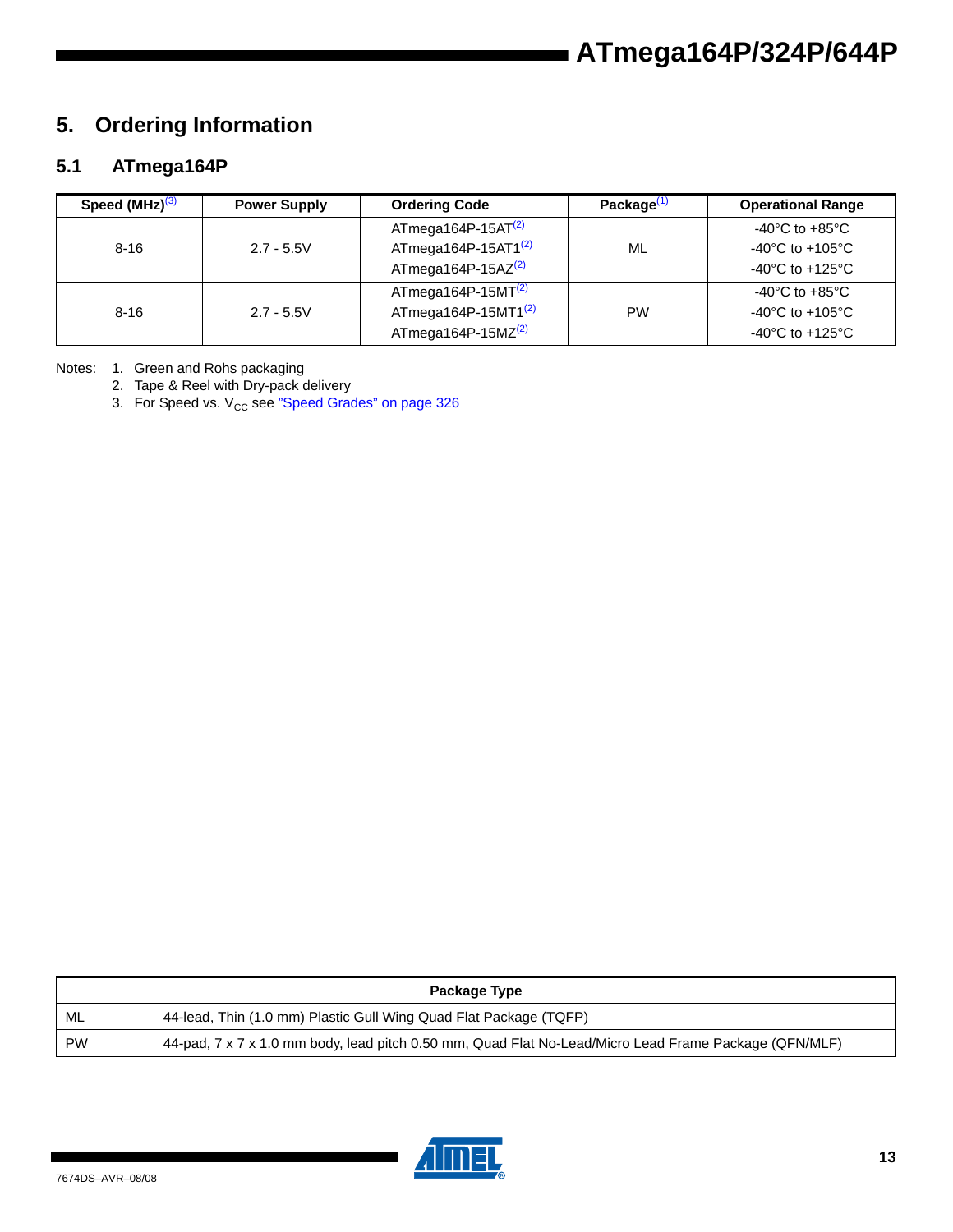

### **5.2 ATmega324P**

| Speed (MHz) <sup>(3)</sup> | <b>Power Supply</b> | <b>Ordering Code</b>            | Package <sup>(1</sup> | <b>Operational Range</b>              |
|----------------------------|---------------------|---------------------------------|-----------------------|---------------------------------------|
|                            |                     | ATmega324P-15AT $(2)$           |                       | -40°C to +85°C                        |
| $8 - 16$                   | $2.7 - 5.5V$        | ATmega324P-15AT1 <sup>(2)</sup> | ML                    | -40 $^{\circ}$ C to +105 $^{\circ}$ C |
|                            |                     | ATmega324P-15AZ $(2)$           |                       | $-40^{\circ}$ C to $+125^{\circ}$ C   |
|                            |                     | $ATmega324P-15MT(2)$            |                       | -40°C to +85°C                        |
| $8 - 16$                   | $2.7 - 5.5V$        | ATmega324P-15MT1 $(2)$          | <b>PW</b>             | $-40^{\circ}$ C to $+105^{\circ}$ C   |
|                            |                     | ATmega324P-15MZ $(2)$           |                       | -40 $^{\circ}$ C to +125 $^{\circ}$ C |

Notes: 1. Green and Rohs packaging

2. Tape & Reel with Dry-pack delivery

3. For Speed vs.  $V_{CC}$  see "Speed Grades" on page 326

| Package Type |                                                                                                       |  |  |  |
|--------------|-------------------------------------------------------------------------------------------------------|--|--|--|
| ML           | 44-lead, Thin (1.0 mm) Plastic Gull Wing Quad Flat Package (TQFP)                                     |  |  |  |
| <b>PW</b>    | 44-pad, 7 x 7 x 1.0 mm body, lead pitch 0.50 mm, Quad Flat No-Lead/Micro Lead Frame Package (QFN/MLF) |  |  |  |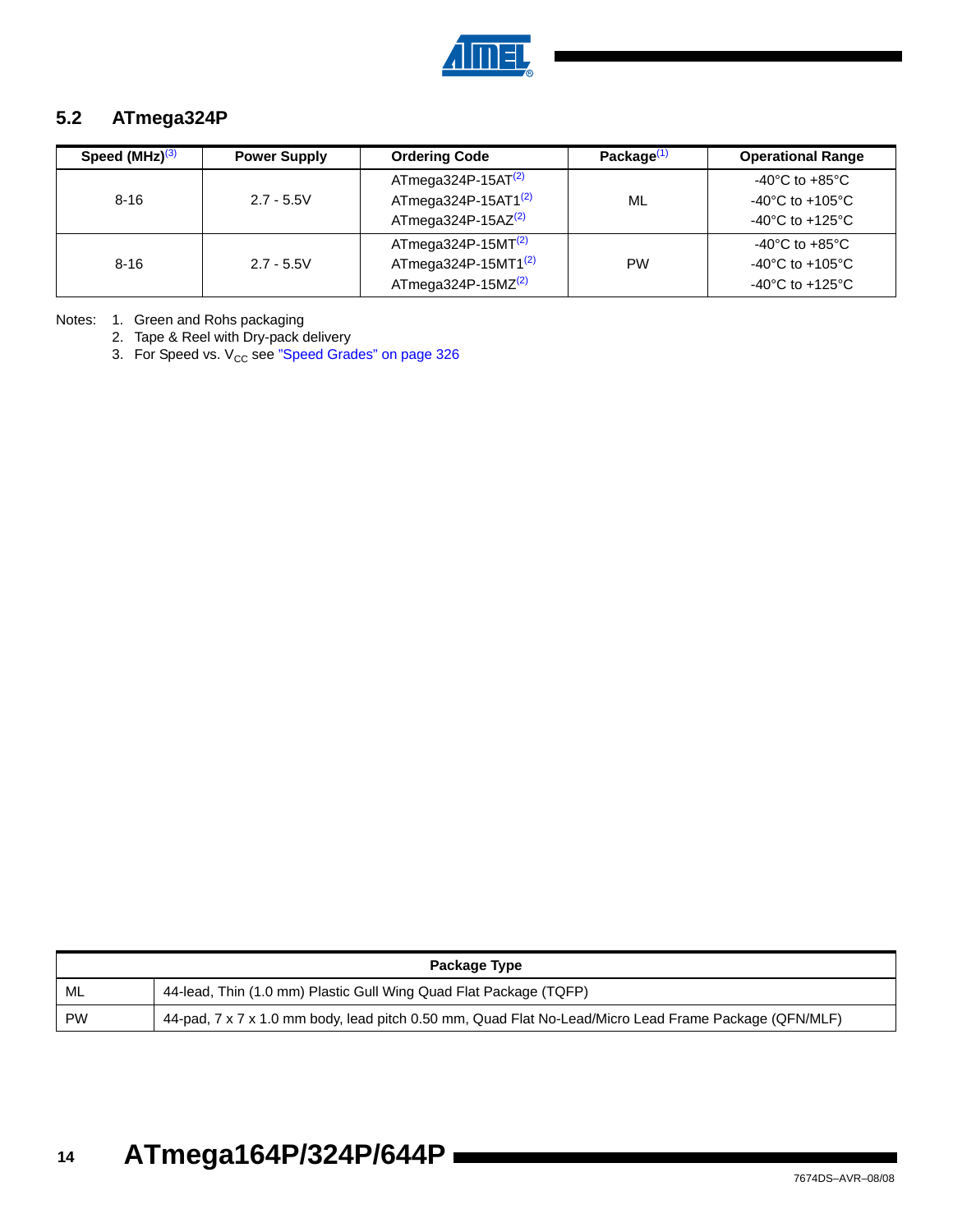### **5.3 ATmega644P**

| Speed $(MHz)^{(3)}$ | <b>Power Supply</b> | <b>Ordering Code</b>           | Package <sup>(1)</sup> | <b>Operational Range</b>              |
|---------------------|---------------------|--------------------------------|------------------------|---------------------------------------|
|                     |                     | ATmega644P-15AT <sup>(2)</sup> |                        | $-40^{\circ}$ C to $+85^{\circ}$ C    |
| $8 - 16$            | $2.7 - 5.5V$        | ATmega644P-15AT1 $(2)$         | ML                     | -40°C to +105°C                       |
|                     |                     | ATmega644P-15AZ <sup>(2)</sup> |                        | $-40^{\circ}$ C to $+125^{\circ}$ C   |
|                     |                     | ATmega644P-15MT $(2)$          |                        | -40°C to +85°C                        |
| $8 - 16$            | $2.7 - 5.5V$        | ATmega644P-15MT1 $(2)$         | <b>PW</b>              | -40 $^{\circ}$ C to +105 $^{\circ}$ C |
|                     |                     | ATmega644P-15MZ $(2)$          |                        | -40°C to +125°C                       |

Notes: 1. Green and Rohs packaging

2. Tape & Reel with Dry-pack delivery

3. For Speed vs.  $V_{CC}$  see "Speed Grades" on page 326.

| Package Type |                                                                                                       |  |  |
|--------------|-------------------------------------------------------------------------------------------------------|--|--|
| ML           | 44-lead, Thin (1.0 mm) Plastic Gull Wing Quad Flat Package (TQFP)                                     |  |  |
| <b>PW</b>    | 44-pad, 7 x 7 x 1.0 mm body, lead pitch 0.50 mm, Quad Flat No-Lead/Micro Lead Frame Package (QFN/MLF) |  |  |

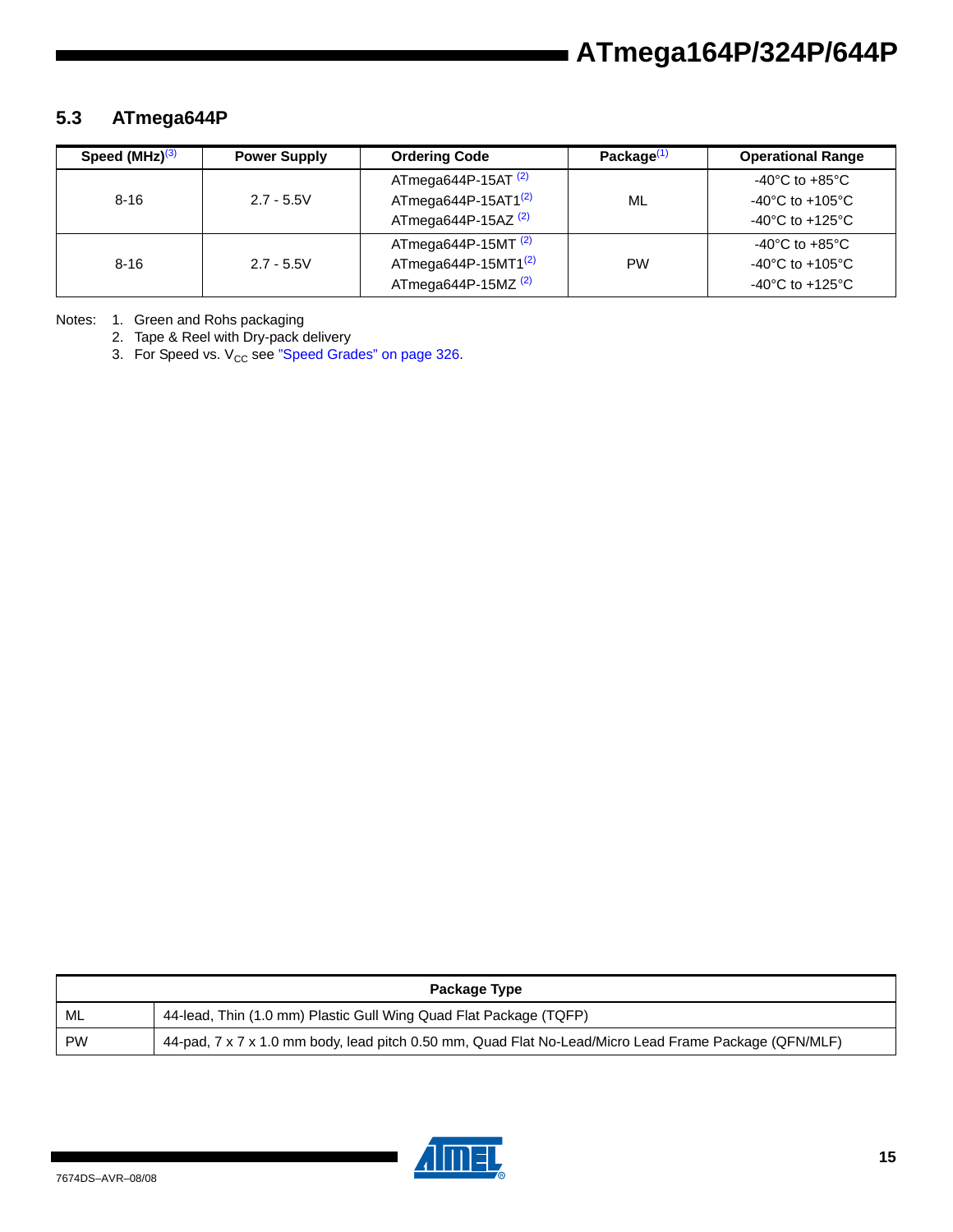

# **6. Packaging Information**

### **6.1 ML**

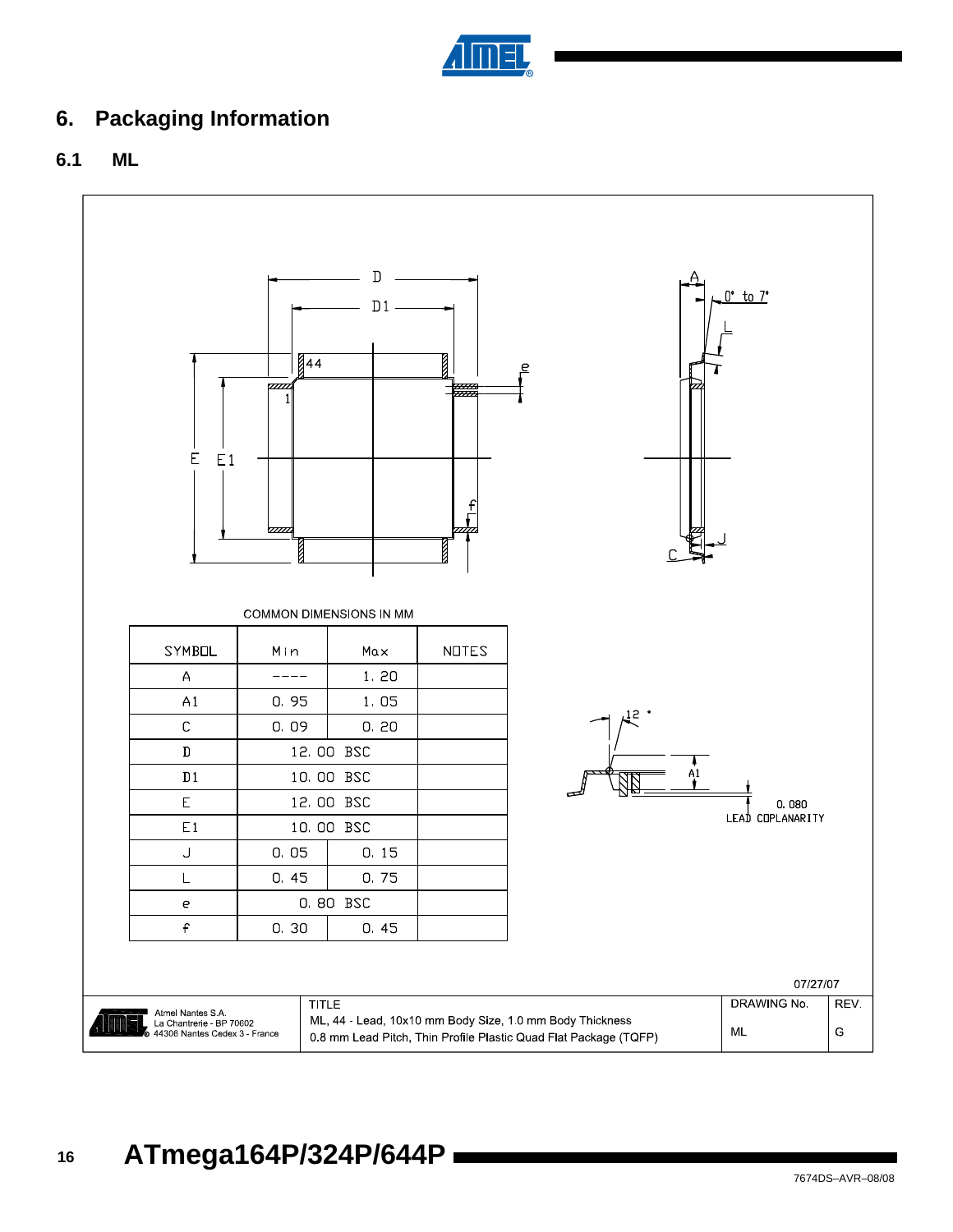#### **6.2 PW**



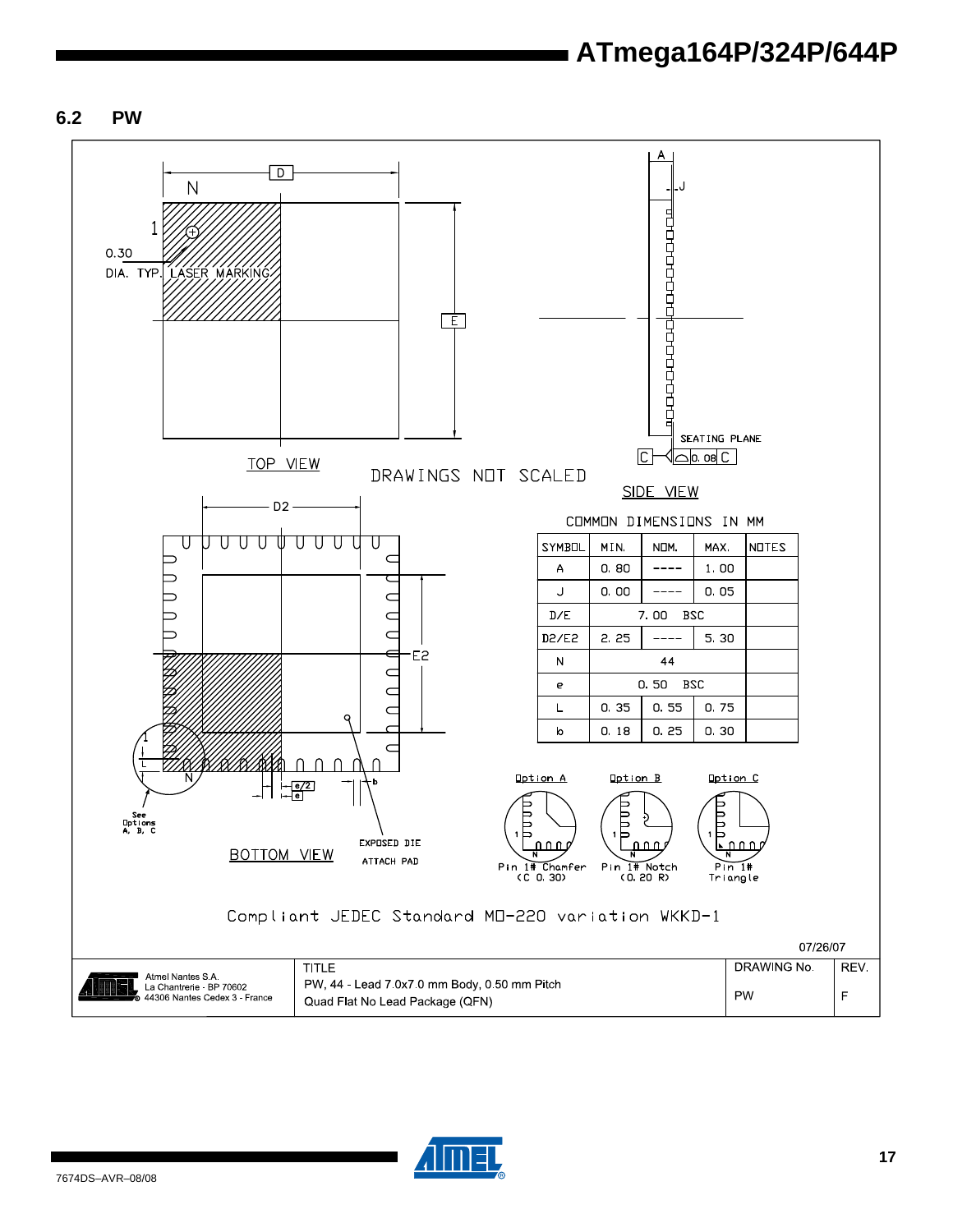

### NOTES: QFN STANDARD NOTES

1. DIMENSIONING & TOLERANCING CONFORM TO ASME Y14.5M. - 1994.

2. DIMENSION b APPLIES TO METALLIZED TERMINAL AND IS MEASURED

BETWEEN 0.15 AND 0.30 mm FROM TERMINAL TIP. IF THE TERMINAL HAS THE OPTIONAL RADIUS ON THE OTHER END OF THE TERMINAL, THE DIMENSION **b** SHOULD NOT BE MEASURED IN THAT RADIUS AREA.

3. MAX. PACKAGE WARPAGE IS 0.05mm.

4. MAXIMUM ALLOWABLE BURRS IS 0.076 mm IN ALL DIRECTIONS.

5. PIN #1 ID ON TOP WILL BE LASER MARKED.

6. THIS DRAWING CONFORMES TO JEDEC REGISTERED OUTLINE MO-220.

7. A MAXIMUM 0.15mm PULL BACK (L1) MAY BE PRESENT.

L MINUS L1 TO BE EQUAL TO OR GREATER THAN 0.30 mm

8. THE TERMINAL #1 IDENTIFIER ARE OPTIONAL BUT MUST BE LOCATED WITHIN THE ZONE INDICATEI THE TERMINAL #1 IDENTIFIER BE EITHER A MOLD OR MARKED FEATURE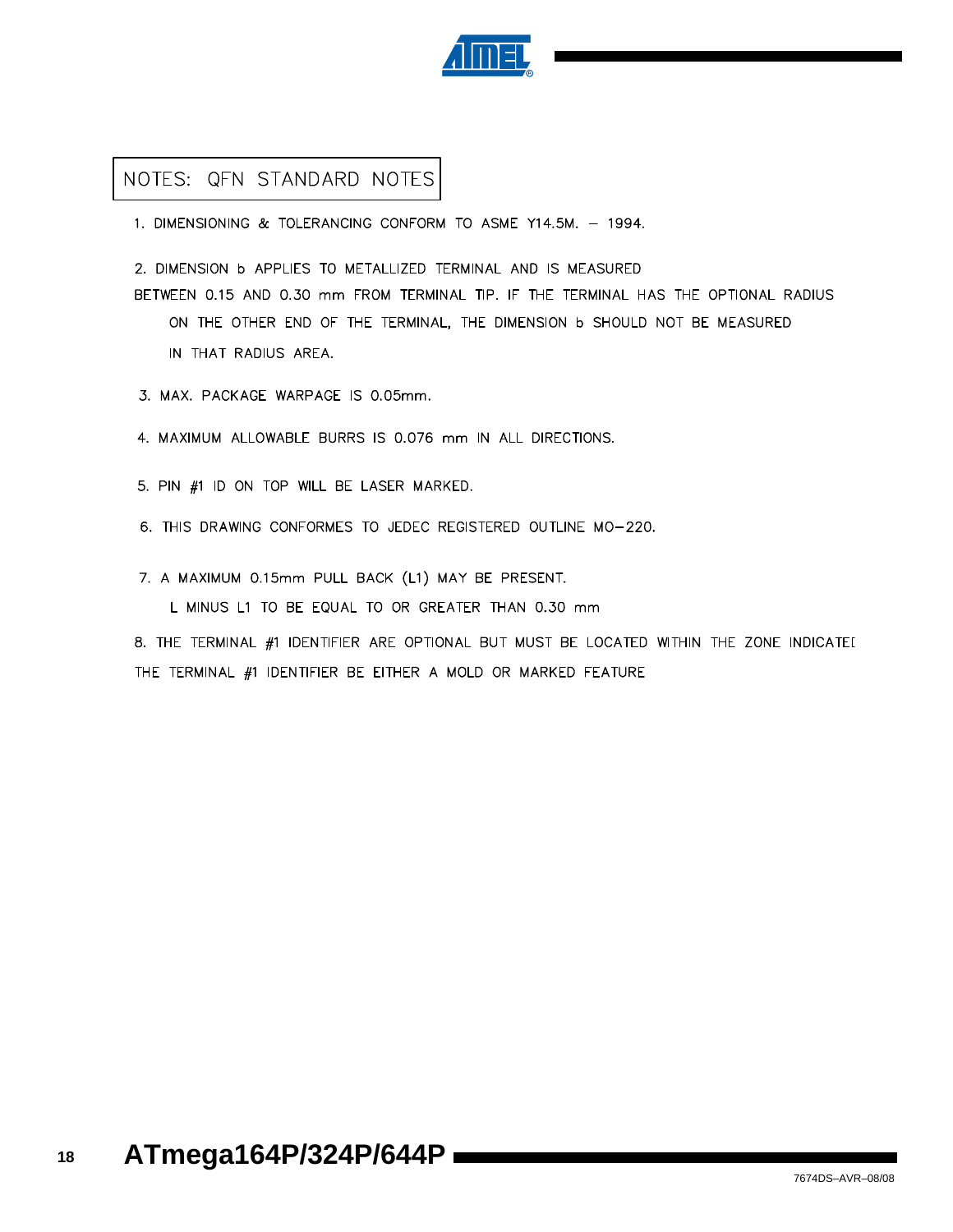## **7. Errata**

**7.1 ATmega164P Rev. A**

No known Errata.

**7.2 ATmega324P Rev. A**

No known Errata.

### **7.3 ATmega644P Rev. A**

No known Errata.

# **8. Datasheet Revision History**

Please note that the referring page numbers in this section are referred to this document. The referring revision in this section are referring to the document revision.

### **8.1 Rev. 7674C -05/08**

- 1. VIL reset pin update. Section 26.1 on page 325.
- 2. Updated EEPROM endurance. See "Features" on page 1.

#### **8.2 Rev. 7674B -01/08**

1. Update to electrical characteristics after product characterization.

#### **8.3 Rev. 7674A - 04/07**

- 1. Initial Automotive revision
- 2. Insertion of specific § for automative quality references
- 3. DC and Frequency adapted to Automotive temperature range
- 4. Part numbering and package selection according to Automotive rules
- 5. Current Consumption adapted based on Industrial electrical characterization.

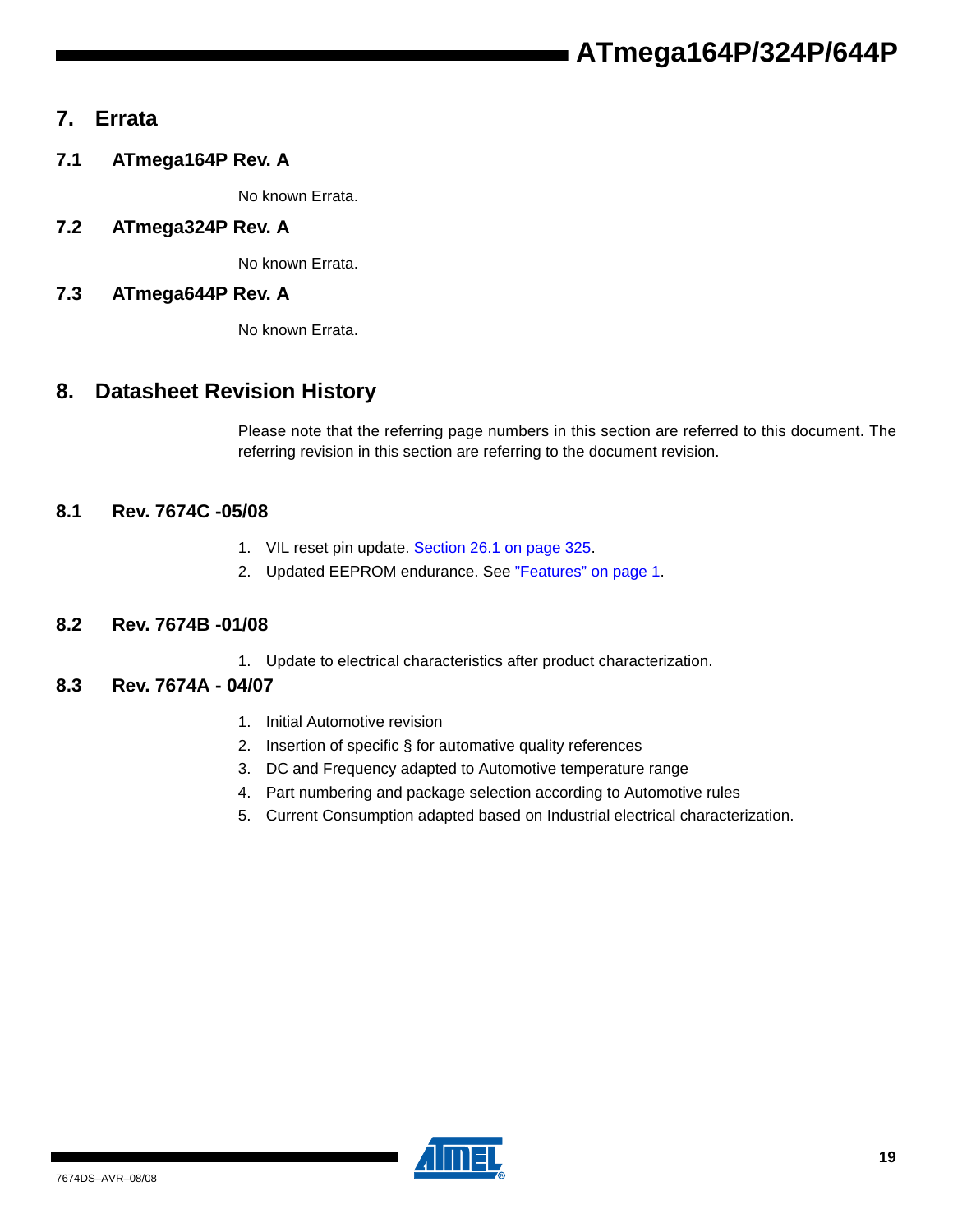

# **9. Datasheet Revision History**

Please note that the referring page numbers in this section are referred to this document. The referring revision in this section are referring to the document revision.

#### **9.1 Rev. 7674D -08/08**

- 1. Added ADC differential mode electrical characteristics for ATMega164 Table 26-10 on page 334.
- 2. Removed Ramp Z register.

#### **9.2 Rev. 7674C -05/08**

- 1. VIL reset pin update. Section 26.1 on page 325.
- 2. Updated EEPROM endurance. See "Features" on page 1.

#### **9.3 Rev. 7674B -01/08**

1. Update to electrical characteristics after product characterization.

#### **9.4 Rev. 7674A - 04/07**

- 1. Initial Automotive revision
- 2. Insertion of specific § for automative quality references
- 3. DC and Frequency adapted to Automotive temperature range
- 4. Part numbering and package selection according to Automotive rules
- 5. Current Consumption adapted based on Industrial electrical characterization.